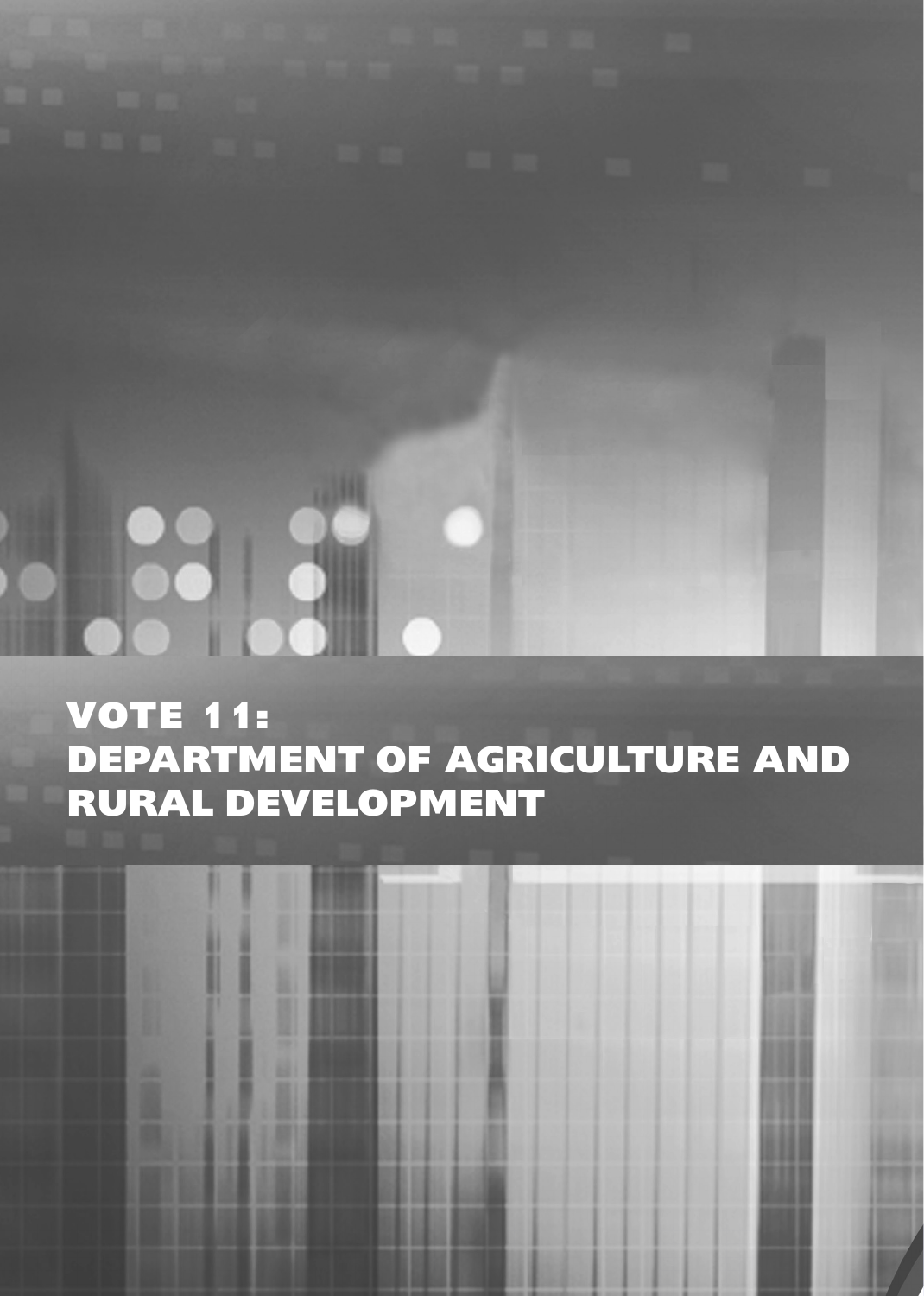## **Department of Agriculture and Rural Development Vote11**

| To be appropriated by Vote in 2011/12 | R519 341 000                                                           |
|---------------------------------------|------------------------------------------------------------------------|
| Responsible MEC                       | MEC for Agriculture and Rural Development                              |
| <b>Administrating Department</b>      | Department of Agriculture and Rural Development                        |
| <b>Accounting Officer</b>             | Head of Department: Department of Agriculture<br>and Rural Development |

#### **1. Overview**

#### **1.1 Vision**

The vision of the Free State Department of Agriculture and Rural Development is "to be a leader in providing excellent agricultural services, through innovative resource management and unlocking of agricultural potential, ensuring economic growth and sustainable livelihoods for our clients".

#### **1.2 Mission**

The mission of the Department is "to empower our clients by providing agricultural development support to ensure sustainable livelihoods through innovative professionals, with integrity and a sense of urgency."

#### **1.3 Core values**

The core values of the Department are informed by the letter and spirit of the Constitution of the Republic of South Africa (Act No. 108 of 1996) and the supporting suite of transformation legislation. These values are:

- Equitable use of scarce resources;
- Batho Pele;
- Co-operation with stakeholders;
- Accountability to stakeholders;
- Good governance;
- Loyalty to the programmes of the Government of South Africa;
- Dedication and integrity; and
- Passion.

#### **1.4 Strategic goals of the Department**

The Department will be contributing to the following five strategic goals which are mainly aimed at contributing to the following outcome:

- Vibrant, equitable and sustainable rural communities contributing towards food security for all;
- Sustainable rural and agricultural development
- Animal & plant health, food safety and effective risk management
- Optimized stakeholder relations
- Sustainable resource management

The statement of the goals, their justification and their links are fully set out in the Strategic Plan for 2010 – 2015.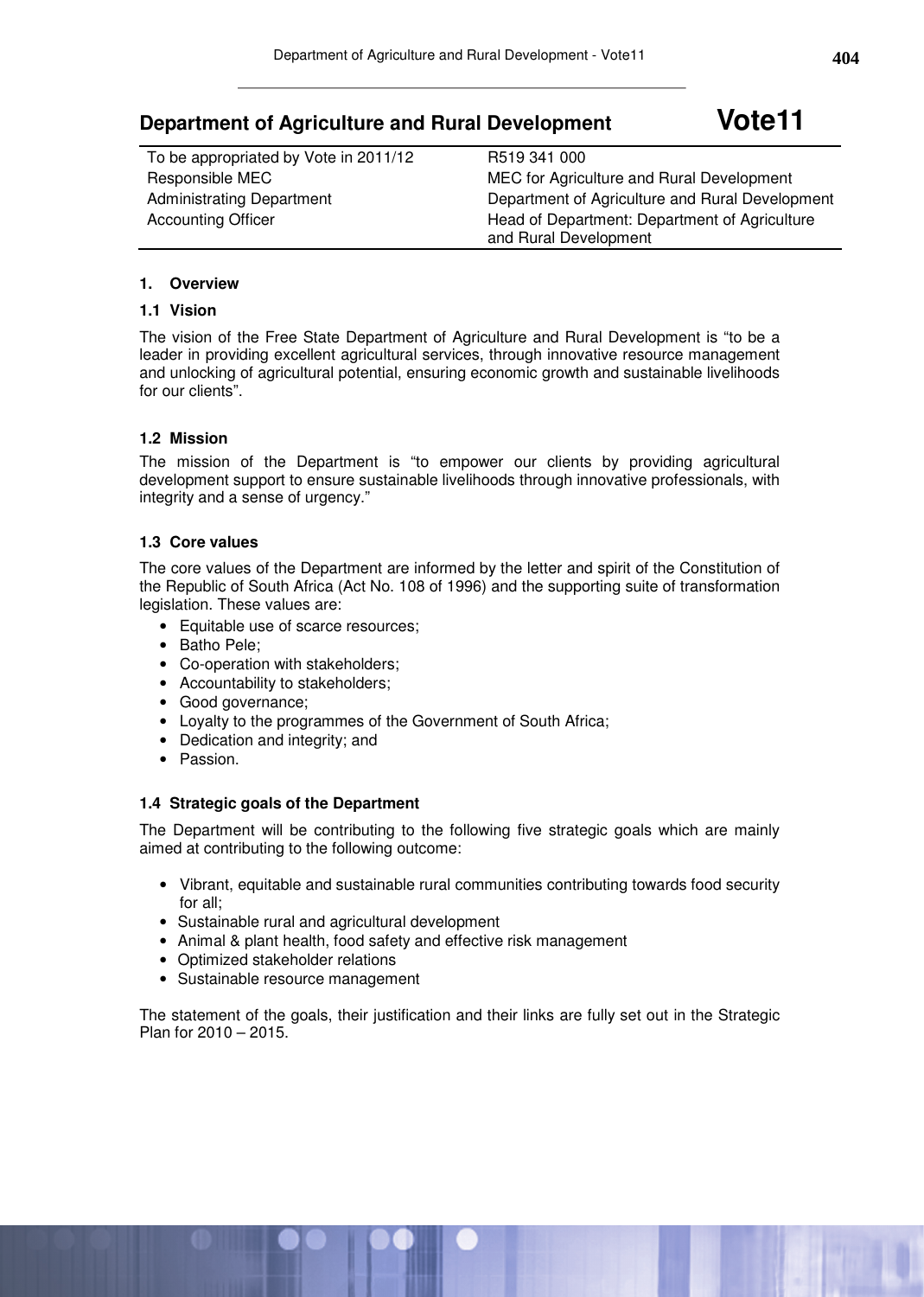#### **1.5 Mandate**

The Department of Agriculture and Rural Development is an integral part of the South African Public Service established in terms of section 197 of the Constitution, read with sections 7(1) and 7(2) of the Public Service Act of 1994.

As a concurrent national and provincial legislative competency listed in Schedule 4 of the Constitution, the Department, as part of the system of concurrent governance, derives its administrative mandate from both the national and the provincial executive authorities and its legislative mandate is comprehensively documented in its Annual Report for 2009/10, the Strategic Plan for 2010/15 and all the Annual Performance Plans since, all based on the latter.

There were no changes in the strategic macro mandates of the Department. The mandate is currently vested in the following categories of statutes:

- Legislation for Transformation
- Veterinary and animal health related legislation
- Plant and Crop related legislation
- Soil Conservation and Land care
- Land and land reform
- Administrative legislation

There will, however, be some changes in the micro-mandate of the Department over the MTEF. Considerably more emphasis will be placed on the concept of rural development and the mandate of food security has been broadened to "Food security for all". The rural development function will be fully supported from voted funds in 2011/12, but the Department has always found it difficult to support the food security function from voted funds. The Department can, fortunately, draw upon conditional grants made available by the National Department of Agriculture.

#### **2. Review of the current financial year (2010/11)**

The current financial year started out against the backdrop of a relatively successful 2009/10 during which almost the entire budget was spent. The fact that most stores were adequately replenished gave rise to a rather slow start to spending. Very few projects were sufficiently planned to allow immediate implementation with the result that the Department was 7.4 per cent under spent at the end of the first quarter. The Department has since taken corrective measures to expedite spending and will, once again, endeavour to productively spend its entire budget by the end of the financial year.

Although the Department had its first year of spending from the Ilima/Letsema conditional grant, it has not yet established full operational competency implementing the grant. The allocation of R52.0 million for 2011/12 will not be without its challenges. Spending the other grants and earmarked funds was also not without their own challenges. At least the LandCare grant will be fully spent in the current financial year. The Infrastructure Enhancement Allocation (IEA), from which the college and office infrastructure is upgraded, suffered a number of set-backs as a result of the incompetence of contractors. An amount of R5.0 million was redirected towards Disaster Management in the Adjustment Budget for 2010/11. The Comprehensive Agricultural Support Programme (CASP) has been running since 2004/05, not always without problems for very much the same reason as in the case of the IEA. The Department has, however, had a good measure of success over the last three years.

The recruitment of field staff has once again received attention during 2010/11. The Department, unfortunately, lost some of its engineering staff due to inter-provincial mobility in the labour market. The Extension Recovery Plan is still contributing towards the restoration of the farmer-to-extension officer ratio in the Province. The wage bill of the Department increased considerably during the course of the financial year as a result of a number of Occupation Specific Dispensations implemented. This practice will is future assist with the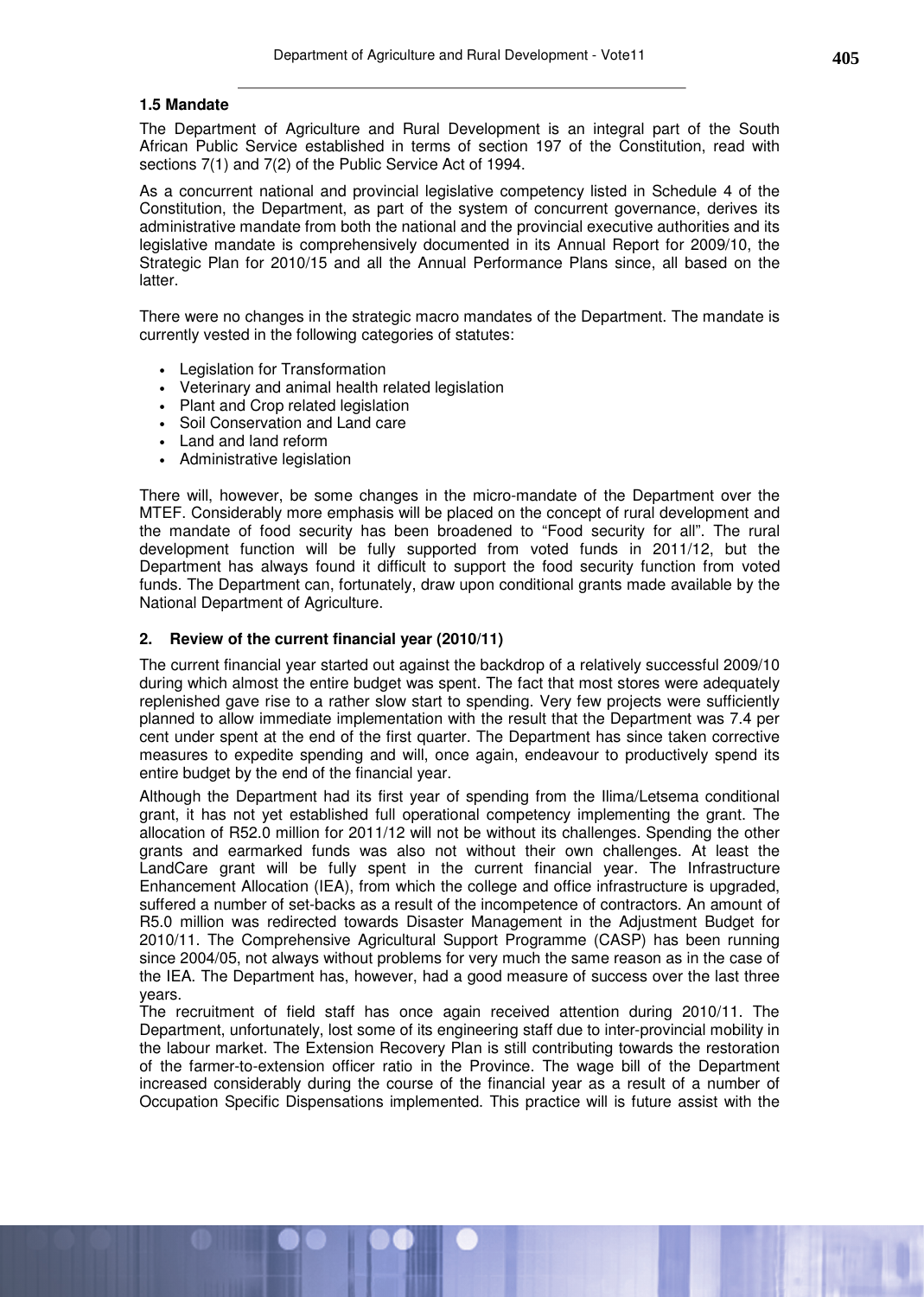attraction and/or retention of categories of specialised staff, but will put even further pressure on the level of operating capital available to the Department.

The Department spent 97.7 per cent of its total budget in 2009/10 and would like to repeat the performance in the current financial year. The focus remains on the performance of the Comprehensive Agricultural Support Programme (CASP) where a considerable measure of implementation still needs to be done.

#### **3. Outlook for the coming financial year (2011/12)**

The Department will during 2011/12 once again benefit from increased conditional grants in respect of CASP, Ilima/Letsema and Land Care®. The renovation of Glen is to continue from the IEA at a cost of R28.429 million. The total value of conditional grants for 2011/12 has increased by 48.98% or R52.455 million to R159.554 million, all of which needs to be implemented from a budget for goods and services that has actually decreased, after conditional grants, because of only a small increase of 5.07 per cent in voted funds. The fact that the voted funds of the Department increases by only a small margin under a probably underestimated inflation regime of 4.6 per cent and anticipated salary increases of 5.5 per cent will present new challenges, some of which might lead to corrective measures being taken later that year. The credibility of both outer year budget proposals remains questionable in terms of the availability of funds for operating capital.

Recent developments at both national and provincial levels have led to the redefinition of both the rural development and food security concepts. New horizons were opened up and the prospects for the implementation of projects in these fields and from the conditional grants have increased. The Department, therefore, decided not to make a contribution to the food security function from voted funds for reasons of inadequacy of budget but to instead direct the Ilima/Letsema grant in this direction. The anticipated increase in the grant over the MTEF makes adequate provision for such a decision.

The Rural Development function, formerly performed by the Department of Co-operative Government and Traditional Affairs, will over the MTEF by executed by the Department of Agriculture and Rural Development, resulting in a budget increase of R30.261 million in the first year. The function has not yet been officially recognised as part of the formalised budget structures of provincial Departments of Agriculture, hence the creation in 2011/12 of a new and dedicated sub-programme under Programme 3: Farmer Support and Development to accommodate the function.

Operation Hlasela, from which the destitute benefits most, in still in operation and marginalised communities will be reached during the course of the financial year. The focus will once again be on the preferential development nodes and corridors.

The Department is looking forward towards another year of challenges where the emphasis will once again be on the development of human potential and provincial agricultural and structural infrastructure.

#### **4. Receipts and financing**

#### **4.1 Summary of receipts**

The following sources of funding are used for the Vote: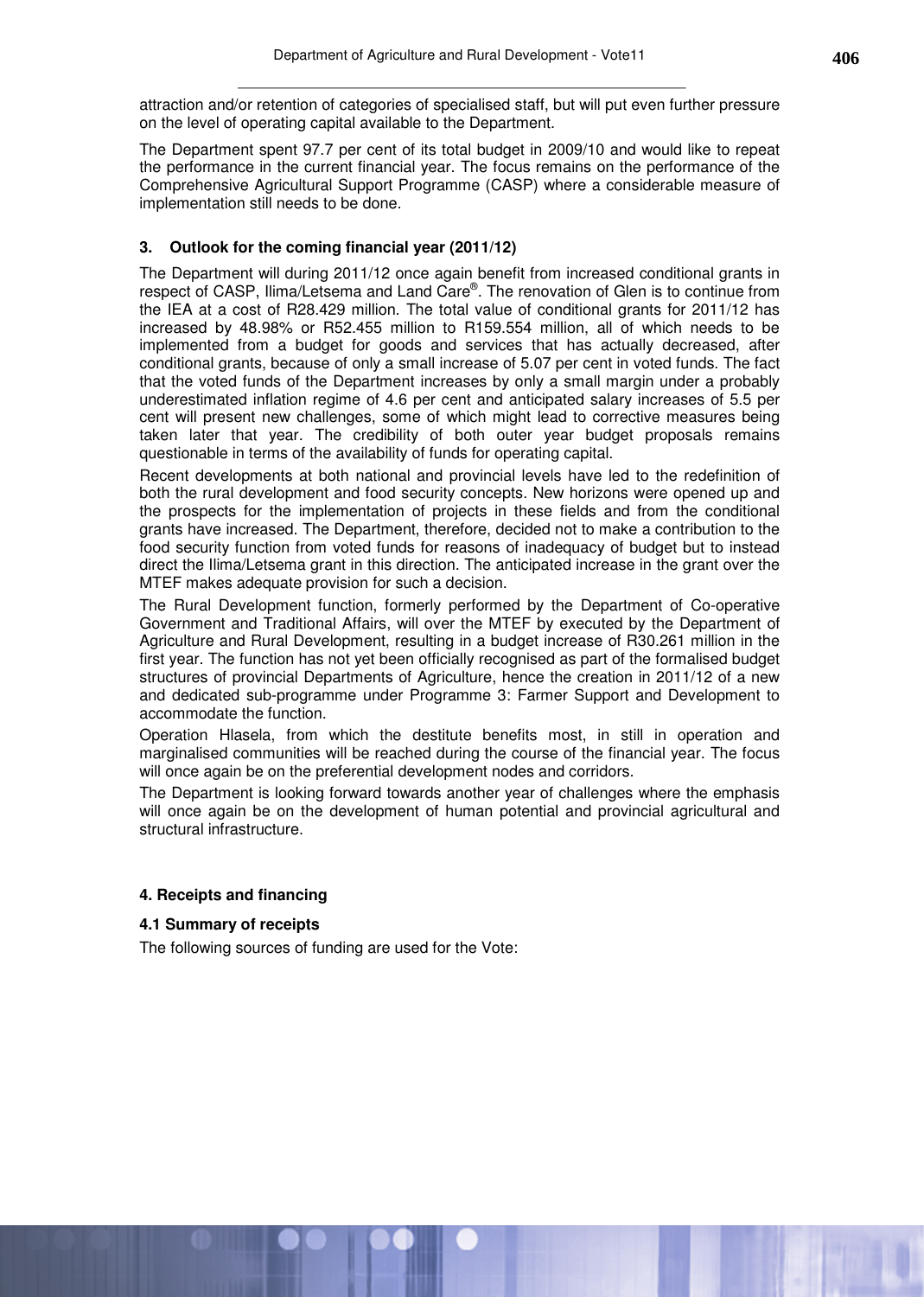| <u>Fable This Odininal y or receipts. Agriculture and human Development</u> |         |                                         |         |         |                                  |         |                       |         |         |
|-----------------------------------------------------------------------------|---------|-----------------------------------------|---------|---------|----------------------------------|---------|-----------------------|---------|---------|
|                                                                             |         | <b>Main</b><br>Outcome<br>appropriation |         |         | <b>Adiusted</b><br>appropriation |         | Medium-term estimates |         |         |
| <b>R</b> thousand                                                           | 2007/08 | 2008/09                                 | 2009/10 |         | 2010/11                          |         | 2011/12               | 2012/13 | 2013/14 |
| Equitable share                                                             | 220 842 | 279 566                                 | 276612  | 281 574 | 283074                           | 283074  | 336 636               | 347689  | 364 398 |
| Conditional grants                                                          | 69917   | 74 491                                  | 87325   | 106 132 | 107 099                          | 107099  | 159 554               | 178 382 | 197658  |
| CASP                                                                        | 38.084  | 56,063                                  | 65,659  | 75,772  | 75,772                           | 75,772  | 102.932               | 114.829 | 131,484 |
| LandCare                                                                    | 3416    | 3428                                    | 4113    | 4 3 6 0 | 4 3 6 0                          | 4 3 6 0 | 4622                  | 8953    | 8571    |
| <b>Agric Disaster Mnt</b>                                                   | 28417   | 15 000                                  | 11053   |         |                                  |         |                       |         |         |
| llima/Letsema                                                               |         |                                         | 6500    | 26 000  | 26 967                           | 26 967  | 52 000                | 54 600  | 57603   |
| Departmental receipts                                                       | 14 24 8 | 18438                                   | 20 080  | 21 1 43 | 21 143                           | 21 1 43 | 23 15 1               | 24 275  | 24 275  |
| <b>Total receipts</b>                                                       | 305 007 | 372495                                  | 384017  | 408 849 | 411 316                          | 411 316 | 519341                | 550346  | 586 331 |

#### **Table 11.1: Summary of receipts: Agriculture and Rural Development**

#### **4.2 Departmental receipts collection**

**Table 11.2: Departmental receipts:Agriculture and Rural Development**

|                                                          |         | Outcome |         | Main appropriation | Adjusted<br>appropriation | Revised<br>estimate | Medium-term estimates |         |         |
|----------------------------------------------------------|---------|---------|---------|--------------------|---------------------------|---------------------|-----------------------|---------|---------|
| R thousand                                               | 2007/08 | 2008/09 | 2009/10 |                    | 2010/11                   |                     | 2011/12               | 2012/13 | 2013/14 |
| Tax receipts                                             |         |         |         |                    |                           |                     |                       |         |         |
| Casino taxes                                             |         |         |         |                    |                           |                     |                       |         |         |
| Horse racing taxes                                       |         |         |         |                    |                           |                     |                       |         |         |
| Liquor licences                                          |         |         |         |                    |                           |                     |                       |         |         |
| Motor vehicle licences                                   |         |         |         |                    |                           |                     |                       |         |         |
| Sales of goods and services other than capital<br>assets | 2554    | 2745    | 1686    | 2051               | 1809                      | 1769                | 1761                  | 1841    | 1938    |
| Transfers received                                       |         |         |         |                    |                           |                     |                       |         |         |
| Fines, penalties and forfeits                            |         |         |         |                    |                           |                     |                       |         |         |
| Interest, dividends and rent on land                     | 109     | 71      | 948     | 75                 | 35                        | 9                   | 37                    | 39      | 41      |
| Sale of capital assets                                   | 298     |         |         |                    |                           |                     |                       |         |         |
| Transactions in financial asets & liabilities            | 25 0 85 | 601     | 892     | 582                | 1 1 3 3                   | 1 1 9 9             | 441                   | 463     | 486     |
| <b>Total departmental receipts</b>                       | 28 046  | 3417    | 3526    | 2708               | 2977                      | 2977                | 2 2 3 9               | 2343    | 2465    |

The Department collects revenue from the sale of goods and services, interest, dividends and financial transactions. The slow economic upturn has had a negative impact on the department's collection of revenue from own sources. A steady rate of recovery is foreseen over the MTEF.

#### **5. Payment summary**

#### **5.1 Key assumptions**

The following key assumptions inform the current proposals for budget for 2010/11:

- Presidential and provincial development priorities will be accommodated to the largest possible extent;
- An anticipated inflation rate of 4.6 per cent in 2011/12, 5.1 per cent in 2012/13 and 5.2 per cent 2013/14;
- Nominal salary adjustments of 5.5 per cent in 2011/12 and 5.0 per cent in 2012/13 and 5.5 per cent in 2013/14, performance bonuses of 1.5 per cent and 2 per cent pay progression on a pro rata basis over the MTEF term;
- No further implementation of the Macro Structure;
- The payment of Occupational Specific Dispensation and Scarce Skills Allowances to more categories of professional staff;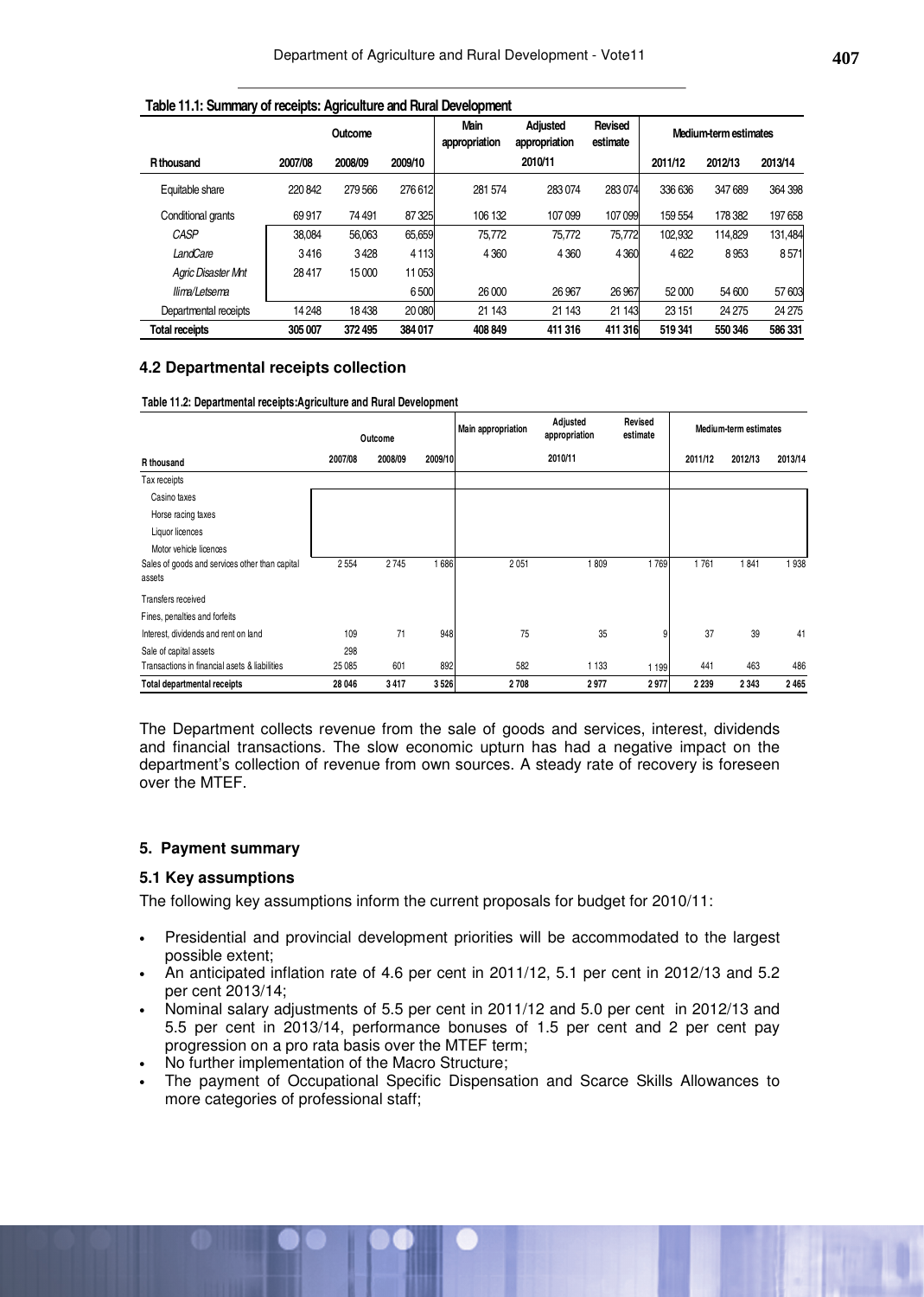- The improvement of economic development planning, institutional capacity building of farmers and the project management capacity of the Department;
- A slow-down in provincial own revenue collection over the MTEF period; and
- A significant increase in some conditional grants over the MTEF period.

#### **5.2 Programme summary**

**Table 11.3: Summary of payments and estimates: Agriculture and Rural Development**

|                                                                  |         |         |         | Main          | <b>Adjusted</b> | Revised  |         | Medium-term estimates |         |
|------------------------------------------------------------------|---------|---------|---------|---------------|-----------------|----------|---------|-----------------------|---------|
|                                                                  |         | Outcome |         | appropriation | appropriation   | estimate |         |                       |         |
| R thousand                                                       | 2007/08 | 2008/09 | 2009/10 |               | 2010/11         |          | 2011/12 | 2012/13               | 2013/14 |
| Administration                                                   | 100 503 | 116 243 | 131 614 | 109 713       | 111 213         | 123 613  | 120 943 | 126 817               | 128 351 |
| Sustainable Resource Management                                  | 42 013  | 78 130  | 44 331  | 21 388        | 26 388          | 23788    | 22 25 2 | 27 442                | 28 572  |
| Farmer Support and Development                                   | 85 4 34 | 99 0 54 | 139 947 | 188 363       | 195 881         | 172481   | 256 081 | 270 125               | 294 344 |
| <b>Veterinary Services</b>                                       | 28 261  | 32 151  | 37 081  | 42 629        | 42 629          | 42 129   | 44 618  | 46 790                | 50 434  |
| Research Technology and Development                              |         |         |         |               |                 |          |         |                       |         |
| Services                                                         | 20 935  | 21 5 54 | 21 775  | 54 745        | 49 745          | 49 0 35  | 55 735  | 58 486                | 62 491  |
| <b>Agricultural Economics</b>                                    | 3005    | 3780    | 4658    | 5687          | 5 6 8 7         | 5 2 8 7  | 5956    | 6 2 6 0               | 6757    |
| Structured Agricultural Training                                 | 11 3 34 | 10798   | 11801   | 14 5 20       | 14 520          | 13520    | 13756   | 14 4 26               | 15 3 82 |
| Total payments and estimates:<br>Agriculture & Rural Development | 291 485 | 361 710 | 391 207 | 437 045       | 446 063         | 429 853  | 519341  | 550 346               | 586 331 |

Note: Programme 1: Administration includes provision for the remuneration of the MEC

The actual outcome of 2009/10, the main and adjusted appropriation for 2010/11 and the revised estimate for 2010/11 are all reflecting the impact of the assignment of the responsibility for Rural Development to the Department. These figures are reflected as a gesture of good accounting practice and for the sake of continuity. The respective figures are R15.968 million, R28.196 million, R34.747 million and R30.347 million.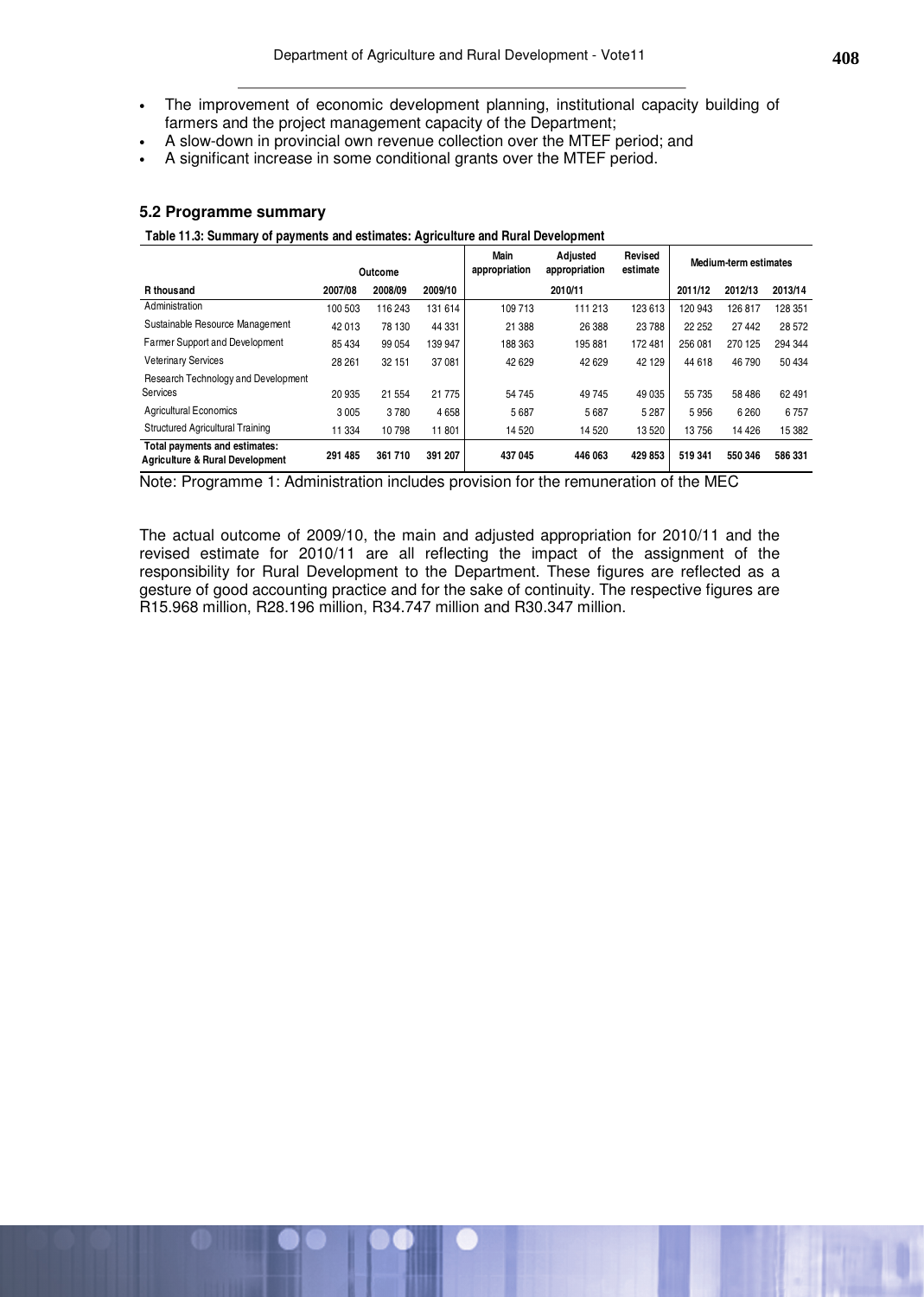#### **5.3 Summary of economic classification**

|                                                     |         | Outcome |         | Main<br>appropriation | Adjusted<br>appropriation | <b>Estimated</b><br>Actual |         | Medium-term estimates |         |
|-----------------------------------------------------|---------|---------|---------|-----------------------|---------------------------|----------------------------|---------|-----------------------|---------|
| R thousand                                          | 2007/08 | 2008/09 | 2009/10 |                       | 2010/11                   |                            | 2011/12 | 2012/13               | 2013/14 |
| <b>Current payments</b>                             | 220 474 | 272 032 | 289872  | 326 070               | 326 003                   | 340 808                    | 473 051 | 506 815               | 540 603 |
| Compensation of employees                           | 150 840 | 171 314 | 191 978 | 228 550               | 225 450                   | 223 035                    | 261 932 | 281 795               | 305 747 |
| Goods and services                                  | 69 634  | 100 348 | 96 064  | 97 520                | 100 553                   | 117 675                    | 211 119 | 225 020               | 234 856 |
| Interest & rent on land                             |         | 370     | 1830    |                       |                           | 98                         |         |                       |         |
| <b>Transfers and subsidies</b>                      | 23 5 64 | 38 207  | 26 1 27 | 30 751                | 9718                      | 9712                       | 3 3 0 1 | 3824                  | 4 1 0 5 |
| Provinces and municipalities                        | 10      | 46      | 50      | 60                    | 60                        | 60                         | 65      | 70                    | 80      |
| Departmental agencies and accounts                  | 5       | 160     | 172     | 191                   | 191                       | 196                        | 236     | 254                   | 275     |
| Universities and technikons                         |         |         |         |                       |                           |                            |         |                       |         |
| Public corporations and private enterprises         | 1 700   | 6071    |         |                       |                           |                            |         |                       |         |
| Foreign governments and international organisations |         |         |         |                       |                           |                            |         |                       |         |
| Non-profit institutions                             |         |         |         |                       |                           |                            |         |                       |         |
| Households                                          | 21849   | 31 930  | 25 905  | 30 500                | 9467                      | 9456                       | 3 0 0 0 | 3500                  | 3750    |
| Payments for capital assets                         | 47 186  | 50 231  | 72820   | 80 224                | 110 342                   | 79 324                     | 42 989  | 39 707                | 41 623  |
| Buildings and other fixed structures                | 33 4 45 | 33 191  | 51 088  | 62 174                | 84 911                    | 60814                      | 37936   | 39 651                | 41 564  |
| Machinery and equipment                             | 12514   | 15 15 3 | 15 04 2 | 11 050                | 11 0 26                   | 7164                       | 5053    | 56                    | 59      |
| <b>Biological assets</b>                            | 735     | 1821    | 5557    | 7 000                 | 12 30 5                   | 9 2 4 5                    |         |                       |         |
| Software and other intangible assets                | 492     | 66      | 11      |                       |                           | 152                        |         |                       |         |
| Land and subsoil assets                             |         |         | 1122    |                       | 2100                      | 1949                       |         |                       |         |
| Payments for financial assets                       | 261     | 1 2 4 0 | 2 3 8 8 |                       |                           | 9                          |         |                       |         |
| Total economic classification:                      | 291 485 | 361710  | 391 207 | 437 045               | 446 063                   | 429 853                    | 519 341 | 550 346               | 586 331 |

#### **Table 11.4: Summary of payments and estimates by economic classification: Agriculture and Rural Development**

#### **5.4 Infrastructure payments**

#### **5.4.1 Departmental infrastructure payments**

An amount of R28.429 million will be spent from the IEA on the renovation of government structural property at Glen in 2011/12. This programme is basically a continuation of what was started in 2007/08 from a provincial grant of R10.0 million in that particular year. CASP will be contributing R102.932 million to projects and farming infrastructure in 2011/12 and an amount of R4.622 million will be voted for projects from the LandCare® programme. The projects to be implemented from the grants are contained in the Annexure Table B.5.

| Table 11.5: Summary of departmental infrastructure payments and estimates by programme: Agriculture and Rural Development |  |
|---------------------------------------------------------------------------------------------------------------------------|--|
|---------------------------------------------------------------------------------------------------------------------------|--|

|                                                     |         | Outcome |         | Main<br>appropriation | Adjusted<br>appropriation | Medium-term estimates |         |         |         |
|-----------------------------------------------------|---------|---------|---------|-----------------------|---------------------------|-----------------------|---------|---------|---------|
| R thousand                                          | 2007/08 | 2008/09 | 2009/10 |                       | 2010/11                   |                       | 2011/12 | 2012/13 | 2013/14 |
| 2. Sustainable Resource<br>Management               | 13416   | 32 623  | 19 0 74 | 4 3 6 0               | 4 3 6 0                   | 4 3 6 0               | 4622    | 8953    | 8571    |
| 3. Farmer Support and Development                   | 38 084  | 47 975  | 66 839  | 101 772               | 102 739                   | 102 739               | 154 932 | 169 429 | 189 087 |
| 5. Technology, Research and<br>Development Services |         |         |         | 27 174                | 22 174                    | 22 174                | 33 4 29 | 29 851  | 31 493  |
| <b>Total provincial infrastructure</b><br>payments  | 51 500  | 80 598  | 85 913  | 133 306               | 129 273                   | 129 273               | 192 983 | 208 233 | 229 151 |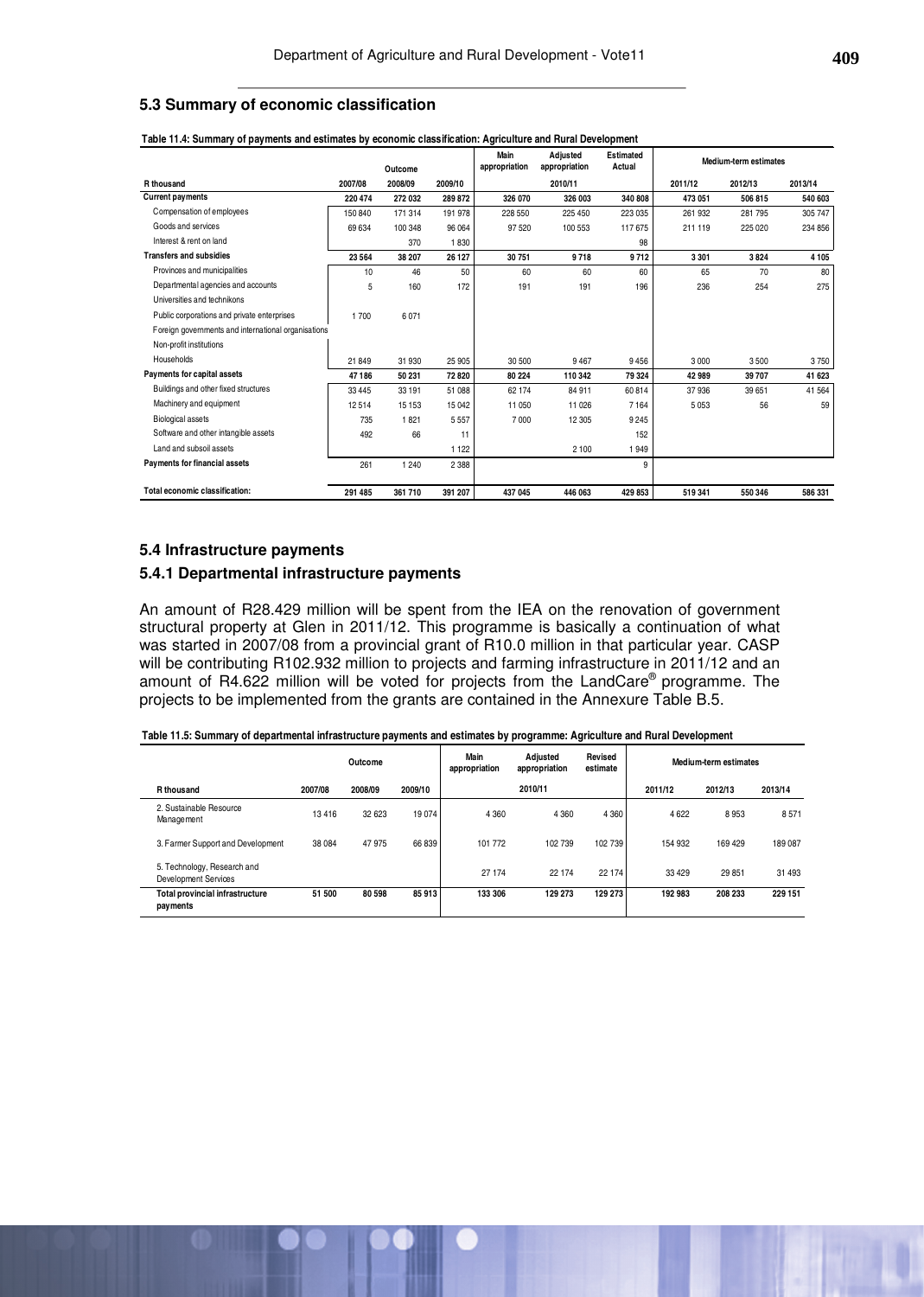|                                                          |         | Outcome |         | Main<br>appropriation | Adjusted<br>appropriatio<br>n | Revised<br>estimate |         | Medium-term estimates |         |
|----------------------------------------------------------|---------|---------|---------|-----------------------|-------------------------------|---------------------|---------|-----------------------|---------|
| R thousand                                               | 2007/08 | 2008/09 | 2009/10 |                       | 201/110                       |                     | 2011/12 | 2012/13               | 2013/14 |
| <b>Current payments</b>                                  | 9018    | 34 5 26 | 20 6 26 | 32 132                | 32 943                        | 32 943              | 159 554 | 178 382               | 197 658 |
| Programme 2: Sustainable Resource Management             | 3954    | 29 827  | 627     | 2 3 6 0               | 616                           | 616                 | 4622    | 8953                  | 8571    |
| Programme 3: Farmer Support and Development              | 5 0 64  | 4699    | 19 999  | 29772                 | 32 327                        | 32 327              | 154 932 | 169 429               | 189 087 |
| Programme 5: Technology, Research & Dev. Services        |         |         |         |                       |                               |                     |         |                       |         |
| Transfers and subsidies to:                              | 1700    |         | 5316    | 26 000                | 967                           | 967                 |         |                       |         |
| Programme 2: Sustainable Resource Management             |         |         |         |                       |                               |                     |         |                       |         |
| Programme 3: Farmer Support and Development              | 700     |         | 5316    | 26 000                | 967                           | 967                 |         |                       |         |
| Payments for capital assets                              | 40782   | 46 072  | 59 971  | 75 174                | 95 363                        | 95 363              | 33 4 29 | 29 851                | 31 493  |
| Programme 2: Sustainable Resource Management             | 9462    | 2796    | 18 447  | 2000                  | 3744                          | 3744                |         |                       |         |
| Programme 3: Farmer Support and Development              | 31 320  | 43 276  | 41 524  | 46 000                | 69 445                        | 69 445              |         |                       |         |
| Programme 5: Technology, Research & Dev. Services        |         |         |         | 27 174                | 22 174                        | 22 174              | 33 4 29 | 29 851                | 31 493  |
| Total departmental infrastructure payments and estimates | 51 500  | 80 598  | 85 913  | 133 306               | 129 273                       | 129 273             | 192 983 | 208 233               | 229 151 |

**Table 11.6: Summary of departmental infrastructure payments by Economic classification: Agriculture and Rural Development**

The current indication of infrastructure to be established from Programme 5: Technology, Research and Development Services continue a migration of budget from Programme 2: Sustainable Resource Management that started in 2010/11. Most of the projects that are scheduled for implementation during 2011/12 still have to undergo a process of detail planning, making it currently impossible to be more specific in respect of their very nature or the economic classification of their investment.

#### **5.4.1.1 Maintenance**

The maintenance projects implemented over the MTEF period are mostly done from the Land Care: Poverty Relief conditional grant. It is concerned with the maintenance and restoration of natural resources in areas of agricultural economic significance. The Department will still not be able to engage in the maintenance of government office property in 2011/12 as a result of severe budgetary constraints at Corporate Services.

#### **5.4.2 Departmental Public-Private Partnerships (PPP) projects**

The Department does not have any PPP projects.

#### **5.5 Transfers**

#### **5.5.1 Transfers to public entities**

**Table 11.7: Summary of departmental transfers to public entities**

|            |         | Outcome |         | Main<br>appropriation |         | Medium-term estimates |         |         |         |
|------------|---------|---------|---------|-----------------------|---------|-----------------------|---------|---------|---------|
| R thousand | 2007/08 | 2008/09 | 2009/10 |                       | 2010/11 |                       | 2011/12 | 2012/13 | 2013/14 |
| AgriSETA   |         | 150     | 172     | 191                   | 191     | 196                   | 236     | 254     | 275     |
| Other      | 300     | 10      |         |                       |         |                       |         |         |         |
| Total      | 300     | 160     | 172     | 191                   | 191     | 196                   | 236     | 254     | 275     |

The Department meets its mandatory contribution to the Sectoral Training Authority from voted funds. A levy of 0.1 per cent of the wage bill is paid to AgriSETA annually. This payment is calculated to amount to R236 000 in 2011/12.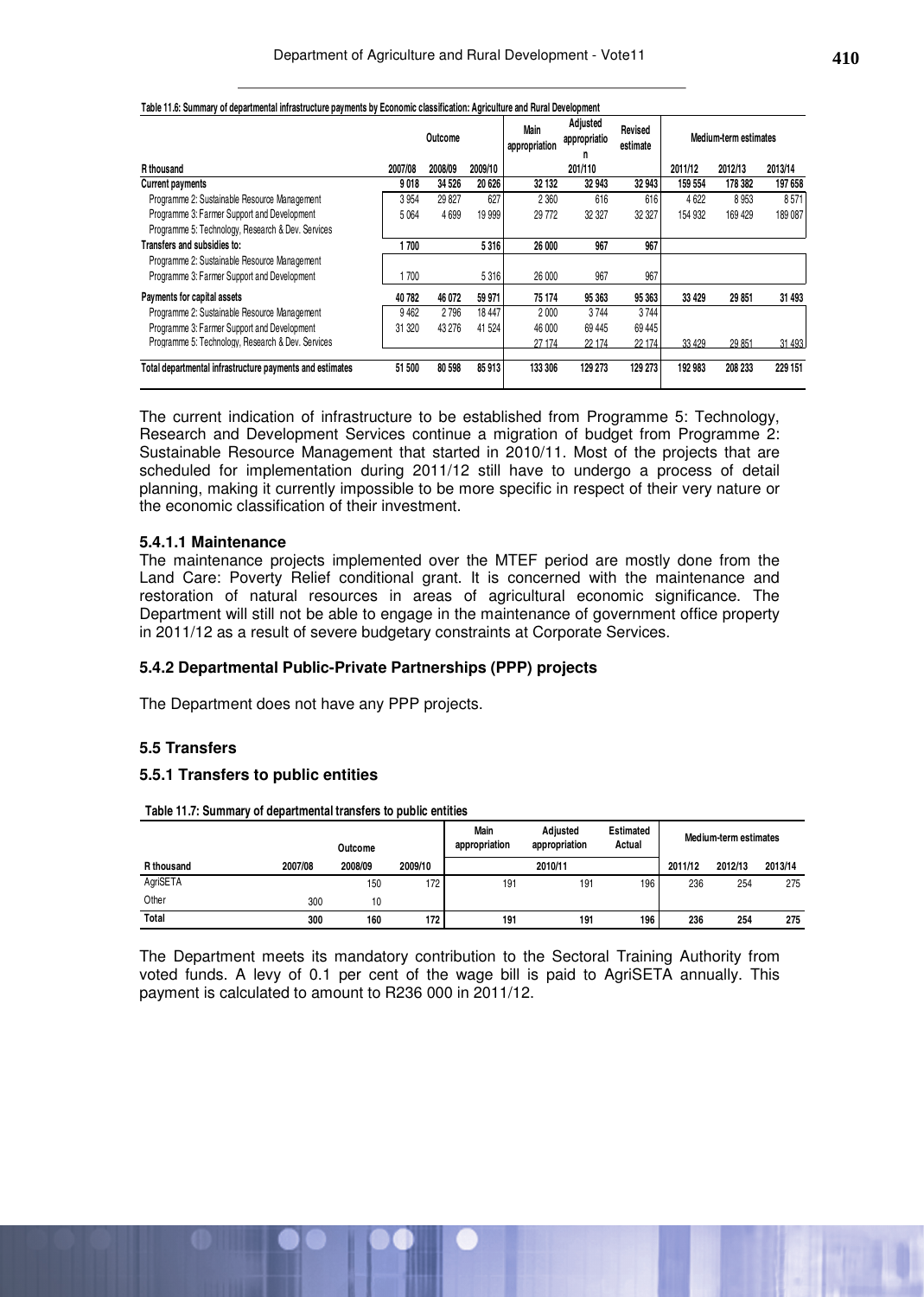#### **5.5.2 Transfers to local government**

**Table 11.8: Summary of departmental transfers to local government by category**

|                                     |         | Outcome |         | Main<br>appropriation | Adjusted<br>appropriation | <b>Estimated</b><br>Actual |         | Medium-term estimates |         |
|-------------------------------------|---------|---------|---------|-----------------------|---------------------------|----------------------------|---------|-----------------------|---------|
| <b>R</b> thousand                   | 2007/08 | 2008/09 | 2009/10 |                       | 2010/11                   |                            | 2011/12 | 2012/13               | 2013/14 |
| Category A                          |         |         |         |                       |                           |                            |         |                       |         |
| Category B                          |         |         |         |                       |                           |                            |         |                       |         |
| Category C                          | 10      |         |         |                       |                           |                            |         |                       |         |
| <b>Total departmental transfers</b> | 10      |         |         |                       |                           |                            |         |                       |         |

The transfer payments to local government up to the end of 2008/09 were in respect of vehicle licenses renewed at municipal offices. The management of these expenses is now centralized and payments will over the MTEF period be made to the relevant provincial government department.

#### **6. Programme description**

#### **6.1. Programme 1: Administration**

#### **Description and objectives**

Administration is structured "to manage and formulate agricultural policies in the Province and plan, organise, co-ordinate, finance and control all agricultural functions in the Department". The programme also ensures that there are appropriate support services to all other programmes with regard to finance, personnel, information, communication, logistics and procurement. The programme comprises of the Offices of the Executive Authority and Senior Management, including Internal Audit, Special Programmes and the budgets of multifunction managers. Two other supportive sub-programmes viz. Corporate Services and Financial Management also form part of the programme and Communication Services constitutes the fifth sub-programme.

The budget assigned to this programme is disproportionate to its direct contribution to the core business of the Department as a result of it hosting a number of centralized internal administrative and financial functions on behalf of the whole Department. All Supernumerary staff, gratuities, IT and office equipment and other transversal expenses like telephones, audit fees and government transport are paid from this Programme. The budget for these expenses is seen to be inadequate as a result of the backlog, the anticipated inflation rate and the small increase in equitable share.

Programme 1: Administration also carries for financial provision for all funded vacancies provided for in 2011/12. The budget for the appointment of staff will be made available to specific sub-programmes of budget once prioritisation and recruitment has been done.

|                               | Outcome |         |         | Main<br>appropriation | <b>Adiusted</b><br>appropriation | <b>Estimated</b><br>Actual | Medium-term estimates |         |         |
|-------------------------------|---------|---------|---------|-----------------------|----------------------------------|----------------------------|-----------------------|---------|---------|
| R thousand                    | 2007/08 | 2008/09 | 2009/10 |                       | 2010/11                          |                            | 2011/12               | 2012/13 | 2013/14 |
| Office of the MEC             | 3980    | 6 20 6  | 6 2 0 1 | 6590                  | 6590                             | 7090                       | 6565                  | 6863    | 7432    |
| Senior Management             | 12718   | 15 2 38 | 16 546  | 15741                 | 15799                            | 15 299                     | 17 140                | 17 996  | 19522   |
| Corporate Services            | 62 30 6 | 63 002  | 75 633  | 63 172                | 64 231                           | 74 231                     | 61 093                | 64 054  | 60 924  |
| <b>Financial Management</b>   | 16226   | 25 745  | 28 2 20 | 19 0 57               | 18 9 9 9                         | 20899                      | 29 5 66               | 31 054  | 33 296  |
| <b>Communication Services</b> | 5273    | 6052    | 5014    | 5 1 5 3               | 5594                             | 6094                       | 6579                  | 6850    | 7177    |
| Total payments and estimates: | 100 503 | 116 243 | 131 614 | 109713                | 111 213                          | 123 613                    | 120 943               | 126 817 | 128 351 |

#### **Table 11.9: Summary of payments and estimates:Programme 1: Administration**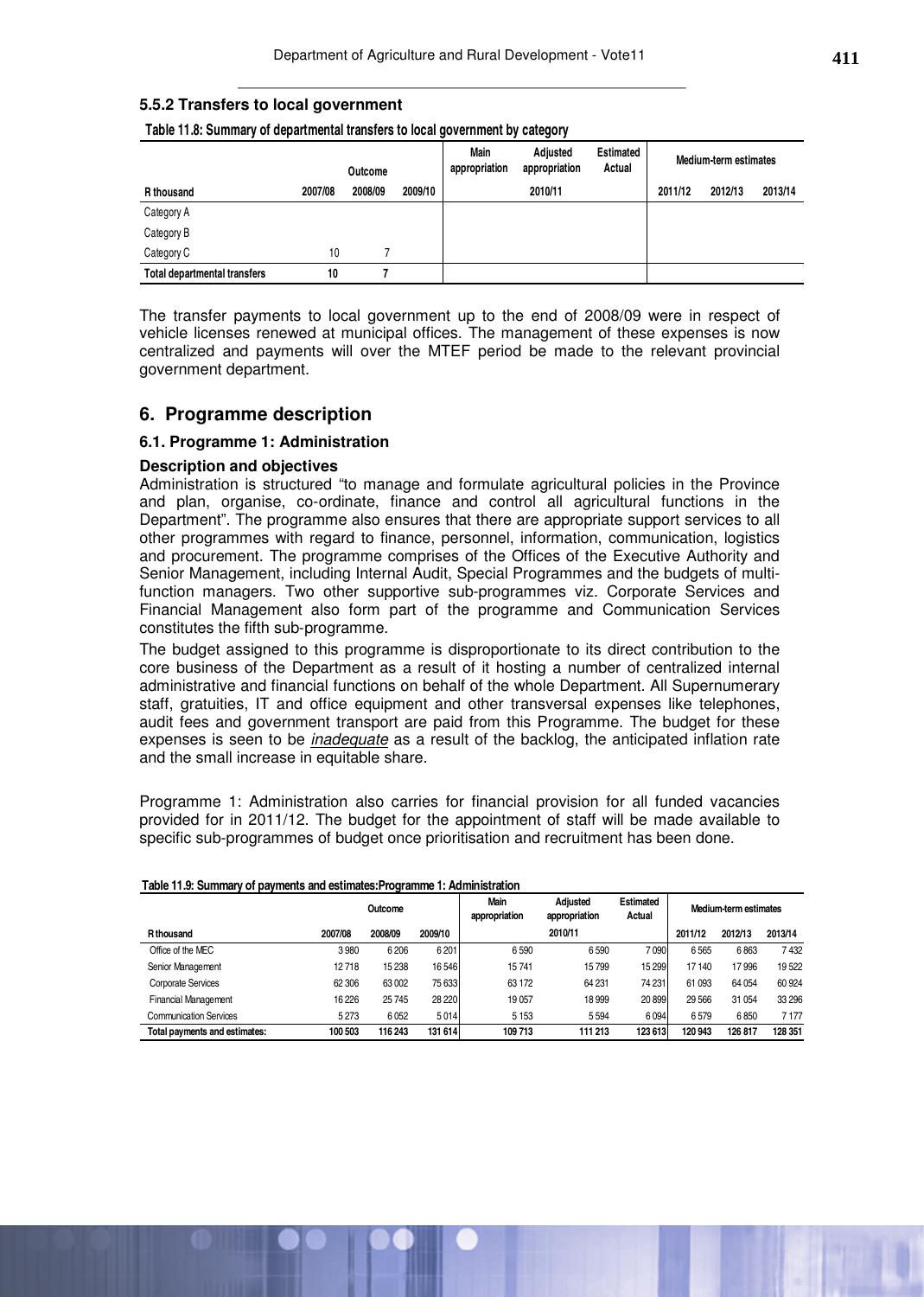|                                             |         | Outcome |         | Main<br>appropriation | Adjusted<br>appropriation | <b>Estimated</b><br>Actual |         | Medium-term estimates |         |
|---------------------------------------------|---------|---------|---------|-----------------------|---------------------------|----------------------------|---------|-----------------------|---------|
| R thousand                                  | 2007/08 | 2008/09 | 2009/10 |                       | 2010/11                   |                            | 2011/12 | 2012/13               | 2013/14 |
| <b>Current payments</b>                     | 95 084  | 110 959 | 122 335 | 104 962               | 106 464                   | 118724                     | 117 642 | 122 993               | 124 246 |
| Compensation of employees                   | 56 474  | 62700   | 68 908  | 71 909                | 74 409                    | 74 409                     | 97 423  | 104 810               | 113718  |
| Goods and services                          | 38 610  | 48 255  | 51 597  | 33 053                | 32 055                    | 44 217                     | 20 219  | 18 18 3               | 10528   |
| Interest and rent on land                   |         | 4       | 1830    |                       |                           | 98                         |         |                       |         |
| <b>Transfers and subsidies</b>              | 4314    | 3 2 6 2 | 6 0 5 5 | 4751                  | 3751                      | 3751                       | 3 3 0 1 | 3824                  | 4105    |
| Provinces and municipalities                | 10      | 46      | 50      | 60                    | 60                        | 60                         | 65      | 70                    | 80      |
| Departmental agencies and accounts          | 5       | 160     | 172     | 191                   | 191                       | 196                        | 236     | 254                   | 275     |
| Public corporations and private enterprises |         | 71      |         |                       |                           |                            |         |                       |         |
| Non-profit institutions                     |         |         |         |                       |                           |                            |         |                       |         |
| Households                                  | 4 2 9 9 | 2985    | 5833    | 4500                  | 3500                      | 3495                       | 3 0 0 0 | 3500                  | 3750    |
| Payments for capital assets                 | 934     | 1 1 9 3 | 3 100   |                       | 998                       | 1 1 3 8                    |         |                       |         |
| Buildings and other fixed structures        | 15      | 360     | ٠       |                       |                           |                            |         |                       |         |
| Machinery and equipment                     | 767     | 820     | 3089    |                       | 998                       | 998                        |         |                       |         |
| <b>Biological assets</b>                    | 152     |         |         |                       |                           |                            |         |                       |         |
| Software and other intangible assets        |         | 13      | 11      |                       |                           | 140                        |         |                       |         |
| Payments for financial assets               | 171     | 829     | 124     |                       |                           |                            |         |                       |         |
| Total economic classification:              | 100 503 | 116 243 | 131 614 | 109713                | 111 213                   | 123 613                    | 120 943 | 126 817               | 128 351 |

#### **Table 11.10: Summary of payments and estimates by economic classification:Programme 1: Administration**

#### **6.2 Programme 2: Sustainable Resource Management**

#### **Description and objectives**

This programme of budget "provides agricultural support services to farmers in order to ensure the sustainable management of agricultural resources". The key services to be performed are those in respect of agricultural engineering, soil conservation and LandCare. The Department benefited from the Infrastructure Enhancement Allocation in the previous two years and a further amount of R28.429 million will be made available for the renovation of Glen in 2011/12, for the second time recorded under Programme 5: Technology, Research and Development Services. This Programme will continue to benefit from the recruitment of technical field staff.

|  |  | Table 11.11: Summary of payments and estimates: Programme 2: Sustainable Resource Management |  |  |  |
|--|--|----------------------------------------------------------------------------------------------|--|--|--|
|--|--|----------------------------------------------------------------------------------------------|--|--|--|

|                              |         | Outcome |         | Main<br>appropriation | Adiusted<br>appropriation | <b>Estimated</b><br>Actual |         | Medium-term estimates |         |
|------------------------------|---------|---------|---------|-----------------------|---------------------------|----------------------------|---------|-----------------------|---------|
| R thousand                   | 2007/08 | 2008/09 | 2009/10 |                       | 2010/11                   |                            | 2011/12 | 2012/13               | 2013/14 |
| <b>Engineering Services</b>  | 4 0 5 0 | 6584    | 4 4 9 3 | 6565                  | 6565                      | 6 1 5 8                    | 6543    | 6862                  | 7409    |
| Land care                    | 27963   | 42 351  | 24 877  | 14823                 | 19823                     | 17630                      | 15709   | 20 580                | 21 163  |
| Land Use Management          | 10 000  | 29 195  | 14 961  |                       |                           |                            |         |                       |         |
| Total payments and estimates | 42 013  | 78 130  | 44 331  | 21 388                | 26 388                    | 23788                      | 22 25 2 | 27 442                | 28 572  |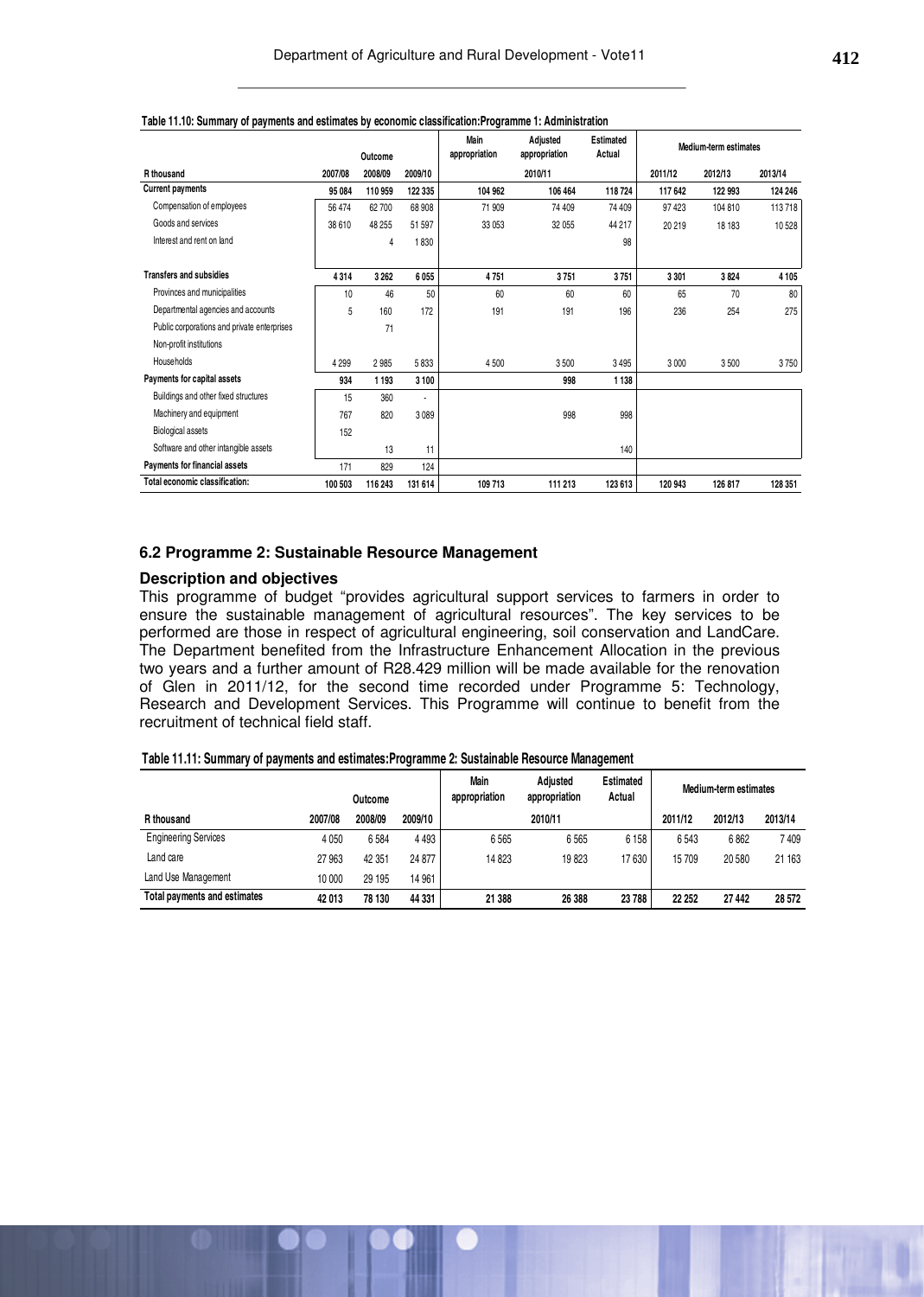|                                      |         | Outcome |         | Main appropriation | Adjusted<br>appropriation | Revised<br>estimate |         | Medium-term estimates |         |
|--------------------------------------|---------|---------|---------|--------------------|---------------------------|---------------------|---------|-----------------------|---------|
| R thousand                           | 2007/08 | 2008/09 | 2009/10 |                    | 2010/11                   |                     | 2011/12 | 2012/13               | 2013/14 |
| <b>Current payments</b>              | 11 010  | 35 747  | 13 638  | 19 3 88            | 17444                     | 16826               | 22 25 2 | 27 442                | 28 5 72 |
| Compensation of employees            | 7898    | 10448   | 11 511  | 14823              | 14823                     | 14 3 23             | 15 0 28 | 16 168                | 17542   |
| Goods and services                   | 3 1 1 2 | 24 933  | 2 1 2 7 | 4565               | 2621                      | 2 5 0 3             | 7 2 2 4 | 11 274                | 11 0 30 |
| Interest and rent on land            |         | 366     |         |                    |                           |                     |         |                       |         |
|                                      |         |         |         |                    |                           |                     |         |                       |         |
| <b>Transfers and subsidies</b>       | 17 550  | 28 895  | 11 053  |                    | 5 0 0 0                   | 3 000               |         |                       |         |
| Provinces and municipalities         |         |         |         |                    |                           |                     |         |                       |         |
| Non-profit institutions              |         |         |         |                    |                           |                     |         |                       |         |
| Households                           | 17550   | 28 8 95 | 11 053  |                    | 5 0 0 0                   | 3000                |         |                       |         |
| Payments for capital assets          | 13 452  | 13 487  | 19627   | 2 0 0 0            | 3944                      | 3 9 6 0             |         |                       |         |
| Buildings and other fixed structures | 11 553  | 10314   | 15418   |                    |                           | 169                 |         |                       |         |
| Machinery and equipment              | 1 327   | 3085    | 751     |                    | 789                       | 599                 |         |                       |         |
| <b>Biological assets</b>             | 85      | 45      | 2 3 3 6 | 2000               | 1055                      | 1 2 4 3             |         |                       |         |
| Software and other intangible assets | 487     | 43      |         |                    |                           |                     |         |                       |         |
| Land and subsoil assets              |         |         | 1 1 2 2 |                    | 2 100                     | 1949                |         |                       |         |
| <b>Financial transactions</b>        |         |         | 13      |                    |                           | 2                   |         |                       |         |
| Total economic classification:       | 42 013  | 78 130  | 44 331  | 21 388             | 26 388                    | 23788               | 22 252  | 27 442                | 28 5 72 |

|  |  |  | Table 11.12: Summary of payments and estimates by economic classification: Programme 2: Sustainable Resource Management |
|--|--|--|-------------------------------------------------------------------------------------------------------------------------|
|--|--|--|-------------------------------------------------------------------------------------------------------------------------|

#### **6.2.1 Engineering Services**

#### **Description and objectives**

The sub-programme provides development, evaluation and research support and capacitates clients with regard to irrigation technology, on-farm mechanization, animal housing, farm structures and the maintenance of farm equipment. Project appraisal forms an important part of the task of the Section. Agricultural Engineering benefited substantially from the recruitment of technical staff from an increased baseline but has in the meantime lost staff as a result of the late implementation of the Occupational Specific Dispensation. These particular skills are still in national short supply.

#### **6.2.2 Land care**

#### **Description and objectives**

Land care co-ordinates and facilitates the planning and development of land reform projects and the implementation of the Land Care® Programme. Soil conservation services are structured to implement Act 43 of 1983 for the conservation of agricultural resources (plan, survey and design), including the logistics for Disaster Management.

Land Care<sup>®</sup> projects have become increasingly important in the Department and an amount of R4.622 million will be spent on the reclamation of rural agricultural resources in 2011/12, run from a conditional grant by the National Department of Agriculture, Forestry and Fisheries. The Land care sub-programme also benefited from the recruitment and appointment of technical staff, but the Department will this financial year again not be able to supplement the LandCare grant from voted funds.

The Department started with nominal budgetary provision for Disaster Management in 2003/04. Supplementary funds were obtained from the National Department of Agriculture for the alleviation of the impact of Fire Damage, Cold Spells and Drought Relief in 2003/04, and Drought Relief since 2004/05 to date. Fire Damage has been experienced every year since 2007/08. A nucleus of permanent staff has been assigned to the function in 2007/08 and an amount of R17.550 million was spent in that year.

An amount of R28.895 million was spent in 2008/09 and for the first time ever did the Department start out a new financial year (2009/10) with a conditional grant to alleviate the impact of some of these disasters. An amount of R11.053 million was made available and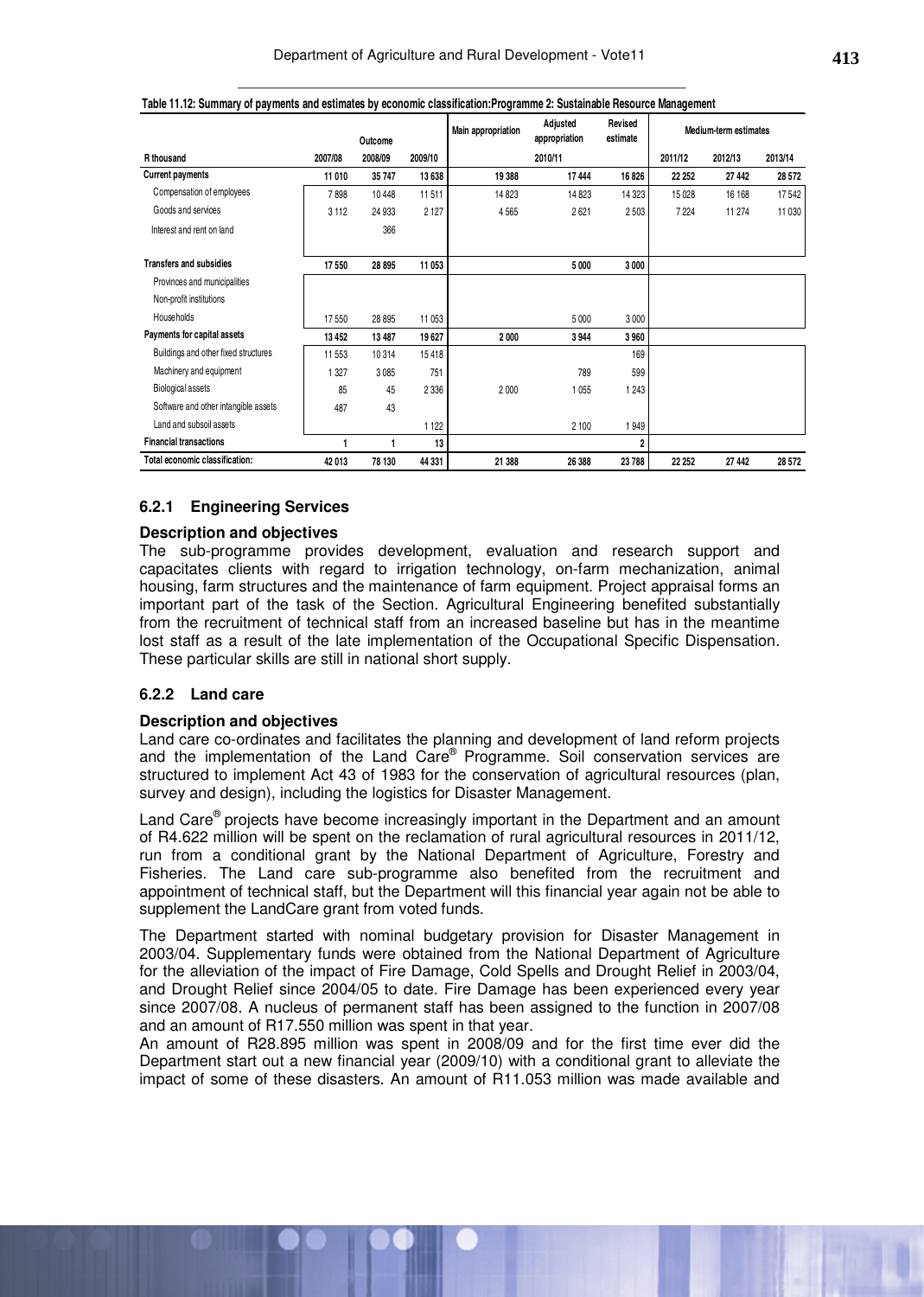spent in 2009/10. No start-up grant was made available in any ensuing year although the Adjustment Budget for 2010/11 brought R5.0 million to budget.

#### **6.2.3 Land Use Management**

#### **Description and objectives**

This sub-programme does not yet have a set definition and the Department employed it for many years to account for the renovation of Glen. A separate fund has been created for the Infrastructure Enhancement Allocation and these funds were directed to Sub-Programme 5.3: Infrastructure Support Services in 20010/11. It is foreseen that part of the newly assigned rural development function might in future be accommodated under Land Use Management once the mandate and funding issues have been identified and properly structured.

#### **6.3 Programme 3: Farmer Support and Development**

#### **Description and objectives**

The programme has been structured to "provide extension and training to farmers with special emphasis on developing emerging farmers, implementation of land reform programmes and agricultural-rural development projects". The programme also makes provision for Food Security support services and assists actively with the implementation of the community projects funded from Ilima/Letsema and the Comprehensive Agriculture Support Programme (CASP). These services are still hampered by a shortage of project management skills. The rural development function has been added to the mandate of the Department for 2011/12 and an amount of R35.261 million is reflected under a new and ungazetted Sub-programme 3.4: Rural Development.

|  |  |  | Table 11.13: Summary of payments and estimates: Programme 3: Farmer Support and Development |  |  |  |  |  |
|--|--|--|---------------------------------------------------------------------------------------------|--|--|--|--|--|
|--|--|--|---------------------------------------------------------------------------------------------|--|--|--|--|--|

|                                        |         | Outcome |         | Main appropriation | Adiusted<br>appropriation | <b>Estimated</b><br>Actual |         | <b>Medium-termestimates</b> |         |
|----------------------------------------|---------|---------|---------|--------------------|---------------------------|----------------------------|---------|-----------------------------|---------|
| Rthousand                              | 2007/08 | 2008/09 | 2009/10 |                    | 2010/11                   |                            | 2011/12 | 2012/13                     | 2013/14 |
| <b>Farmer Settlement</b>               | 38183   | 48020   | 61513   | 75772              | 75772                     | 59772                      | 102932  | 114829                      | 131 484 |
| <b>Extension and Advisory Services</b> | 42811   | 44566   | 57631   | 82670              | 83637                     | 80537                      | 115772  | 116233                      | 122033  |
| Food Security                          | 4440    | 6468    | 4835    | 725                | 1725                      | 1825                       | 2116    | 2219                        | 2320    |
| <b>Rural Development</b>               |         |         | 15968   | 28 196             | 34747                     | 30347                      | 35261   | 36844                       | 38507   |
| Total payments and estimates:          | 85434   | 99054   | 139947  | 188363             | 195881                    | 172481                     | 256081  | 270125                      | 294 344 |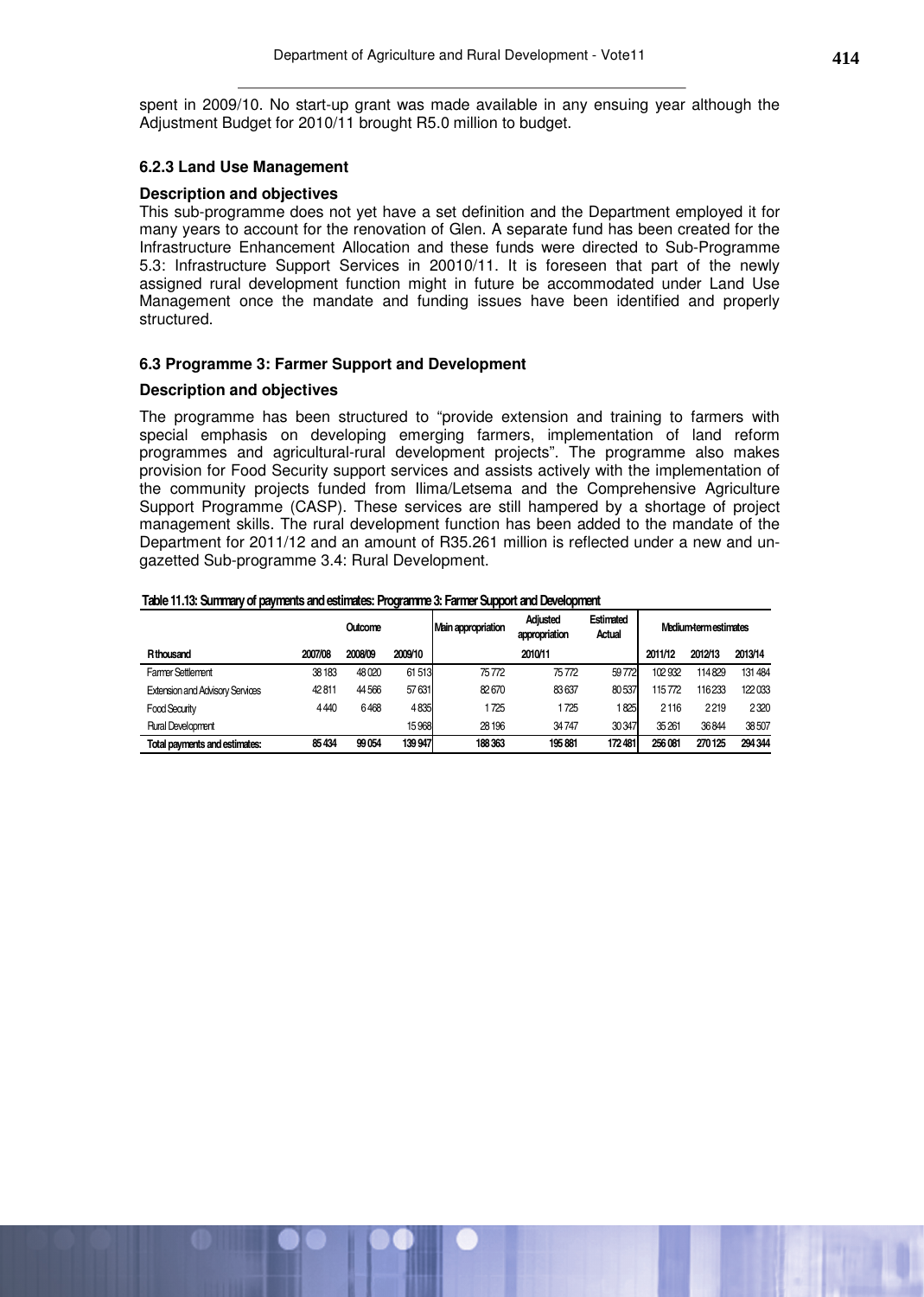|                                          |         | Outcome |         | Main appropriation | Adjusted<br>appropriation | <b>Revised</b><br>estimate |         | Medium-term estimates |         |
|------------------------------------------|---------|---------|---------|--------------------|---------------------------|----------------------------|---------|-----------------------|---------|
| R thousand                               | 2007/08 | 2008/09 | 2009/10 |                    | 2010/11                   |                            | 2011/12 | 2012/13               | 2013/14 |
| <b>Current payments</b>                  | 51 865  | 58 503  | 79844   | 111 313            | 112 143                   | 117 640                    | 241 521 | 260 269               | 284 214 |
| Compensation of employees                | 35 628  | 42 089  | 51 007  | 68 379             | 62779                     | 62 349                     | 73 466  | 79 038                | 85 757  |
| Goods and services                       | 16 237  | 16414   | 28 837  | 42 934             | 49 364                    | 55 291                     | 168 055 | 181 231               | 198 457 |
| Interest and rent on land                |         |         |         |                    |                           |                            |         |                       |         |
| <b>Transfers and subsidies</b>           | 1700    | 6050    | 8905    | 26 000             | 967                       | 2961                       |         |                       |         |
| Provinces and municipalities             |         |         |         |                    |                           |                            |         |                       |         |
| Public corporations & private enterprise | 1700    | 6 0 0 0 |         |                    |                           |                            |         |                       |         |
| Non-profit institutions                  |         |         |         |                    |                           |                            |         |                       |         |
| Households                               |         | 50      | 8 9 0 5 | 26 000             | 967                       | 2961                       |         |                       |         |
| Payments for capital assets              | 31 841  | 34 4 28 | 49 146  | 51 050             | 82771                     | 51 877                     | 14 560  | 9856                  | 10130   |
| Buildings and other fixed structures     | 21 852  | 22 517  | 35 670  | 35 000             | 62 865                    | 39 201                     | 9507    | 9800                  | 10 0 71 |
| Machinery and equipment                  | 9491    | 10 125  | 10 336  | 11 050             | 8656                      | 4674                       | 5 0 5 3 | 56                    | 59      |
| <b>Biological assets</b>                 | 498     | 1776    | 3 1 4 0 | 5 0 0 0            | 11 250                    | 8 0 0 2                    |         |                       |         |
| Software and other intangible assets     |         | 10      |         |                    |                           |                            |         |                       |         |
| Payments for financial assets            | 28      | 73      | 2052    |                    |                           | 3                          |         |                       |         |
| Total economic classification:           | 85 434  | 99 054  | 139 947 | 188 363            | 195 881                   | 172 481                    | 256 081 | 270 125               | 294 344 |

| Table 11.14: Summary of payments and estimates by economic classification:Programme 3: Farmer Support and Development |  |
|-----------------------------------------------------------------------------------------------------------------------|--|
|                                                                                                                       |  |

#### **6.3.1 Farmer Settlement**

#### **Description and objectives**

To provide training, co-ordination and support with regard to the Land Restitution, Distribution and Development Programme. The CASP conditional grant is managed from this sub-programme. The implementation of the programme very much remains an overall departmental priority and responsibility. The Department intends improving on its project implementation performance during 2010/11 by having less of a spending spike at the end of the financial year.

#### **6.3.2 Extension and Advisory Services**

#### **Description and objectives**

To provide and facilitate training, mentorship, co-ordination, research transfer and advice to commercial and emerging farmers. These services are managed from five regional centres and the service remains one of the core functions of the Department. The new structure for the activities performed from this Sub-programme is fully established with functional and administrative responsibilities assigned to a District Manager.

#### **6.3.3 Food Security**

#### **Description and objectives**

The primary objectives of the Food Security Programme are to co-ordinate and implement various food security projects as highlighted and adopted in the Integrated Food Security Strategy of South Africa and the FSGDS. The activity was established in 2003/04 and will continue with its activities over the MTEF period. The impact of the Programme is, however, severely restrained by a shortage of funds and implementing capacity. This particular Subprogramme now benefits directly from a greatly increased Ilima/Letsema grant, also on the basis of the redefinition of the "Food security for all" concept. The Food Security Programme of the Department will benefit directly from the minor increase in the baseline for 2011/12 in terms of which an amount of R2.586 million was made available for the purpose.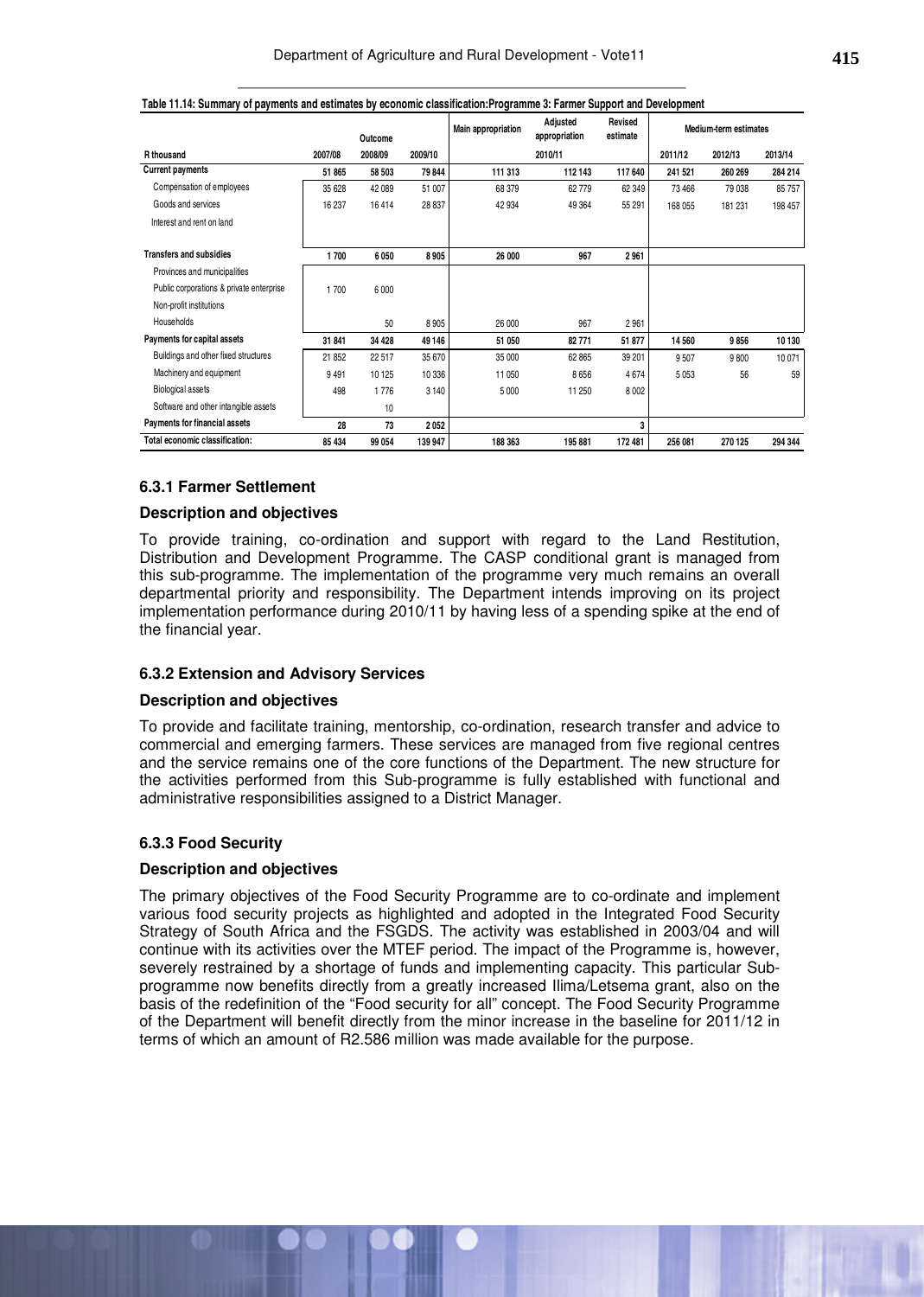#### **6.3.4 Rural Development**

#### **Description and objectives**

The rural development function has been added to the departmental functional mandate for 2011/12. This function was previously performed by the Department of Co-operative government and Traditional Affairs. The mandate of the function will be structured during 2011/12, the structural domicile will be formalised and a better overview of rural development will be given in 2012/13, based upon the activities performed during this financial year.

#### **6.4 Programme 4: Veterinary Services**

#### **Description and objectives**

The objective of the programme is "to provide veterinary services to clients to ensure healthy animals and the welfare of the people of South Africa". The entire service still experiences a shortage of qualified and specialized staff although the appointment of technical staff from the increased appropriation brought some short-term relief. The core functions of Animal Health in the Free State are negatively affected by the constant threat of the spill over of diseases of economic significance across provincial and even international borders.

#### **Table 11.15: Summary of payments and estimates: Programme 4: Veterinary Services**

|                                       |         | Outcome |         | Main<br>appropriation | Adiusted<br>appropriation | Estimated<br>Actual |         | Medium-term estimates |         |
|---------------------------------------|---------|---------|---------|-----------------------|---------------------------|---------------------|---------|-----------------------|---------|
| R thousand                            | 2007/08 | 2008/09 | 2009/10 |                       | 2010/11                   |                     | 2011/12 | 2012/13               | 2013/14 |
| Animal Health                         | 20 39 6 | 23 4 22 | 27 075  | 31 242                | 31 242                    | 30 852              | 32 661  | 34 169                | 36813   |
| Export Control                        | 211     |         |         |                       |                           |                     |         |                       |         |
| Veterinary Public Health              | 930     | 2574    | 3056    | 3812                  | 3812                      | 3842                | 4 0 0 3 | 4 2 8 0               | 4638    |
| <b>Veterinary Laboratory Services</b> | 5724    | 6 1 5 5 | 6950    | 7575                  | 7575                      | 7435                | 7954    | 8 3 4 1               | 8983    |
| Total payments and estimates: A       | 28 261  | 32 151  | 37 081  | 42629                 | 42629                     | 42 129              | 44 618  | 46790                 | 50 434  |

#### **Table 11.16: Summary of provincial payments and estimates by economic classification: Programme 4: Veterinary Services**

|                                      |         | Outcome |                | Main appropriation | Adjusted<br>appropriation | <b>Estimated</b><br>Actual |         | Medium-term estimates |         |
|--------------------------------------|---------|---------|----------------|--------------------|---------------------------|----------------------------|---------|-----------------------|---------|
| R thousand                           | 2007/08 | 2008/09 | 2009/10        |                    | 2010/11                   |                            | 2011/12 | 2012/13               | 2013/14 |
| <b>Current payments</b>              | 28 112  | 31 1 43 | 36 335         | 42 629             | 42 347                    | 41844                      | 44 618  | 46790                 | 50 434  |
| Compensation of employees            | 23 133  | 26 065  | 29518          | 35 161             | 35 161                    | 34 761                     | 37 278  | 40 105                | 43514   |
| Goods and services                   | 4979    | 5078    | 6817           | 7468               | 7186                      | 7083                       | 7340    | 6685                  | 6920    |
| Interest and rent on land            |         |         |                |                    |                           |                            |         |                       |         |
| <b>Transfers and subsidies</b>       |         |         |                |                    |                           |                            |         |                       |         |
| Provinces and municipalities         |         |         |                |                    |                           |                            |         |                       |         |
| Departmental agencies and accounts   |         |         |                |                    |                           |                            |         |                       |         |
| Non-profit institutions              |         |         |                |                    |                           |                            |         |                       |         |
| Households                           |         |         |                |                    |                           |                            |         |                       |         |
| Payments for capital assets          | 149     | 1 0 0 0 | 744            |                    | 282                       | 282                        |         |                       |         |
| Buildings and other fixed structures |         |         |                |                    |                           |                            |         |                       |         |
| Machinery and equipment              | 149     | 1 0 0 0 | 744            |                    | 282                       | 282                        |         |                       |         |
| Software & other intangible assets   |         |         |                |                    |                           |                            |         |                       |         |
| Payments for financial assets        |         | 8       | $\overline{2}$ |                    |                           | 3                          |         |                       |         |
| Total economic classification:       | 28 261  | 32 151  | 37 081         | 42 629             | 42 629                    | 42129                      | 44 618  | 46790                 | 50 434  |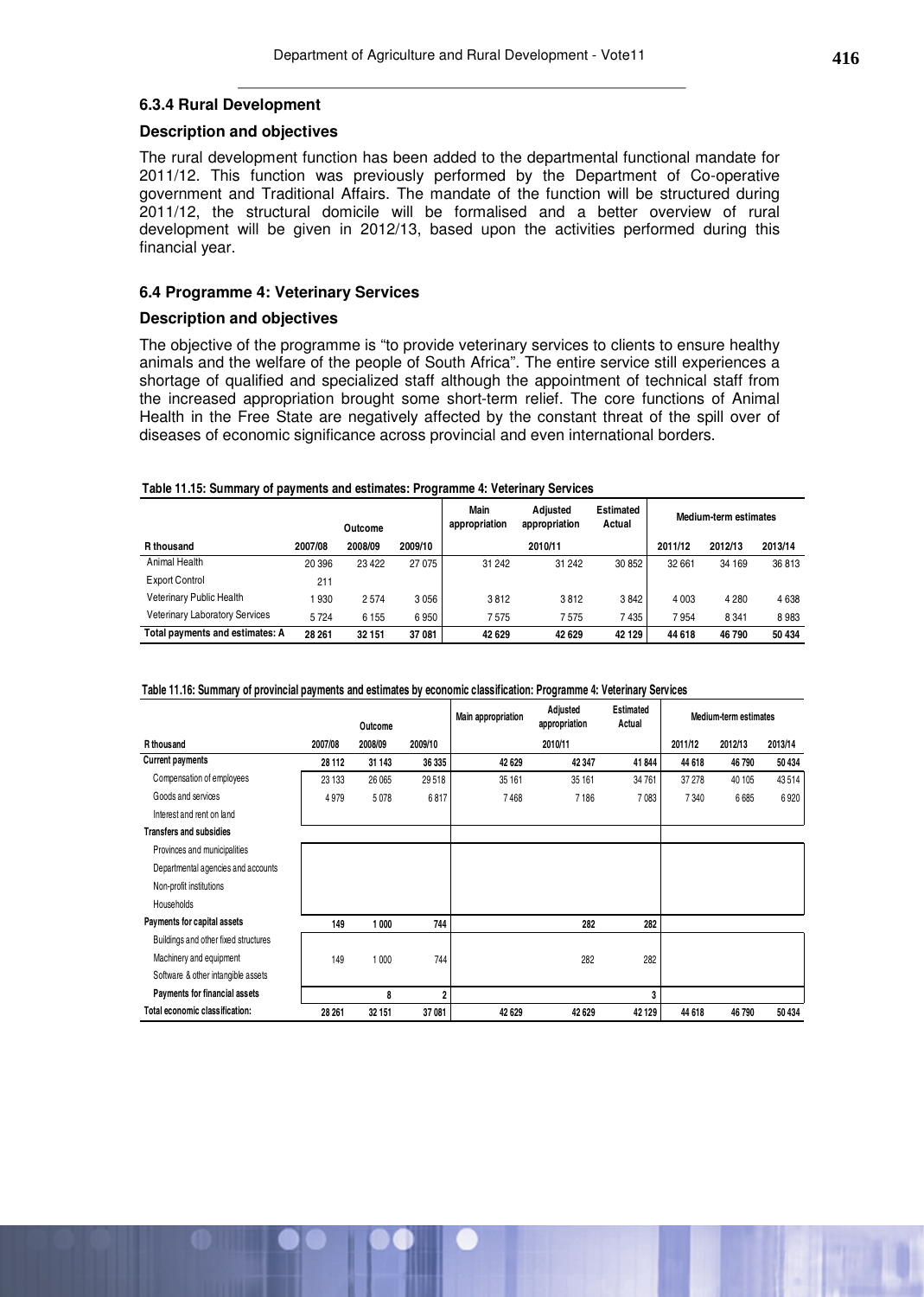#### **6.4.1 Animal Health**

#### **Description and objectives**

The objective of this sub-programme is to facilitate and provide animal disease control services in order to protect the animal population against highly infectious and economic diseases, through the implementation of the Animal Disease Act (Act 35 of 1984), Animal Health Act (Act 7 of 2002) and Primary Animal Health Programmes/Projects.

#### **6.4.2 Export Control**

#### **Description and objectives**

To provide control measures including health certification, in order to facilitate the import and export of animals and animal products. Also, to implement risk assessment measures in order to assess the impact of various animal disease outbreaks and the risk of importing or exporting animals or animal products to/from other countries. Export control was established as a separate budget entity in 2005/06 but has not yet identified itself as an activity clearly distinguishable from Veterinary Public Health in general and for this specific reason will the functions once again be executed and funded fully from the budget assigned to Veterinary Public Health in 2011/12. The role of the function in the Free State should, nevertheless, not be under-estimated.

#### **6.4.3 Veterinary Public Health**

#### **Description and objectives**

To co-ordinate and implement various food safety projects, including the implementation of the Meat Safety Act (Act 40 of 2000) and the prevention of zoonotic or food-borne diseases.

#### **6.6.4 Veterinary Laboratory Services**

#### **Description and objectives**

To provide support services to the veterinary personnel, medical practitioners and farmers with regard to diagnostic services and epidemiological investigations of animal disease outbreaks. The laboratories at Bloemfontein and Kroonstad perform valuable services in this regard despite a current critical shortage of technical staff.

#### **6.5 Programme 5: Research, Technology and Development Services**

#### **Description and objectives**

The primary objective is "to render agricultural research services and the development of information systems with regard to crop production, animal production and resource utilization technologies".

| Table 11.17: Summary of payments and estimates: Programme 5: Research,Technology and Development Services |         |         |         |                       |                                  |                            |                              |         |         |  |
|-----------------------------------------------------------------------------------------------------------|---------|---------|---------|-----------------------|----------------------------------|----------------------------|------------------------------|---------|---------|--|
|                                                                                                           |         | Outcome |         | Main<br>appropriation | <b>Adjusted</b><br>appropriation | <b>Estimated</b><br>Actual | <b>Medium-term estimates</b> |         |         |  |
| Rthousand                                                                                                 | 2007/08 | 2008/09 | 2009/10 |                       | 2010/11                          |                            | 2011/12                      | 2012/13 | 2013/14 |  |
| Research                                                                                                  | 12494   | 13050   | 13837   | 17238                 | 17247                            | 16947                      | 16920                        | 17744   | 19318   |  |
| <b>Information Services</b>                                                                               | 988     | 1007    | 719     | 1547                  | 1547                             | 547                        | 3070                         | 3219    | 3475    |  |
| Infrastructure Support Services                                                                           | 7453    | 7497    | 7219    | 35 960                | 30951                            | 30541                      | 35745                        | 37523   | 39 698  |  |
| Total payments and estimates:                                                                             | 20935   | 21554   | 21775   | 54745                 | 49745                            | 49035                      | 55735                        | 58486   | 62 491  |  |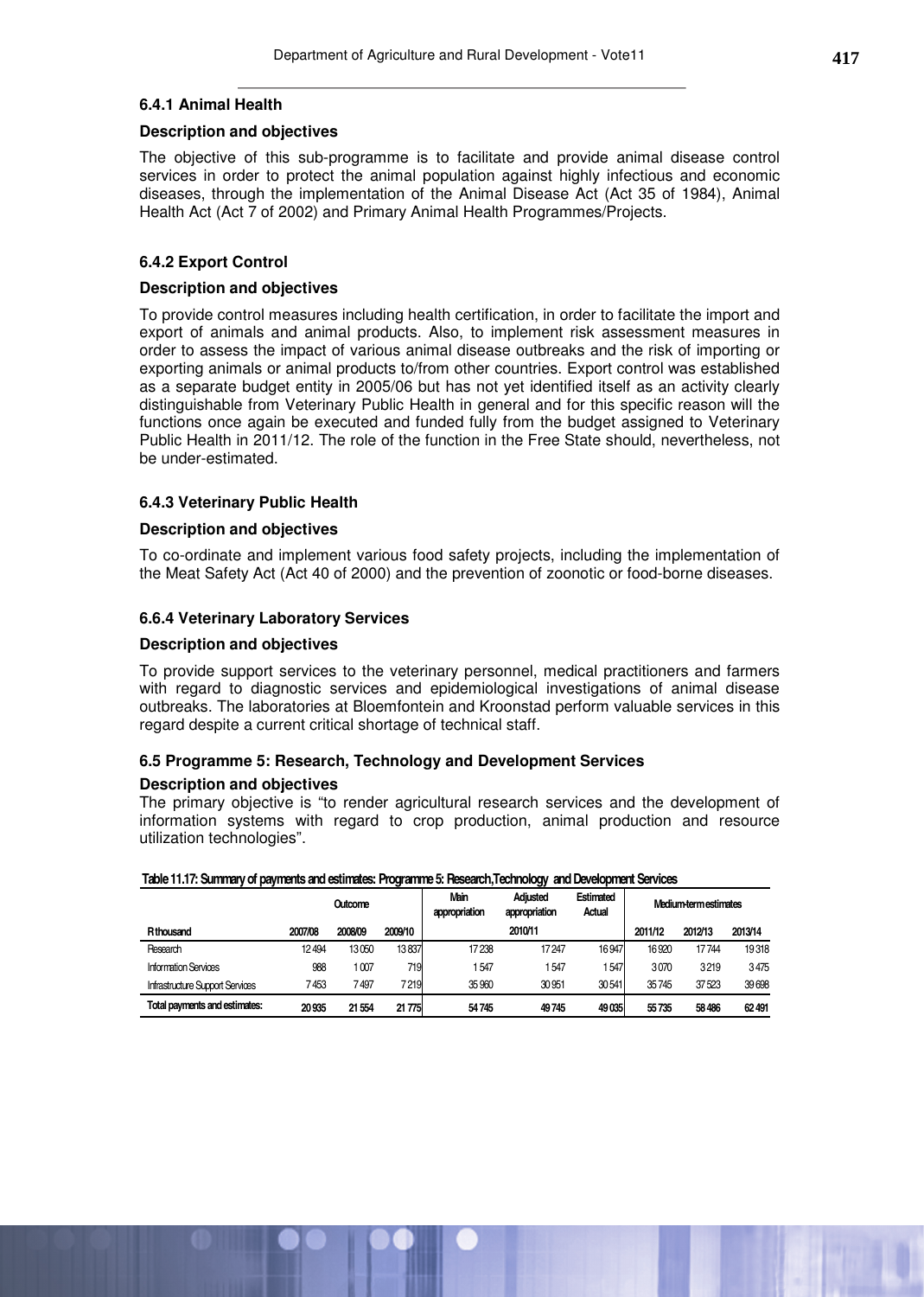|                                      |         | Outcome |         | Main<br>appropriation | Adjusted<br>appropriation | <b>Estimated Actual</b> |         | Medium-term estimates |         |
|--------------------------------------|---------|---------|---------|-----------------------|---------------------------|-------------------------|---------|-----------------------|---------|
| R thousand                           | 2007/08 | 2008/09 | 2009/10 |                       | 2010/11                   |                         | 2011/12 | 2012/13               | 2013/14 |
| <b>Current payments</b>              | 20783   | 21 120  | 21 393  | 27 571                | 27 448                    | 27 032                  | 27 306  | 28 635                | 30 998  |
| Compensation of employees            | 17 3 65 | 18 245  | 17926   | 22 341                | 22 341                    | 22 341                  | 23 811  | 25 616                | 27 794  |
| Goods and services                   | 3418    | 2875    | 3467    | 5230                  | 5107                      | 4691                    | 3 4 9 5 | 3019                  | 3 2 0 4 |
| Interest and rent on land            |         |         |         |                       |                           |                         |         |                       |         |
| <b>Transfers and subsidies</b>       |         |         |         |                       |                           |                         |         |                       |         |
| Provinces and municipalities         |         |         |         |                       |                           |                         |         |                       |         |
| Households                           |         |         |         |                       |                           |                         |         |                       |         |
| Payments for capital assets          | 135     | 105     | 203     | 27 174                | 22 297                    | 22 003                  | 28 4 29 | 29 851                | 31 493  |
| Buildings and other fixed structures | 25      |         |         | 27 174                | 22 046                    | 21 444                  | 28 4 29 | 29 851                | 31 493  |
| Machinery and equipment              | 110     | 105     | 122     |                       | 251                       | 559                     |         |                       |         |
| <b>Biological assets</b>             |         |         | 81      |                       |                           |                         |         |                       |         |
| Software and other intangible assets |         |         |         |                       |                           |                         |         |                       |         |
| Payments for financial assets        | 17      | 329     | 179     |                       |                           |                         |         |                       |         |
| Total economic classification:       | 20 935  | 21 554  | 21 775  | 54745                 | 49745                     | 49 035                  | 55 735  | 58 486                | 62 491  |

#### **Table 11.18: Summary of payments and estimates by economic classification: Programme 5: Technology, Research and Development Services**

#### **6.5.1 Research**

#### **Description and objectives**

The objective of research is to facilitate, conduct and co-ordinate the identification of agricultural research needs, the development/adaptation or transfer of appropriate technology to farmers, and to participate in multi-disciplinary agricultural development projects. Farm systems and applied research is undertaken at Glen and other provincial sites primarily in the fields of crop and animal production and range and pasture management. The function suffers from a shortage of professional staff, jeopardising the outcomes of long-term research projects. The Soil and Water Laboratory is fully operative after its relocation and the recruitment of new staff.

## **6.5.2 Information Services**

#### **Description and objectives**

The functions are to co-ordinate the development and dissemination of information to clients, including the development and utilization of various information systems e.g. the Geographical Information System. The professional work performed by this section forms a crucial part of the management of natural conditions and disasters in the Province, although it is seriously impaired by a shortage of professional staff.

#### **6.5.3 Infrastructure Support Services**

#### **Description and objectives**

To provide and maintain infrastructure facilities for the line function to perform their research and other functions, i.e. experimental farms.

This sub-programme deals with the development and maintenance of the farm Glen. Farming operations are undertaken in the interest of research, training and the maintenance of a number of top quality herds. The sub-programme also hosts the upgrading of Glen from the Infrastructure Enhancement Allocation; hence the considerable increase in budget relative to previous years. Glen Farm itself will be voted an amount of R7.316 million for 2011/12.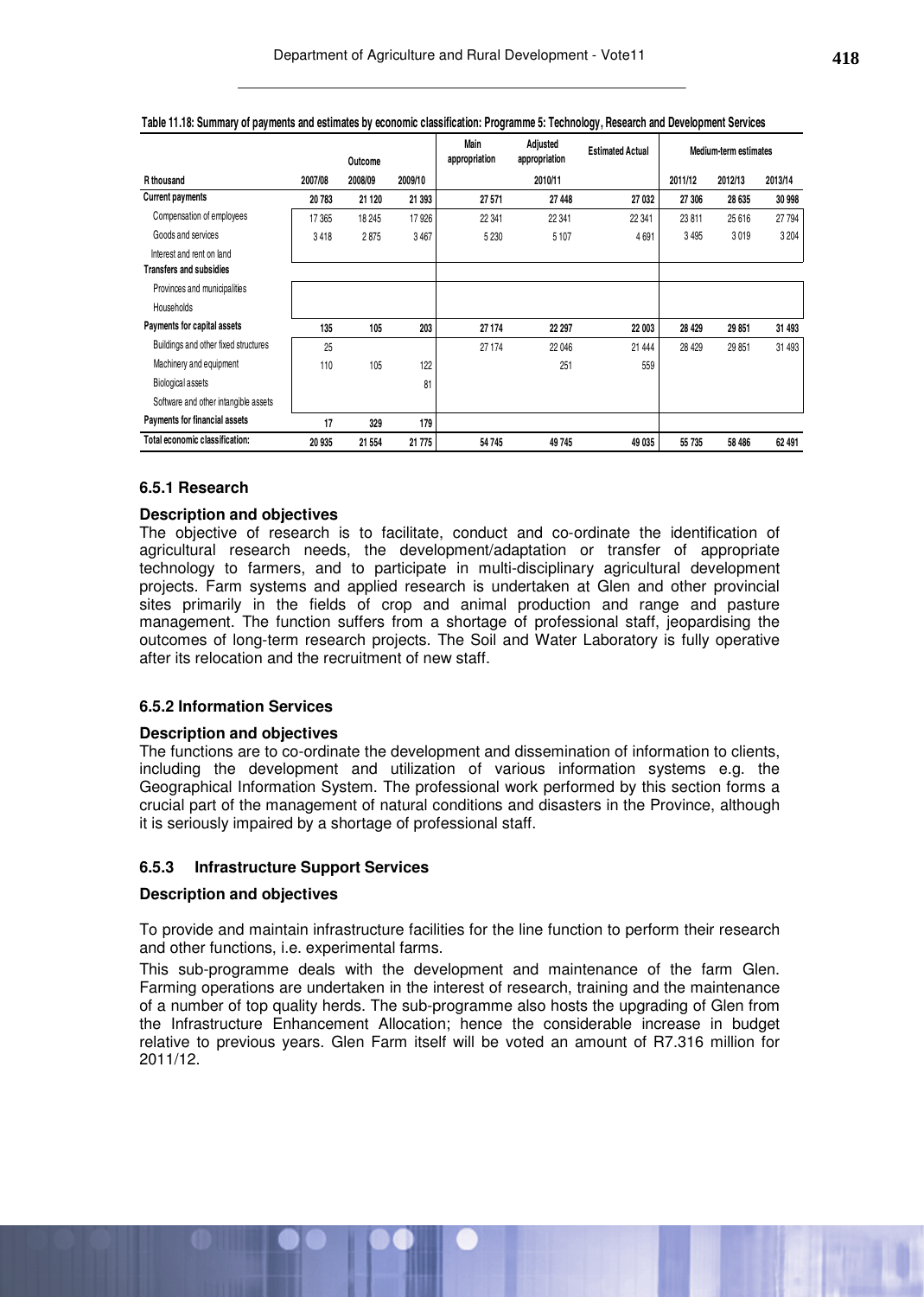#### **6.6 Programme 6: Agricultural Economics**

#### **Description and objectives**

The programme has been structured "to provide economic support to internal and external clients with regard to marketing, statistical information including financial feasibility and economic viability studies". The long-standing shortage of staff in Agricultural Economics has quite recently been boldly addressed to try and deal with the increasing demand for professional agricultural economic services. The programme will continue to be restructured and expanded to cater for agricultural business development on an increased scale, including economic development planning capacity, institutional capacity building for farmers and project management for CASP, in particular.

| Table 11.19: Summary of payments and estimates: Programme 6: Agricultural Economics |  |  |
|-------------------------------------------------------------------------------------|--|--|
|                                                                                     |  |  |

|                               |         | Outcome |         | Main appropriation | Adiusted<br>appropriation | <b>Estimated</b><br>Actual |         | Medium-term estimates |         |
|-------------------------------|---------|---------|---------|--------------------|---------------------------|----------------------------|---------|-----------------------|---------|
| R thousand                    | 2007/08 | 2008/09 | 2009/10 |                    | 2010/11                   |                            | 2011/12 | 2012/13               | 2013/14 |
| Agric-Business Development    | 2968    | 3619    | 3981    | 5 3 4 0            | 5 3 4 0                   | 4 9 4 0                    | 5400    | 5663                  | 6 1 1 1 |
| Macro-economics & Statistics  | 37      | 161     | 677     | 347                | 347                       | 347                        | 556     | 597                   | 646     |
| Total payments and estimates: | 3 005   | 3780    | 4658    | 5687               | 5687                      | 5 2 8 7                    | 5956    | 6 2 6 0               | 6757    |

|                                      |         | Outcome |         | Adjusted<br><b>Main appropriation</b><br>appropriation |         | <b>Estimated Actual</b> | Medium-term estimates |         |         |
|--------------------------------------|---------|---------|---------|--------------------------------------------------------|---------|-------------------------|-----------------------|---------|---------|
| R thousand                           | 2007/08 | 2008/09 | 2009/10 |                                                        | 2010/11 |                         | 2011/12               | 2012/13 | 2013/14 |
| <b>Current payments</b>              | 2999    | 3780    | 4544    | 5687                                                   | 5679    | 5266                    | 5956                  | 6 2 6 0 | 6757    |
| Compensation of employees            | 1851    | 2717    | 3832    | 4571                                                   | 4571    | 4 3 7 1                 | 4920                  | 5 2 9 3 | 5742    |
| Goods and services                   | 1148    | 1063    | 712     | 1116                                                   | 1108    | 895                     | 1036                  | 967     | 1015    |
| Interest and rent on land            |         |         |         |                                                        |         |                         |                       |         |         |
| Unauthorised expenditure             |         |         |         |                                                        |         |                         |                       |         |         |
| <b>Transfers and subsidies</b>       |         |         | 114     |                                                        |         |                         |                       |         |         |
| Provinces and municipalities         |         |         |         |                                                        |         |                         |                       |         |         |
| Non-profit institutions              |         |         |         |                                                        |         |                         |                       |         |         |
| Households                           |         |         | 114     |                                                        |         |                         |                       |         |         |
| Payments for capital assets          | 5       |         |         |                                                        | 8       | 20                      |                       |         |         |
| Buildings and other fixed structures |         |         |         |                                                        |         |                         |                       |         |         |
| Machinery and equipment              |         |         |         |                                                        | 8       | 8                       |                       |         |         |
| Software and other intangible assets | 5       |         |         |                                                        |         | 12                      |                       |         |         |
| Payments for financial assets        |         |         |         |                                                        |         |                         |                       |         |         |
| Total economic classification:       | 3005    | 3780    | 4658    | 5687                                                   | 5687    | 5 2 8 7                 | 5956                  | 6 2 6 0 | 6757    |

#### **Table 11.20: Summary of provincial payments and estimates by economic classification:Programme 6: Agricultural Economics**

#### **6.6.1 Agric-Business Development and Support**

#### **Description and objectives**

The functions are to identify and disseminate information on marketing opportunities for value adding and to provide farm economic support to other programmes and clients (financial feasibility and economic viability studies).

#### **6.6.2 Macro-economics and Statistics**

#### **Description and objectives**

Structured to develop a database on various economic statistics and trends, develop and analyse various economic models and evaluate international/national and local policies on the agricultural sector.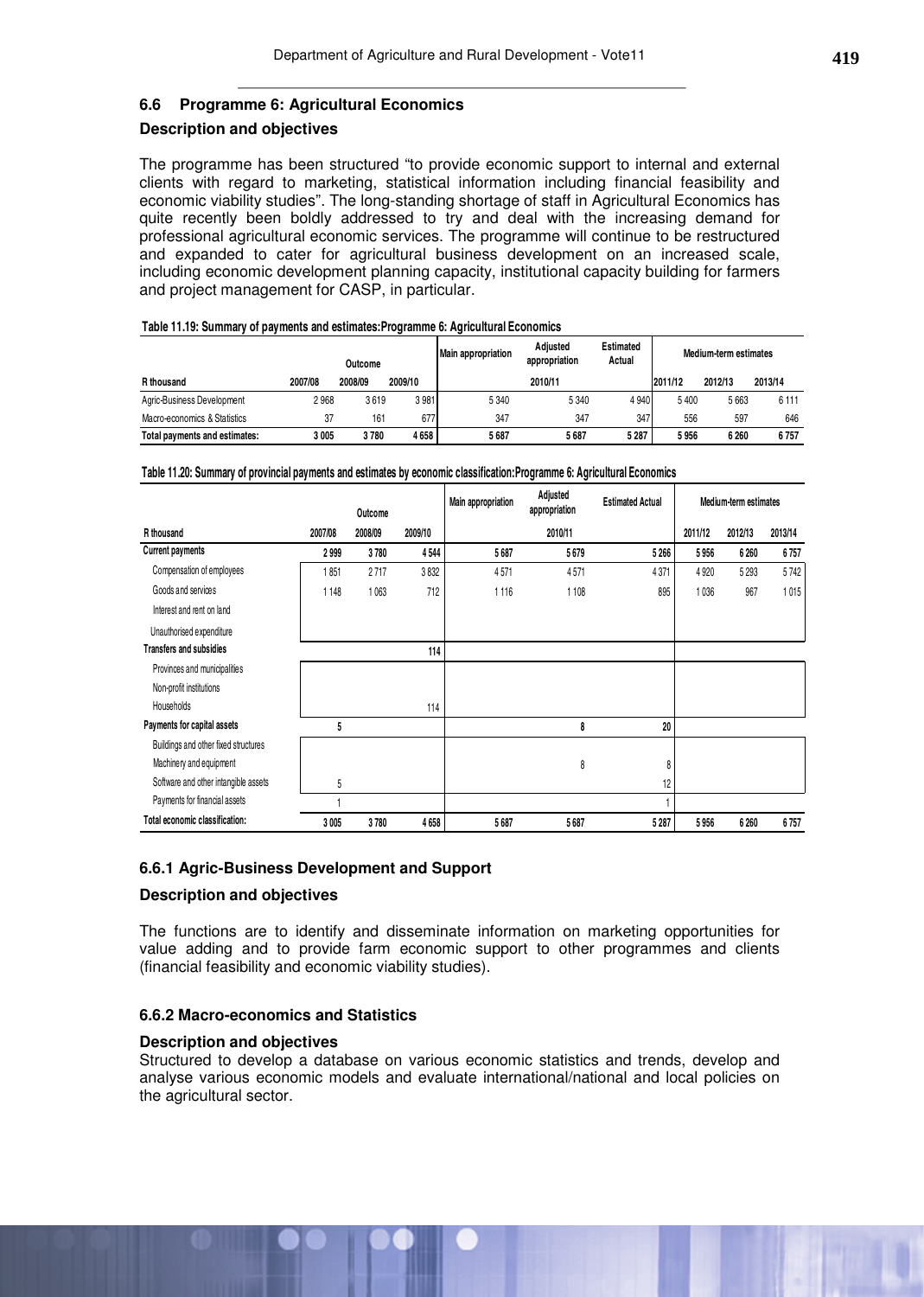#### **6.7 Programme 7: Structured Agricultural Training**

#### **Description and objectives**

The purpose of Structured Agricultural Training is "to facilitate and provide education to all participants in the agricultural sector" in order to establish a knowledgeable and competitive sector. Tertiary agricultural and non-formal training are provided by the Glen College of Agriculture, a fully accredited institution with the Higher Education Qualification Committee (HEQC).

| Table 11.21: Summary of payments and estimates: Programme 7: Structured Agricultural Training |  |  |  |  |  |  |  |
|-----------------------------------------------------------------------------------------------|--|--|--|--|--|--|--|
|-----------------------------------------------------------------------------------------------|--|--|--|--|--|--|--|

|                                    | Outcome |         |         | <b>Main appropriation</b> | Adiusted<br>appropriation | <b>Estimated</b><br>Actual |         | Medium-term estimates |         |
|------------------------------------|---------|---------|---------|---------------------------|---------------------------|----------------------------|---------|-----------------------|---------|
| R thousand                         | 2007/08 | 2008/09 | 2009/10 |                           | 2009/10                   |                            | 2011/12 | 2012/13               | 2013/14 |
| <b>Tertiary Education</b>          | 8 1 3 2 | 7347    | 8406    | 10 113                    | 10 113                    | 9413                       | 9685    | 10 157                | 10863   |
| Further Education & Training (FET) | 3 202   | 3451    | 3 3 9 5 | 4407                      | 4407                      | 4 1 0 7                    | 4 0 7 1 | 4269                  | 4519    |
| Total payments and estimates:      | 11334   | 10798   | 11801   | 14 5 20                   | 14520                     | 13 5 20                    | 13756   | 14 4 26               | 15 382  |

#### **Table 11.22: Summary of payments and estimates by economic classification: Programme 7: Structured Agricultural Training**

|                                      |         | Outcome |         | Main<br>appropriation | Adjusted<br>appropriation | <b>Estimated</b><br>Actual | Medium-term estimates |         |          |
|--------------------------------------|---------|---------|---------|-----------------------|---------------------------|----------------------------|-----------------------|---------|----------|
| R thousand                           | 2007/08 | 2008/09 | 2009/10 |                       | 2010/11                   |                            | 2011/12               | 2012/13 | 2013/14  |
| <b>Current payments</b>              | 10 621  | 10780   | 11783   | 14 520                | 14 478                    | 13 4 76                    | 13756                 | 14 4 26 | 15 3 8 2 |
| Compensation of employees            | 8491    | 9050    | 9 2 7 6 | 11 366                | 11 366                    | 10481                      | 10 006                | 10765   | 11 680   |
| Goods and services                   | 2 1 3 0 | 1730    | 2 507   | 3 1 5 4               | 3 1 1 2                   | 2995                       | 3750                  | 3661    | 3702     |
| Interest and rent on land            |         |         |         |                       |                           |                            |                       |         |          |
| <b>Transfers and subsidies</b>       |         |         |         |                       |                           |                            |                       |         |          |
| Provinces and municipalities         |         |         |         |                       |                           |                            |                       |         |          |
| Non-profit institutions              |         |         |         |                       |                           |                            |                       |         |          |
| Households                           |         |         |         |                       |                           |                            |                       |         |          |
| Payments for capital assets          | 670     | 18      |         |                       | 42                        | 44                         |                       |         |          |
| Buildings and other fixed structures |         |         |         |                       |                           |                            |                       |         |          |
| Machinery and equipment              | 670     | 18      |         |                       | 42                        | 44                         |                       |         |          |
| Software and other intangible assets |         |         |         |                       |                           |                            |                       |         |          |
| Payments for financial assets        | 43      |         | 18      |                       |                           |                            |                       |         |          |
| Total economic classification:       | 11 334  | 10798   | 11801   | 14 520                | 14520                     | 13 5 20                    | 13756                 | 14 4 26 | 15 382   |

#### **6.7.1 Tertiary Education**

#### **Description and objectives**

The objective of Glen College of Agriculture is to provide formal education on a post grade 12-level (NQF levels 5 to 8) to anybody who qualifies and has the desire to obtain a formal qualification.

#### **6.7.2 Further Education and Training (FET)**

#### **Description and objectives**

The Glen Agricultural Institute provides further education and non-formal training, and its objective for non-formal training is to provide training, within the provisos of NQF levels 1 to 4, and in the form of short courses to anybody who desires to participate, with special emphasis on emerging farmers as beneficiaries of the CASP and other development programmes and farm workers.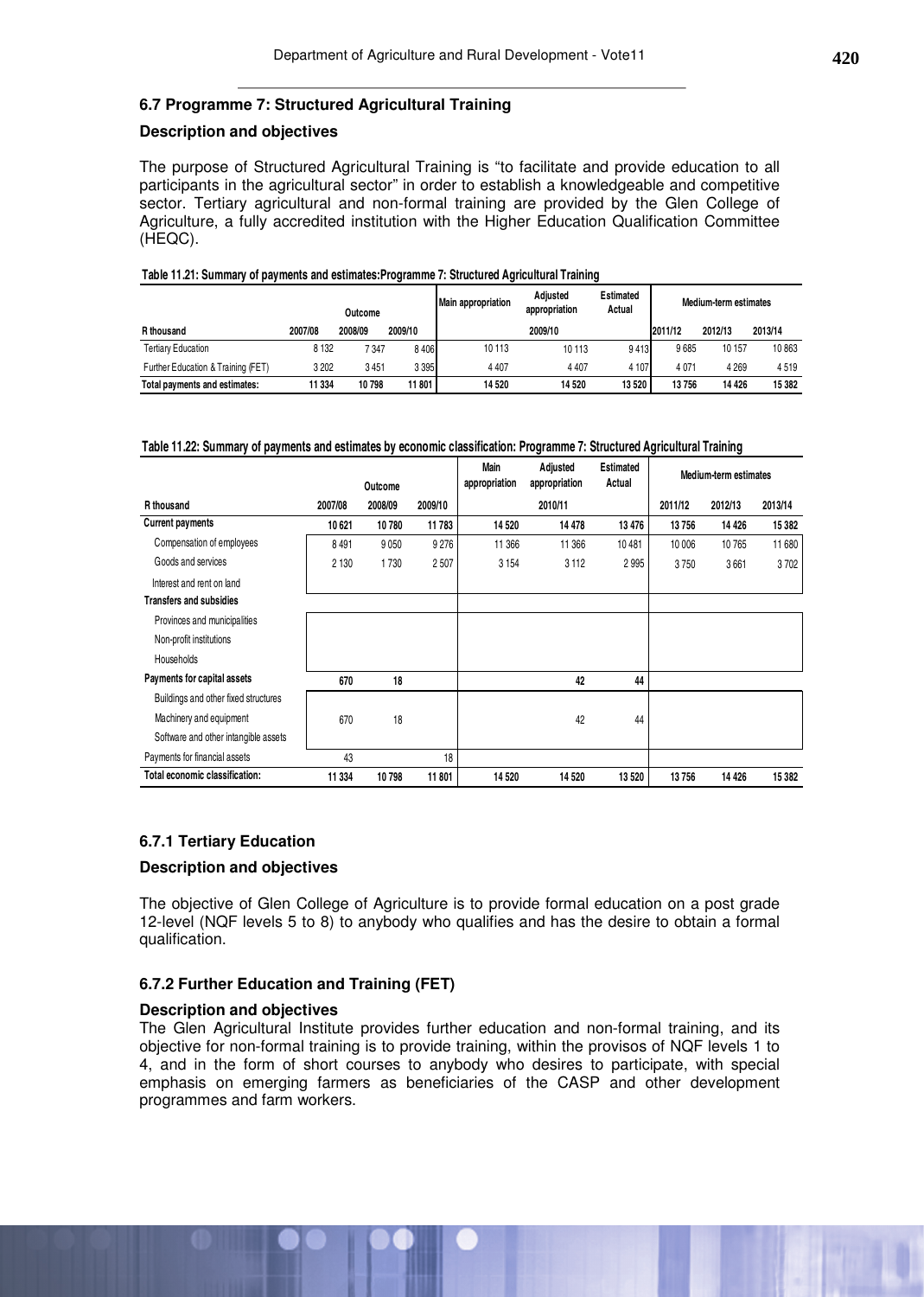#### **6.8 Other programme information**

## **6.8.1 Personnel numbers and costs**

#### **Table 11.23: Personnel numbers and costs<sup>1</sup> : Agriculture**

| <b>Personnel numbers</b>                              | As at<br>31 March 2008 | As at<br>31 March 2009 | As at   | As at<br>31 March 2010 31 March 2011 | As at   | As at<br>31 March 2012 31 March 2013 31 March 2014 | As at   |
|-------------------------------------------------------|------------------------|------------------------|---------|--------------------------------------|---------|----------------------------------------------------|---------|
| Administration                                        | 411                    | 425                    | 407     | 415                                  | 423     | 431                                                | 440     |
| Sustainable Resource Management                       | 45                     | 51                     | 49      | 50                                   | 51      | 52                                                 | 53      |
| Farmer Support & Development                          | 317                    | 323                    | 306     | 312                                  | 318     | 324                                                | 331     |
| <b>Veterinary Services</b>                            | 123                    | 133                    | 134     | 136                                  | 139     | 142                                                | 145     |
| <b>Technology Research &amp; Development Services</b> | 152                    | 149                    | 123     | 125                                  | 127     | 130                                                | 133     |
| <b>Agricultural Economics</b>                         | 13                     | 14                     | 15      | 16                                   | 17      | 17                                                 | 17      |
| <b>Structured Agricultural Training</b>               | 68                     | 62                     | 56      | 57                                   | 58      | 59                                                 | 60      |
| <b>Total personnel numbers: Agriculture</b>           | 1 1 2 9                | 1 1 5 7                | 1090    | 1111                                 | 1 1 3 3 | 1155                                               | 1 1 7 9 |
| Total personnel cost (R thousand)                     | 150 840                | 171 314                | 191 978 | 223 035                              | 261 932 | 281 795                                            | 305 747 |
| Unit cost (R thousand)                                | 134                    | 148                    | 176     | 201                                  | 231     | 244                                                | 259     |

1. Full-time equivalent

#### **Table 11.24: Summary of departmental personnel numbers and costs**

|                                             | Outcome |         |         | Main<br>appropriation | Adjusted<br>appropriation | <b>Estimated</b><br>Actual | Medium-term estimates |         |         |  |
|---------------------------------------------|---------|---------|---------|-----------------------|---------------------------|----------------------------|-----------------------|---------|---------|--|
|                                             | 2007/08 | 2008/09 | 2009/10 |                       | 2010/11                   |                            | 2011/12               | 2012/13 | 2013/14 |  |
| <b>Total for department</b>                 |         |         |         |                       |                           |                            |                       |         |         |  |
| Personnel numbers (head count)              | 1 1 2 9 | 1 1 5 7 | 1 0 9 0 | 1111                  | 1111                      | 1111                       | 1 1 3 3               | 1 1 5 5 | 1179    |  |
| Personnel cost (R'000)                      | 150 840 | 171 314 | 191 978 | 228 550               | 225 450                   | 223 035                    | 261 932               | 281795  | 305 747 |  |
| Human resources component                   |         |         |         |                       |                           |                            |                       |         |         |  |
| Personnel numbers (head count)              | 32      | 32      | 34      | 34                    | 37                        | 37                         | 39                    | 39      | 39      |  |
| Personnel cost (R'000)                      | 7 3 4 4 | 8 2 5 8 | 8 6 63  | 7333                  | 7 3 3 3                   | 7 3 3 3                    | 7993                  | 8632    | 9409    |  |
| Head count as % of total for department     | 3       | 3       | 3       | 3                     | 3                         | 3                          | 3                     | 3       | 3       |  |
| Personnel cost as % of total for department | 5       | 5       | 5       | 3                     | 3                         | 3                          | 3                     | 3       | 3       |  |
| Finance component                           |         |         |         |                       |                           |                            |                       |         |         |  |
| Personnel numbers (head count)              | 56      | 56      | 66      | 66                    | 69                        | 69                         | 71                    | 73      | 75      |  |
| Personnel cost (R'000)                      | 10 995  | 12 363  | 13706   | 13709                 | 13709                     | 13709                      | 14 943                | 16 138  | 17590   |  |
| Head count as % of total for department     | 5       | 5       | 5       | 6                     | 6                         | 6                          | 6                     | 6       | 6       |  |
| Personnel cost as % of total for department | 7       |         |         | 6                     | 6                         | 6                          | 6                     | 6       | 6       |  |
| <b>Full time workers</b>                    |         |         |         |                       |                           |                            |                       |         |         |  |
| Personnel numbers (head count)              | 1 1 2 9 | 1 1 5 7 | 1 0 9 0 | 1111                  | 1 1 1 1                   | 1 1 1 1                    | 1 1 3 3               | 1 1 5 5 | 1179    |  |
| Personnel cost (R'000)                      | 150 840 | 171 314 | 191 978 | 228 550               | 225 450                   | 223 035                    | 261 932               | 281795  | 305 747 |  |
| Head count as % of total for department     | 100     | 100     | 100     | 100                   | 100                       | 100                        | 100                   | 100     | 100     |  |
| Personnel cost as % of total for department | 100     | 100     | 100     | 100                   | 100                       | 100                        | 100                   | 100     | 100     |  |

#### **6.8.2 Training**

The training programme of the Department is based on the outcome of an annual needs survey amongst personnel. The emphasis has always been on the cultivation of the most basic of skills, rather that the identification of development of skills of a higher order. The training programme for Field Staff will in 2011/12, as was the case in the previous two years, benefit from the Extension Recovery Plan, funded from CASP.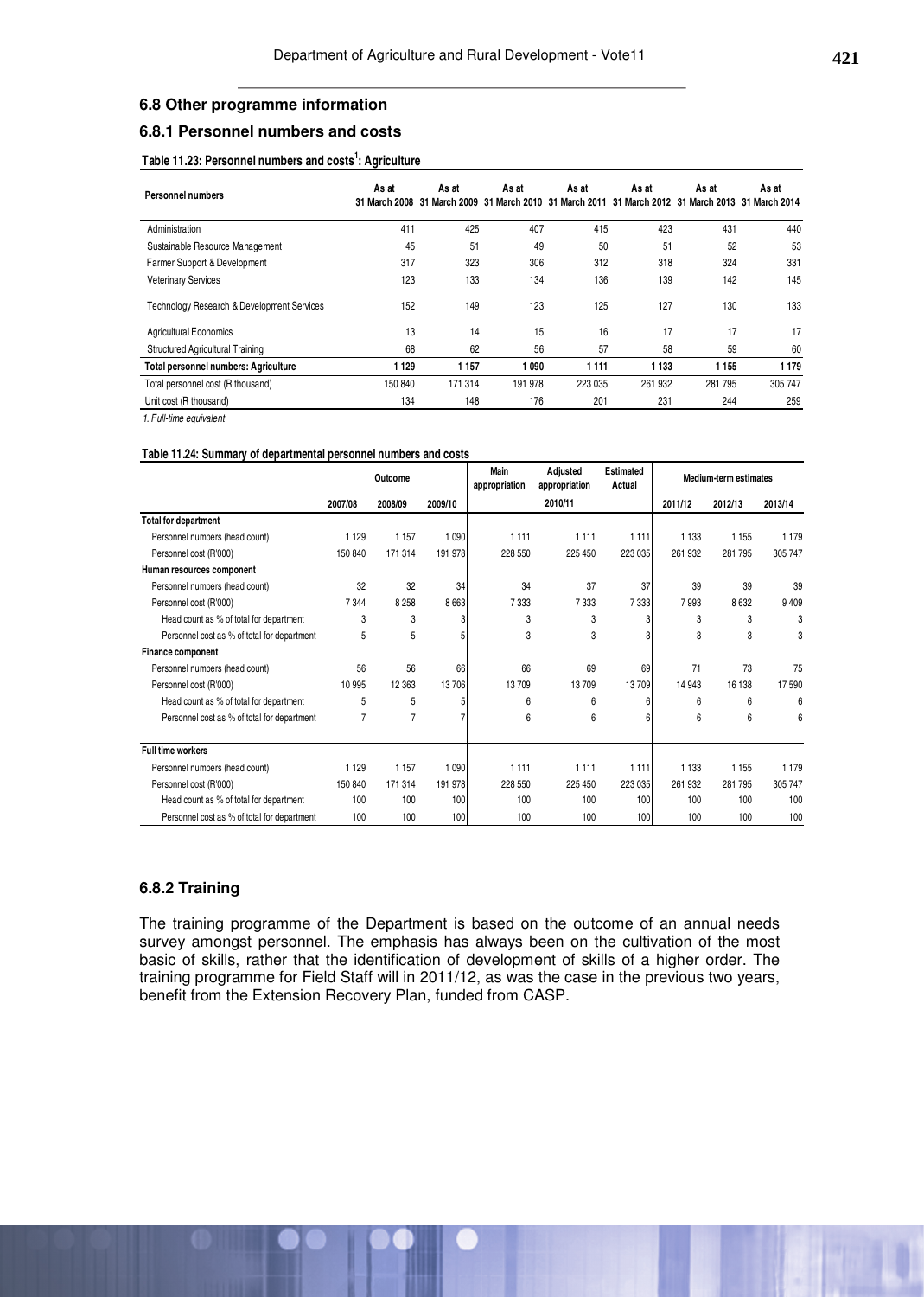|                                  |         | Outcome |         |     | Adjusted<br>appropriation | <b>Estimated</b><br>Actual | Medium-term estimates |          |         |  |
|----------------------------------|---------|---------|---------|-----|---------------------------|----------------------------|-----------------------|----------|---------|--|
|                                  | 2007/08 | 2008/09 | 2009/10 |     | 2010/11                   |                            | 20011/12              | 20012/13 | 2013/14 |  |
| Number of staff                  |         |         |         |     |                           |                            |                       |          |         |  |
| Number of personnel trained      | 350     | 621     | 816     | 500 | 500                       | 500                        | 500                   | 550      | 600     |  |
| of which                         |         |         |         |     |                           |                            |                       |          |         |  |
| Male                             | 150     | 263     | 419     | 210 | 210                       | 210                        | 210                   | 231      | 250     |  |
| Female                           | 200     | 358     | 397     | 290 | 290                       | 290                        | 290                   | 319      | 350     |  |
| Number of training opportunities |         |         |         |     |                           |                            |                       |          |         |  |
| of which                         |         |         |         |     |                           |                            |                       |          |         |  |
| Tertiary                         | 4       | 4       | 5       | 5   | 5                         | 5                          | 5                     | 5        | 5       |  |
| Workshops                        | 30      |         |         |     |                           |                            |                       |          |         |  |
| Seminars                         | 30      |         |         |     |                           |                            |                       |          |         |  |
| Other                            |         | 39      | 30      | 40  | 40                        | 40                         | 40                    | 40       | 40      |  |
| Number of bursaries offered      | 20      | 50      | 23      | 40  | 40                        | 40                         | 40                    | 40       | 40      |  |
| Number of interns appointed      |         | 29      | 20      | 30  | 30                        | 30                         | 30                    | 30       | 30      |  |
| Number of learnerships appointed |         |         |         |     |                           |                            |                       |          |         |  |
| Number of days spent on training | 264     | 264     | 264     | 264 | 264                       | 264                        | 264                   | 264      | 264     |  |

### **Table 11.25: Information on training: Agriculture**

#### **6.8.3 Reconciliation of structural change**

The Department of Agriculture follows the generic programme structure for Provincial Departments of Agriculture and no structural change is allowed. The addition of the rural development function to the mandate of the Department led to the increase in budget of R35.261 million in 2011/12 and the allocation of stated amount of Sub-programme 3.4: Rural Development, a sub-programme not gazetted as such. This function has now been excluded from the functional portfolio the FS Provincial Department of Co-operative Government and Traditional Affairs.

#### Table 11.26: Reconciliation of structural changes: Agriculture and Rural Development Programmes for 2010/11 Programmes for 2011/12

|                                                                                   |           | 2010/11 Equivalent |                                                   |           | 2011/12 Equivalent |                       |
|-----------------------------------------------------------------------------------|-----------|--------------------|---------------------------------------------------|-----------|--------------------|-----------------------|
|                                                                                   | Programme | Sub-<br>programme  |                                                   |           | Programme          | Sub-<br>program<br>me |
| Department of Co-<br>operative<br>Government<br>and<br><b>Traditional Affairs</b> | 3         | 3.2                | Department<br>Agriculture<br>Rural<br>Development | οf<br>and | 3                  | 3.4                   |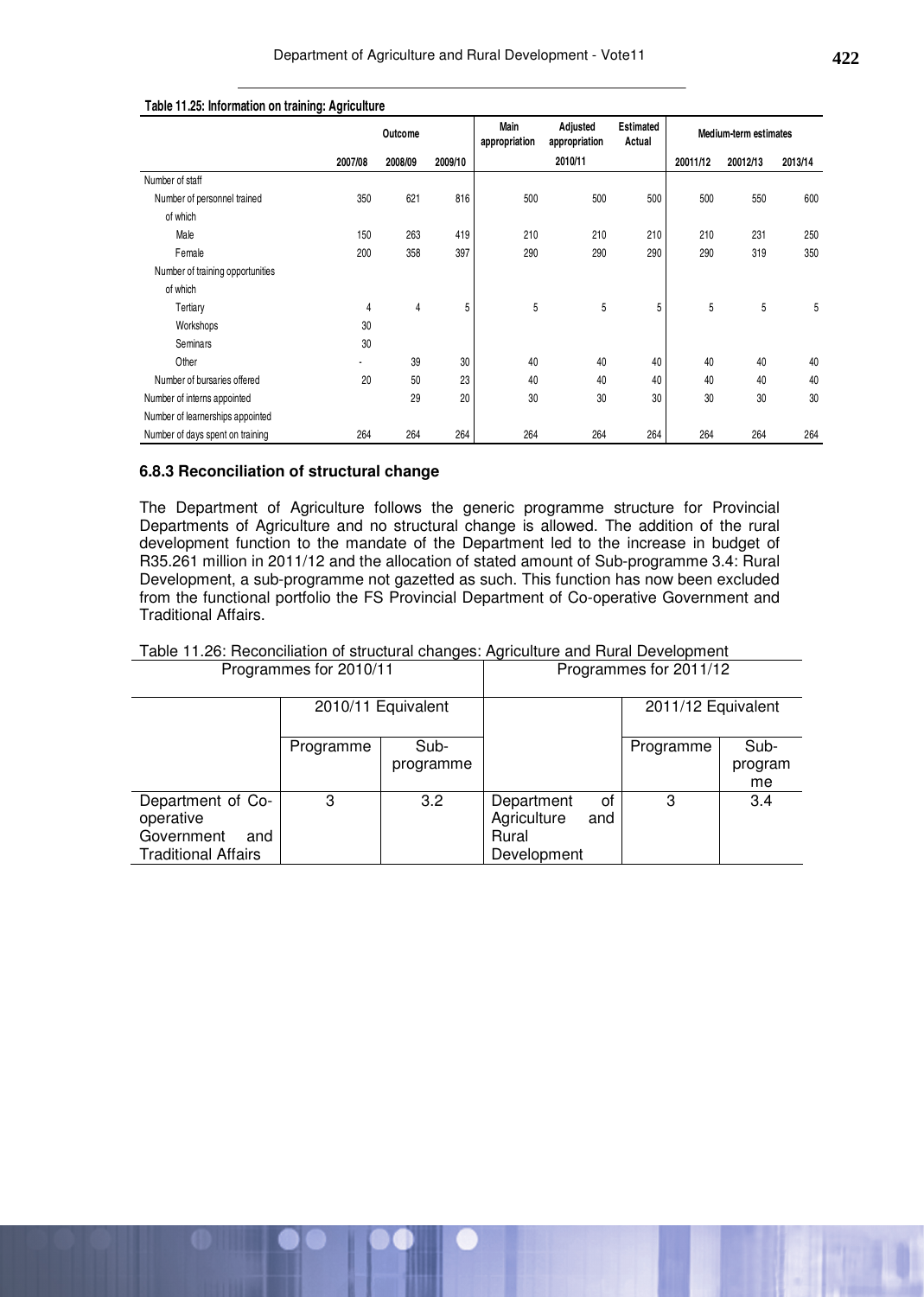# **ANNEXURE TO ESTIMATES OF PROVINCIAL REVENUE & EXPENDITURE**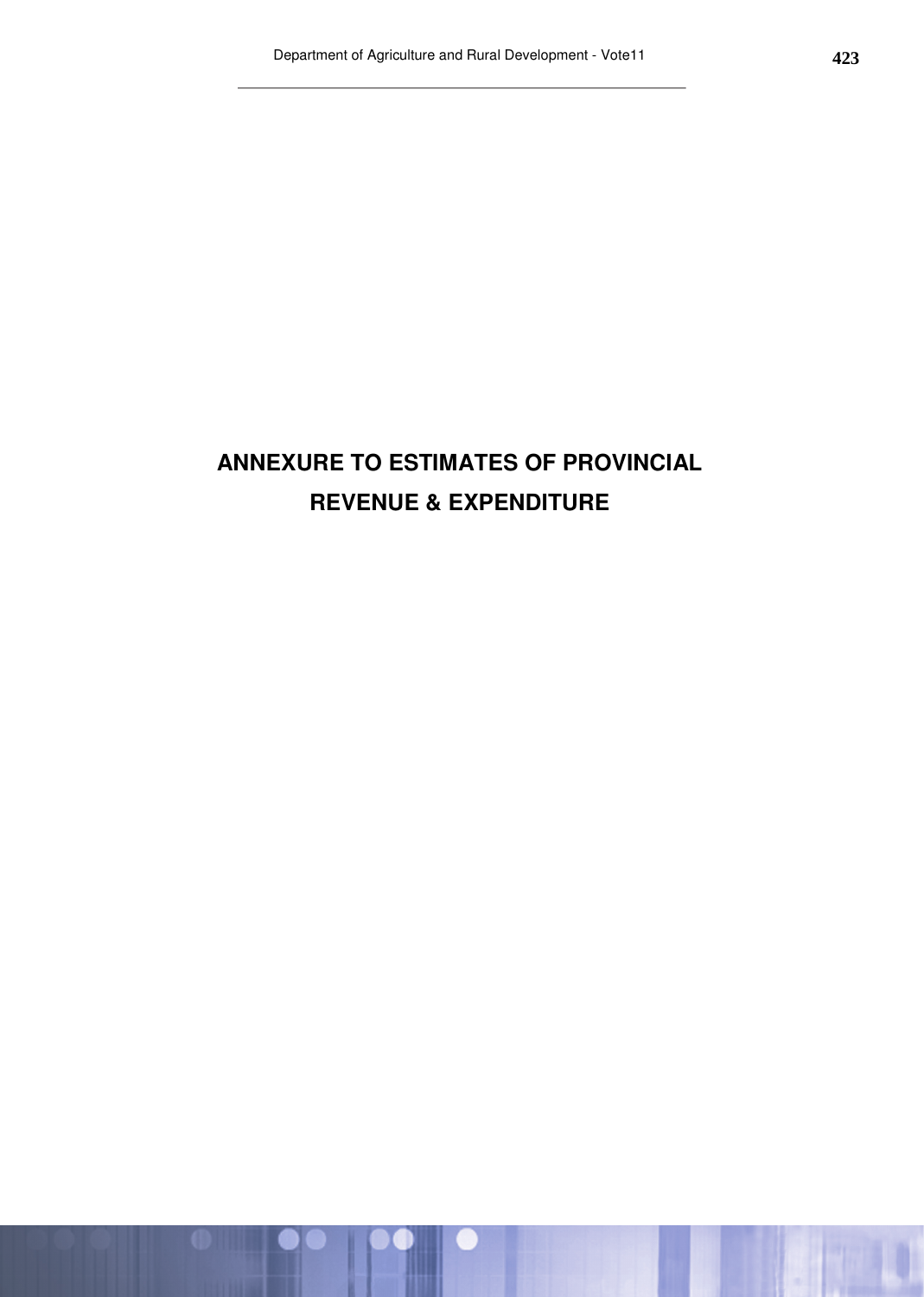|                                                                                        |                | Outcome |         | <b>Main</b><br>appropriation | Adjusted<br>appropriation | Estimated<br>Actual |         | Medium-term estimates |         |
|----------------------------------------------------------------------------------------|----------------|---------|---------|------------------------------|---------------------------|---------------------|---------|-----------------------|---------|
| R thousand                                                                             | 2007/08        | 2007/08 | 2009/10 |                              | 2010/11                   |                     | 2011/12 | 2012/13               | 2013/14 |
| Tax receipts                                                                           |                |         |         |                              |                           |                     |         |                       |         |
| Casino taxes                                                                           |                |         |         |                              |                           |                     |         |                       |         |
| Horse racing taxes                                                                     |                |         |         |                              |                           |                     |         |                       |         |
| Liquor licences                                                                        |                |         |         |                              |                           |                     |         |                       |         |
| Motor vehicle licences                                                                 |                |         |         |                              |                           |                     |         |                       |         |
| Sales of goods and services other than capital assets                                  | 2554           | 2745    | 1686    | 2051                         | 1809                      | 1769                | 1761    | 1841                  | 1938    |
| Sale of goods and services produced by department (excluding capital as:               | 2554           | 2745    | 1686    | 2051                         | 1809                      | 1769                | 1761    | 1841                  | 1938    |
| Sales by market establishments                                                         | $\overline{4}$ | 59      |         |                              |                           |                     |         |                       |         |
| Administrative fees                                                                    | 89             | 79      | 222     | 265                          | 275                       | 618                 | 261     | 274                   | 288     |
| Other sales                                                                            | 2461           | 2607    | 1464    | 1786                         | 1534                      | 1151                | 1500    | 1567                  | 1650    |
| Of which                                                                               |                |         |         |                              |                           |                     |         |                       |         |
| Tuition fees                                                                           | 116            |         |         | 400                          | 415                       | 409                 | 442     | 464                   | 487     |
| Laboratory services (soil and animal testing)                                          | 343            |         |         | 21                           | 5                         | $\overline{2}$      | 5       | 6                     | 6       |
| Sale of surplus agricultural produce                                                   | 992            |         |         | 620                          | 704                       | 516                 | 630     | 662                   | 695     |
| Sales of scrap, waste, arms and other used current goods (excluding<br>capital assets) |                |         |         |                              |                           |                     |         |                       |         |
| Transfers received from:                                                               |                |         |         |                              |                           |                     |         |                       |         |
| Other governmental units                                                               |                |         |         |                              |                           |                     |         |                       |         |
| Universities and technikons                                                            |                |         |         |                              |                           |                     |         |                       |         |
| Foreign governments                                                                    |                |         |         |                              |                           |                     |         |                       |         |
| International organisations                                                            |                |         |         |                              |                           |                     |         |                       |         |
| Public corporations and private enterprises                                            |                |         |         |                              |                           |                     |         |                       |         |
| Households and non-profit institutions                                                 |                |         |         |                              |                           |                     |         |                       |         |
| Fines, penalties and forfeits                                                          |                |         |         |                              |                           |                     |         |                       |         |
| Interest, dividends and rent on land                                                   | 109            | 71      | 948     | 75                           | 35                        | 9                   | 37      | 39                    | 41      |
| Interest                                                                               | 109            | 52      | 948     | 75                           | 35                        | $\overline{9}$      | 37      | 39                    | 41      |
| <b>Dividends</b>                                                                       |                |         |         |                              |                           |                     |         |                       |         |
| Rent on land                                                                           |                | 19      |         |                              |                           |                     |         |                       |         |
| Sales of capital assets                                                                | 298            |         |         |                              |                           |                     |         |                       |         |
| Land and subsoil assets                                                                |                |         |         |                              |                           |                     |         |                       |         |
| Other capital assets                                                                   | 298            |         |         |                              |                           |                     |         |                       |         |
| Payments for financial assets                                                          | 25 085         | 601     | 892     | 582                          | 1 1 3 3                   | 1199                | 441     | 463                   | 486     |
| <b>Total departmental receipts</b>                                                     | 28 046         | 3417    | 3526    | 2708                         | 2977                      | 2977                | 2239    | 2343                  | 2465    |

#### **Table B.1: Specification of receipts: Agriculture**  $\overline{\phantom{a}}$  $\ddot{\phantom{a}}$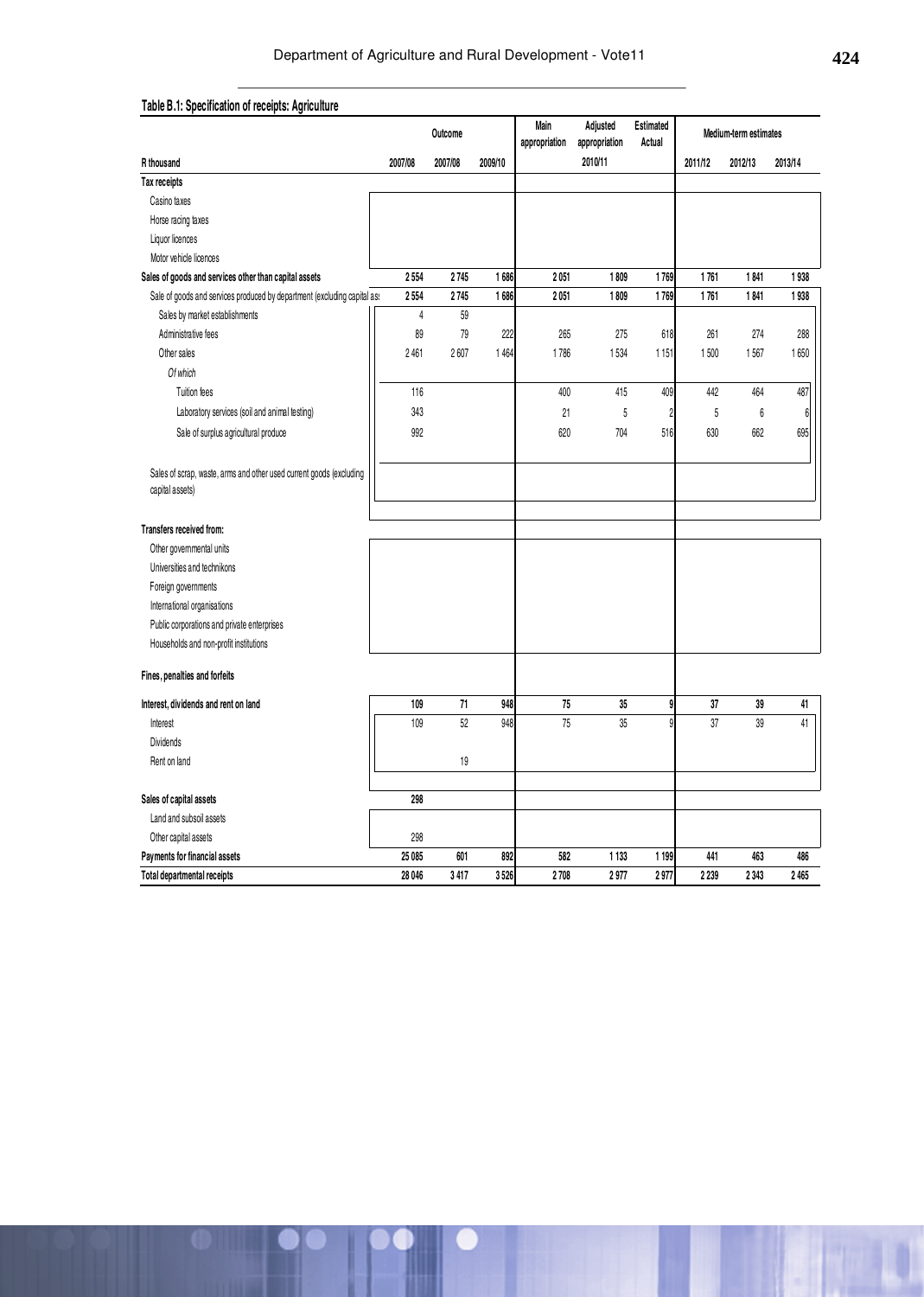#### **Table B.2: Payments and estimates by economic classification:Programme 1: Administration**

|                                                          | Outcome |                |         | Main appropriation | Adjusted<br>appropriation | Estimated<br>Actual | Medium-term estimates |         |         |
|----------------------------------------------------------|---------|----------------|---------|--------------------|---------------------------|---------------------|-----------------------|---------|---------|
| R thousand                                               | 2007/08 | 2008/09        | 2009/10 |                    | 2010/11                   |                     | 2011/12               | 2012/13 | 2013/14 |
| <b>Current payments</b>                                  | 95 084  | 110 959        | 122 335 | 104 962            | 106 464                   | 118724              | 117 642               | 122 993 | 124 246 |
| Compensation of employees                                | 56 474  | 62 700         | 68 908  | 71 909             | 74 409                    | 74 409              | 97 4 23               | 104 810 | 113718  |
| Salaries and wages                                       | 49 588  | 54 890         | 58796   | 61 844             | 63 994                    | 63 630              | 85 732                | 92 233  | 100 072 |
| Social contributions                                     | 6886    | 7810           | 10112   | 10 065             | 10415                     | 10779               | 11 691                | 12 577  | 13646   |
| Goods and services                                       | 38 610  | 48 255         | 51 597  | 33 053             | 32 055                    | 44 217              | 20219                 | 18 18 3 | 10528   |
| of which                                                 |         |                |         |                    |                           |                     |                       |         |         |
| Consultants, contractors & Special Services              | 5 5 4 9 | 7 2 3 8        | 9816    | 7311               | 7992                      | 7722                | 1833                  | 1957    | 1998    |
| <b>Bursaries</b>                                         | 286     | 346            | 904     | 755                | 755                       | 755                 |                       |         |         |
|                                                          |         |                |         |                    |                           |                     |                       |         |         |
| Lease payments                                           | 4835    | 3767           | 7686    | 4 0 0 5            | 800                       | 1 4 6 4             | 15                    | 32      | 52      |
| Interest and rent on land                                |         | 4              | 1830    |                    |                           | 98                  |                       |         |         |
| Interest                                                 |         | $\overline{4}$ | 1830    |                    |                           | 98                  |                       |         |         |
| Rent on land                                             |         |                |         |                    |                           |                     |                       |         |         |
| Unauthorised expenditure                                 |         |                |         |                    |                           |                     |                       |         |         |
| Transfers and subsidies to:                              | 4 3 1 4 | 3 2 6 2        | 6 0 5 5 | 4751               | 3751                      | 3751                | 3 3 0 1               | 3824    | 4 1 0 5 |
| Provinces and municipalities                             | 10      | 46             | 50      | 60                 | 60                        | 60                  | 65                    | 70      | 80      |
| Provinces <sup>2</sup>                                   |         | 39             | 50      | 60                 | 60                        | 60                  | 65                    | 70      | 80      |
| Provincial Revenue Funds                                 |         | 39             | 50      | 60                 | 60                        | 60                  | 65                    | 70      | 80      |
| Municipalities <sup>3</sup>                              | 10      | $\overline{7}$ |         |                    |                           |                     |                       |         |         |
| Municipalities                                           |         |                |         |                    |                           |                     |                       |         |         |
| of which: Regional service council levies                |         |                |         |                    |                           |                     |                       |         |         |
| Municipal agencies and funds                             | 10      | $\overline{7}$ |         |                    |                           |                     |                       |         |         |
| Departmental agencies and accounts                       | 5       | 160            | 172     | 191                | 191                       | 196                 | 236                   | 254     | 275     |
| Provincial agencies and funds                            |         |                |         |                    |                           |                     |                       |         |         |
| Social security funds                                    |         |                |         |                    |                           |                     |                       |         |         |
| Entities                                                 |         | 160            | 172     | 191                | 191                       | 196                 | 236                   | 254     | 275     |
| Universities and technikons                              |         |                |         |                    |                           |                     |                       |         |         |
| Public corporations and private enterprises <sup>5</sup> |         | 71             |         |                    |                           |                     |                       |         |         |
| Public corporations                                      |         |                |         |                    |                           |                     |                       |         |         |
| Subsidies on production                                  |         |                |         |                    |                           |                     |                       |         |         |
| Other transfers                                          |         |                |         |                    |                           |                     |                       |         |         |
|                                                          |         |                |         |                    |                           |                     |                       |         |         |
| Private enterprises                                      |         |                |         |                    |                           |                     |                       |         |         |
| Subsidies on production                                  |         |                |         |                    |                           |                     |                       |         |         |
| Other transfers                                          |         | 71             |         |                    |                           |                     |                       |         |         |
| Foreign governments and international organisations      |         |                |         |                    |                           |                     |                       |         |         |
| Non-profit institutions                                  |         |                |         |                    |                           |                     |                       |         |         |
| Households                                               | 4 2 9 9 | 2985           | 5833    | 4 500              | 3500                      | 3495                | 3 0 0 0               | 3500    | 3750    |
| Social benefits                                          | 1848    | 731            | 4 9 9 4 | 3500               | 2 500                     | 2 4 9 5             | 3000                  | 3500    | 3750    |
| Other transfers to households                            | 2 4 5 1 | 2 2 5 4        | 839     | 1 0 0 0            | 1 0 0 0                   | 1 0 0 0             |                       |         |         |
| Payments for capital assets                              | 934     | 1 1 9 3        | 3100    |                    | 998                       | 1 1 3 8             |                       |         |         |
| Buildings and other fixed structures                     | 15      | 360            |         |                    |                           |                     |                       |         |         |
| <b>Buildings</b>                                         |         |                |         |                    |                           |                     |                       |         |         |
| Other fixed structures                                   | 15      | 360            |         |                    |                           |                     |                       |         |         |
| Machinery and equipment                                  | 767     | 820            | 3089    |                    | 998                       | 998                 |                       |         |         |
| Transport equipment                                      |         |                |         |                    |                           |                     |                       |         |         |
| Other machinery and equipment                            | 767     | 820            | 3089    |                    | 998                       | 998                 |                       |         |         |
| <b>Biological assets</b>                                 | 152     |                |         |                    |                           |                     |                       |         |         |
| Software and other intangible assets                     |         | 13             | 11      |                    |                           | 140                 |                       |         |         |
| Land and subsoil assets                                  |         |                |         |                    |                           |                     |                       |         |         |
| Payments for financial assets                            | 171     | 829            | 124     |                    |                           |                     |                       |         |         |
| Total economic classification:                           | 100 503 | 116 243        | 131 614 | 109 713            | 111 213                   | 123 613             | 120 943               | 126 817 | 128 351 |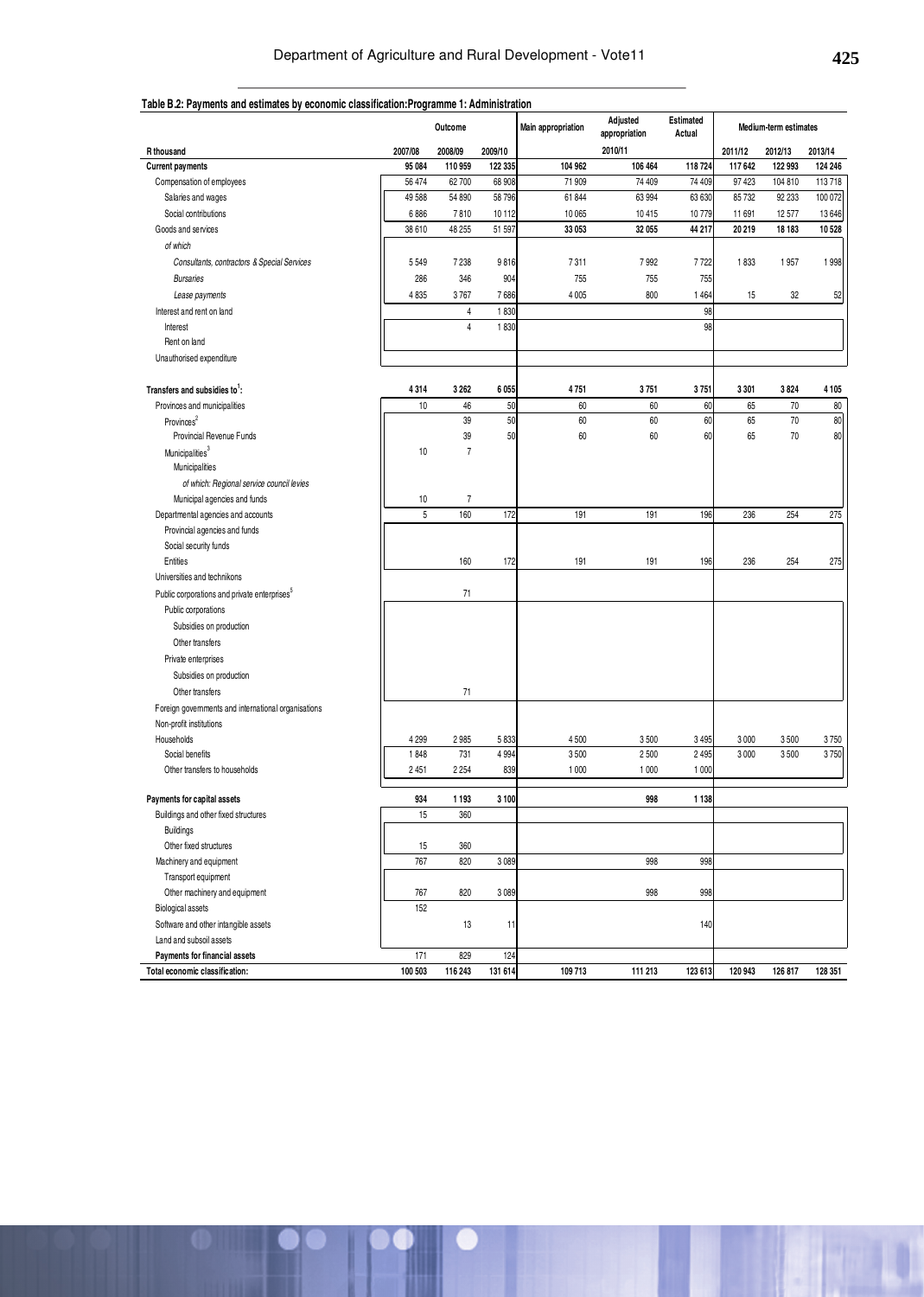#### **Table B.2: Payments and estimates by economic classification:Programme 2: Sustainable Resource Management**

|                                                           |         | Outcome |         | Main appropriation | Adjusted<br>appropriation | Estimated<br>Actual |         | Medium-term estimates |         |
|-----------------------------------------------------------|---------|---------|---------|--------------------|---------------------------|---------------------|---------|-----------------------|---------|
| R thousand                                                | 2007/08 | 2008/09 | 2009/10 |                    | 2010/11                   |                     | 2011/12 | 2012/13               | 2013/14 |
| <b>Current payments</b>                                   | 11 010  | 35 747  | 13 638  | 19 388             | 17 444                    | 16826               | 22 252  | 27 442                | 28 572  |
| Compensation of employees                                 | 7898    | 10 448  | 11 511  | 14 823             | 14 823                    | 14 3 23             | 15 0 28 | 16 168                | 17542   |
| Salaries and wages                                        | 6864    | 9 1 5 2 | 10 046  | 12749              | 12749                     | 12516               | 13 2 25 | 14 2 28               | 15 4 37 |
| Social contributions                                      | 1 0 3 4 | 1 2 9 6 | 1465    | 2 0 7 4            | 2 0 7 4                   | 1807                | 1803    | 1940                  | 2 1 0 5 |
| Goods and services                                        | 3112    | 24 933  | 2 1 2 7 | 4565               | 2621                      | 2503                | 7 2 2 4 | 11 274                | 11 030  |
| of which                                                  |         |         |         |                    |                           |                     |         |                       |         |
| Travel & subsistance                                      | 805     | 8 1 3 4 | 779     | 1 2 2 3            | 920                       | 1 0 2 0             | 1 1 0 3 | 1 0 4 2               | 961     |
| Maintenance, repair & running cost                        |         | 758     | 293     | 22                 |                           |                     | 422     | 256                   | 452     |
| Consultants, contractors & Special Services               | 532     | 11 292  | 746     | 2 9 0 5            | 1947                      | 1 2 5 3             | 4 9 5 8 | 9282                  | 8891    |
| Interest and rent on land                                 |         | 366     |         |                    |                           |                     |         |                       |         |
| Interest                                                  |         | 366     |         |                    |                           |                     |         |                       |         |
| Rent on land                                              |         |         |         |                    |                           |                     |         |                       |         |
| Unauthorised expenditure                                  |         |         |         |                    |                           |                     |         |                       |         |
|                                                           |         |         |         |                    |                           |                     |         |                       |         |
| Transfers and subsidies to:                               | 17550   | 28 895  | 11 053  |                    | 5 000                     | 3 0 0 0             |         |                       |         |
| Provinces and municipalities                              |         |         |         |                    |                           |                     |         |                       |         |
| Provinces <sup>2</sup>                                    |         |         |         |                    |                           |                     |         |                       |         |
| <b>Provincial Revenue Funds</b>                           |         |         |         |                    |                           |                     |         |                       |         |
| Municipalities <sup>3</sup>                               |         |         |         |                    |                           |                     |         |                       |         |
| Municipalities                                            |         |         |         |                    |                           |                     |         |                       |         |
| of which: Regional service council levies                 |         |         |         |                    |                           |                     |         |                       |         |
| Municipal agencies and funds                              |         |         |         |                    |                           |                     |         |                       |         |
| Departmental agencies and accounts                        |         |         |         |                    |                           |                     |         |                       |         |
| Provincial agencies and funds                             |         |         |         |                    |                           |                     |         |                       |         |
| Social security funds                                     |         |         |         |                    |                           |                     |         |                       |         |
| Provide list of entities receiving transfers <sup>4</sup> |         |         |         |                    |                           |                     |         |                       |         |
| Universities and technikons                               |         |         |         |                    |                           |                     |         |                       |         |
| Public corporations and private enterprises <sup>5</sup>  |         |         |         |                    |                           |                     |         |                       |         |
| Public corporations                                       |         |         |         |                    |                           |                     |         |                       |         |
| Subsidies on production                                   |         |         |         |                    |                           |                     |         |                       |         |
| Other transfers                                           |         |         |         |                    |                           |                     |         |                       |         |
| Private enterprises                                       |         |         |         |                    |                           |                     |         |                       |         |
| Subsidies on production                                   |         |         |         |                    |                           |                     |         |                       |         |
| Other transfers                                           |         |         |         |                    |                           |                     |         |                       |         |
| Foreign governments and international organisations       |         |         |         |                    |                           |                     |         |                       |         |
| Non-profit institutions                                   |         |         |         |                    |                           |                     |         |                       |         |
| Households                                                | 17550   | 28 895  | 11 053  |                    | 5 0 0 0                   | 3 0 0 0             |         |                       |         |
| Social benefits                                           |         |         |         |                    |                           |                     |         |                       |         |
| Other transfers to households                             | 17550   | 28 895  | 11 053  |                    | 5 0 0 0                   | 3 0 0 0             |         |                       |         |
|                                                           |         |         |         |                    |                           |                     |         |                       |         |
| Payments for capital assets                               | 13 4 52 | 13 487  | 19627   | 2 0 0 0            | 3944                      | 3960                |         |                       |         |
| Buildings and other fixed structures                      | 11 553  | 10314   | 15418   |                    |                           | 169                 |         |                       |         |
| <b>Buildings</b>                                          | 10 904  | l,      | 14 961  |                    |                           |                     |         |                       |         |
| Other fixed structures                                    | 649     | 10 314  | 457     |                    |                           | 169                 |         |                       |         |
| Machinery and equipment                                   | 1 3 2 7 | 3 0 8 5 | 751     |                    | 789                       | 599                 |         |                       |         |
| Transport equipment                                       |         |         |         |                    |                           |                     |         |                       |         |
| Other machinery and equipment                             | 1 3 2 7 | 3 0 8 5 | 751     |                    | 789                       | 599                 |         |                       |         |
| <b>Biological assets</b>                                  | 85      | 45      | 2 3 3 6 | 2 0 0 0            | 1 0 5 5                   | 1 2 4 3             |         |                       |         |
| Software and other intangible assets                      | 487     | 43      |         |                    |                           |                     |         |                       |         |
| Land and subsoil assets                                   |         |         | 1 1 2 2 |                    | 2 100                     | 1949                |         |                       |         |
| Payments for financial assets                             | 1       | 1       | 13      |                    |                           | $\overline{c}$      |         |                       |         |
| Total economic classification:                            | 42 013  | 78 130  | 44 331  | 21 388             | 26 388                    | 23 788              | 22 25 2 | 27 442                | 28 572  |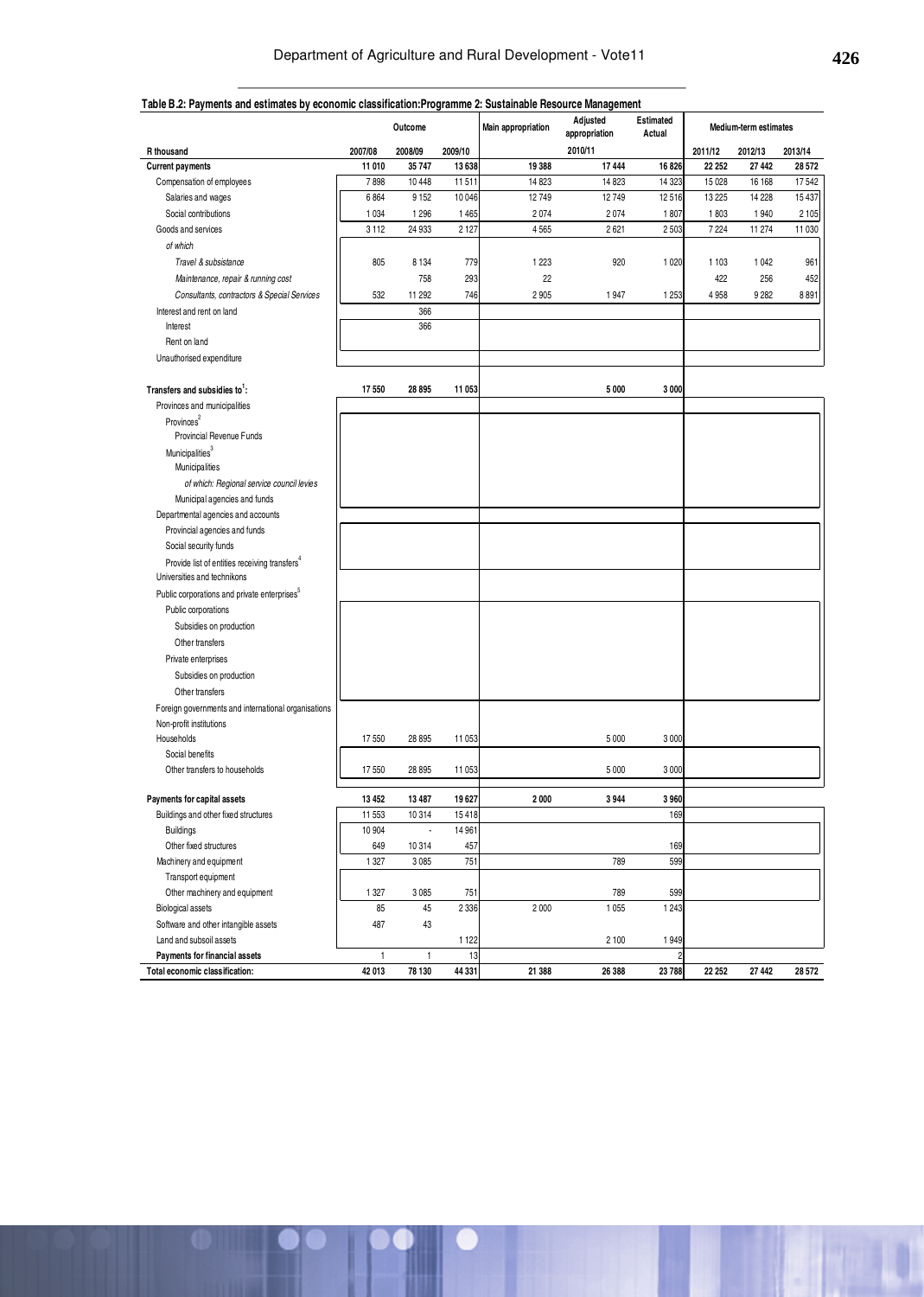## **Table B.2: Payments and estimates by economic classification:Programme 3: Farmer Support and Development**

|                                                           |         | Outcome |         | Main appropriation | Adjusted<br>appropriation | <b>Estimated</b><br>Actual |         | Medium-term estimates |         |
|-----------------------------------------------------------|---------|---------|---------|--------------------|---------------------------|----------------------------|---------|-----------------------|---------|
| R thousand                                                | 2007/08 | 2008/09 | 2009/10 |                    | 2010/11                   |                            | 2011/12 | 2012/13               | 2013/14 |
| <b>Current payments</b>                                   | 51 865  | 58 503  | 79 844  | 111 313            | 112 143                   | 117640                     | 241 521 | 260 269               | 284 214 |
| Compensation of employees                                 | 35 628  | 42 089  | 51 007  | 68 379             | 62 779                    | 62 349                     | 73 4 66 | 79 038                | 85 75 7 |
| Salaries and wages                                        | 30 657  | 35 960  | 43 222  | 59 440             | 53 854                    | 54 553                     | 64 649  | 69 553                | 75 467  |
| Social contributions                                      | 4971    | 6 1 2 9 | 7785    | 8 9 3 9            | 8925                      | 7796                       | 8817    | 9485                  | 10 290  |
| Goods and services                                        | 16 237  | 16414   | 28 837  | 42 934             | 49 364                    | 55 291                     | 168 055 | 181 231               | 198 457 |
| of which                                                  |         |         |         |                    |                           |                            |         |                       |         |
| Travel & subsistance                                      | 4973    | 4 0 9 8 | 467     | 4798               | 335                       | 435                        | 240     | 2764                  | 2 5 22  |
| Communication                                             | 2745    | 59      |         | 68                 | 35                        | 35                         | 521     | 522                   | 24      |
| Consultants, contractors & Special Services               | 532     | 2 3 8 4 | 22 845  | 35 831             | 37 077                    | 42752                      | 136 437 | 148 704               | 166 042 |
| Interest and rent on land                                 |         |         |         |                    |                           |                            |         |                       |         |
| Interest                                                  |         |         |         |                    |                           |                            |         |                       |         |
| Rent on land                                              |         |         |         |                    |                           |                            |         |                       |         |
| Unauthorised expenditure                                  |         |         |         |                    |                           |                            |         |                       |         |
|                                                           |         |         |         |                    |                           |                            |         |                       |         |
| Transfers and subsidies to:                               | 1700    | 6 0 5 0 | 8905    | 26 000             | 967                       | 2961                       |         |                       |         |
| Provinces and municipalities                              |         |         |         |                    |                           |                            |         |                       |         |
| Provinces <sup>2</sup>                                    |         |         |         |                    |                           |                            |         |                       |         |
| Provincial Revenue Funds                                  |         |         |         |                    |                           |                            |         |                       |         |
| Municipalities <sup>3</sup>                               |         |         |         |                    |                           |                            |         |                       |         |
| Municipalities                                            |         |         |         |                    |                           |                            |         |                       |         |
| of which: Regional service council levies                 |         |         |         |                    |                           |                            |         |                       |         |
| Municipal agencies and funds                              |         |         |         |                    |                           |                            |         |                       |         |
| Departmental agencies and accounts                        |         |         |         |                    |                           |                            |         |                       |         |
| Provincial agencies and funds                             |         |         |         |                    |                           |                            |         |                       |         |
| Social security funds                                     |         |         |         |                    |                           |                            |         |                       |         |
| Provide list of entities receiving transfers <sup>4</sup> |         |         |         |                    |                           |                            |         |                       |         |
| Universities and technikons                               |         |         |         |                    |                           |                            |         |                       |         |
| Public corporations and private enterprises <sup>5</sup>  | 1700    | 6 0 0 0 |         |                    |                           |                            |         |                       |         |
| Public corporations                                       |         | 6 0 0 0 |         |                    |                           |                            |         |                       |         |
| Subsidies on production                                   |         |         |         |                    |                           |                            |         |                       |         |
| Other transfers                                           |         | 6 0 0 0 |         |                    |                           |                            |         |                       |         |
| Private enterprises                                       | 1700    |         |         |                    |                           |                            |         |                       |         |
| Subsidies on production                                   |         |         |         |                    |                           |                            |         |                       |         |
| Other transfers                                           | 1700    |         |         |                    |                           |                            |         |                       |         |
| Foreign governments and international organisations       |         |         |         |                    |                           |                            |         |                       |         |
| Non-profit institutions                                   |         |         |         |                    |                           |                            |         |                       |         |
| Households                                                |         | 50      | 8 9 0 5 | 26 000             | 967                       | 2961                       |         |                       |         |
| Social benefits                                           |         |         |         |                    |                           |                            |         |                       |         |
| Other transfers to households                             |         | 50      | 8 9 0 5 | 26 000             | 967                       | 2961                       |         |                       |         |
|                                                           |         |         |         |                    |                           |                            |         |                       |         |
|                                                           |         |         |         |                    |                           |                            |         |                       |         |
| Payments for capital assets                               | 31 841  | 34 4 28 | 49 146  | 51 050             | 82 771                    | 51877                      | 14 5 60 | 9856                  | 10 130  |
| Buildings and other fixed structures                      | 21 852  | 22 517  | 35 670  | 35 000             | 62 865                    | 39 201                     | 9507    | 9800                  | 10 071  |
| <b>Buildings</b>                                          | 742     |         |         | 5 000              | 13 276                    | 662                        | 9507    | 9800                  | 10 071  |
| Other fixed structures                                    | 21 110  | 22 517  | 35 670  | 30 000             | 49 589                    | 38 539                     |         |                       |         |
| Machinery and equipment                                   | 9491    | 10 125  | 10 336  | 11 050             | 8 6 5 6                   | 4674                       | 5053    | 56                    | 59      |
| Transport equipment                                       | 308     |         |         |                    |                           |                            |         |                       |         |
| Other machinery and equipment                             | 9183    | 10 125  | 10 336  | 11 050             | 8656                      | 4674                       | 5053    | 56                    | 59      |
| <b>Biological assets</b>                                  | 498     | 1776    | 3 1 4 0 | 5 0 0 0            | 11 250                    | 8 0 0 2                    |         |                       |         |
| Software and other intangible assets                      |         | 10      |         |                    |                           |                            |         |                       |         |
| Land and subsoil assets                                   |         |         |         |                    |                           |                            |         |                       |         |
| Payments for financial assets                             | 28      | 73      | 2052    |                    |                           | 3                          |         |                       |         |
| Total economic classification:                            | 85 434  | 99 054  | 139 947 | 188 363            | 195 881                   | 172 481                    | 256 081 | 270 125               | 294 344 |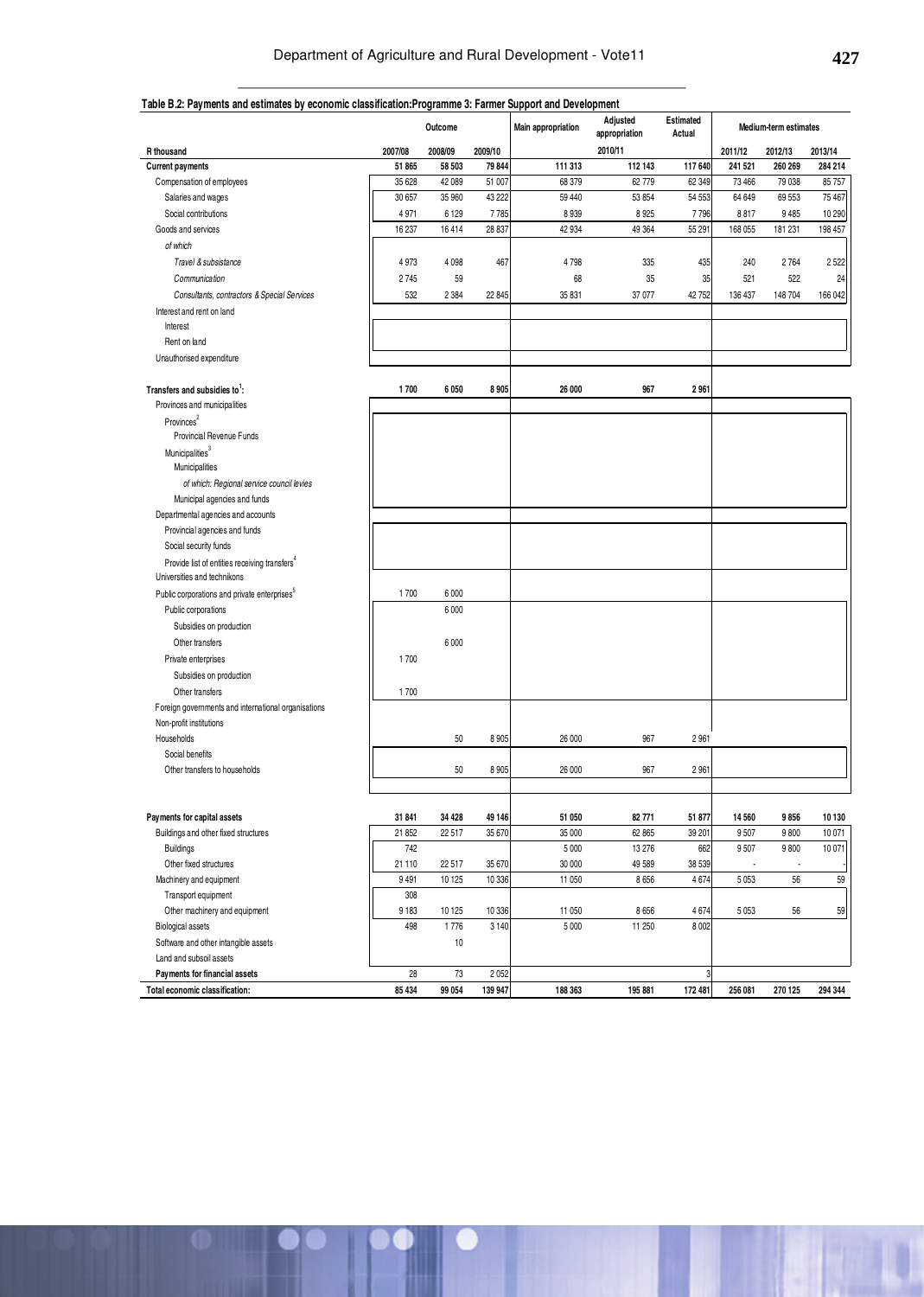| Table B.2: Payments and estimates by economic classification: Programme 4: Veterinary Services |
|------------------------------------------------------------------------------------------------|
|                                                                                                |

|                                                                                          |         | Outcome |                | Main appropriation | Adjusted<br>appropriation | Estimated<br>Actual |         | Medium-term estimates |         |
|------------------------------------------------------------------------------------------|---------|---------|----------------|--------------------|---------------------------|---------------------|---------|-----------------------|---------|
| R thousand                                                                               | 2007/08 | 2008/09 | 2009/10        |                    | 2010/11                   |                     | 2011/12 | 2012/13               | 2013/14 |
| <b>Current payments</b>                                                                  | 28 112  | 31 143  | 36 335         | 42 629             | 42 347                    | 41 844              | 44 618  | 46790                 | 50 434  |
| Compensation of employees                                                                | 23 133  | 26 065  | 29518          | 35 161             | 35 161                    | 34 761              | 37 278  | 40 105                | 43514   |
| Salaries and wages                                                                       | 20 069  | 22 508  | 25 3 20        | 30 238             | 30 238                    | 30 521              | 32 805  | 35 29 2               | 38 292  |
| Social contributions                                                                     | 3 0 6 4 | 3557    | 4198           | 4923               | 4923                      | 4 2 4 0             | 4473    | 4813                  | 5 2 2 2 |
| Goods and services                                                                       | 4979    | 5078    | 6817           | 7468               | 7186                      | 7083                | 7340    | 6685                  | 6920    |
| of which                                                                                 |         |         |                |                    |                           |                     |         |                       |         |
| Travel & subsistance                                                                     | 2 189   | 2755    | 2786           | 2867               | 2647                      | 2867                | 2650    | 2692                  | 2805    |
| Inventory                                                                                | 1116    | 1087    | 2750           | 2215               | 2530                      | 2530                | 2 2 2 6 | 2 2 8 3               | 2 184   |
| Communication                                                                            | 413     | 27      | 38             | 80                 | 70                        | 70                  | 65      | 60                    | 50      |
| Interest and rent on land                                                                |         |         |                |                    |                           |                     |         |                       |         |
| Interest                                                                                 |         |         |                |                    |                           |                     |         |                       |         |
|                                                                                          |         |         |                |                    |                           |                     |         |                       |         |
| Rent on land                                                                             |         |         |                |                    |                           |                     |         |                       |         |
| Unauthorised expenditure                                                                 |         |         |                |                    |                           |                     |         |                       |         |
| Transfers and subsidies to <sup>1</sup> :                                                |         |         |                |                    |                           |                     |         |                       |         |
| Provinces and municipalities                                                             |         |         |                |                    |                           |                     |         |                       |         |
| Provinces <sup>2</sup>                                                                   |         |         |                |                    |                           |                     |         |                       |         |
| <b>Provincial Revenue Funds</b>                                                          |         |         |                |                    |                           |                     |         |                       |         |
| Municipalities <sup>3</sup>                                                              |         |         |                |                    |                           |                     |         |                       |         |
| Municipalities                                                                           |         |         |                |                    |                           |                     |         |                       |         |
| of which: Regional service council levies                                                |         |         |                |                    |                           |                     |         |                       |         |
| Municipal agencies and funds                                                             |         |         |                |                    |                           |                     |         |                       |         |
| Departmental agencies and accounts                                                       |         |         |                |                    |                           |                     |         |                       |         |
| Provincial agencies and funds                                                            |         |         |                |                    |                           |                     |         |                       |         |
| Social security funds                                                                    |         |         |                |                    |                           |                     |         |                       |         |
|                                                                                          |         |         |                |                    |                           |                     |         |                       |         |
| Provide list of entities receiving transfers <sup>4</sup><br>Universities and technikons |         |         |                |                    |                           |                     |         |                       |         |
|                                                                                          |         |         |                |                    |                           |                     |         |                       |         |
| Public corporations and private enterprises <sup>5</sup>                                 |         |         |                |                    |                           |                     |         |                       |         |
| Public corporations                                                                      |         |         |                |                    |                           |                     |         |                       |         |
| Subsidies on production                                                                  |         |         |                |                    |                           |                     |         |                       |         |
| Other transfers                                                                          |         |         |                |                    |                           |                     |         |                       |         |
| Private enterprises                                                                      |         |         |                |                    |                           |                     |         |                       |         |
| Subsidies on production                                                                  |         |         |                |                    |                           |                     |         |                       |         |
| Other transfers                                                                          |         |         |                |                    |                           |                     |         |                       |         |
| Foreign governments and international organisations                                      |         |         |                |                    |                           |                     |         |                       |         |
| Non-profit institutions                                                                  |         |         |                |                    |                           |                     |         |                       |         |
| Households                                                                               |         |         |                |                    |                           |                     |         |                       |         |
| Social benefits                                                                          |         |         |                |                    |                           |                     |         |                       |         |
| Other transfers to households                                                            |         |         |                |                    |                           |                     |         |                       |         |
|                                                                                          |         |         |                |                    |                           |                     |         |                       |         |
| Payments for capital assets                                                              | 149     | 1 000   | 744            |                    | 282                       | 282                 |         |                       |         |
| Buildings and other fixed structures                                                     |         |         |                |                    |                           |                     |         |                       |         |
| <b>Buildings</b>                                                                         |         |         |                |                    |                           |                     |         |                       |         |
| Other fixed structures                                                                   |         |         |                |                    |                           |                     |         |                       |         |
| Machinery and equipment                                                                  | 149     | 1 0 0 0 | 744            |                    | 282                       | 282                 |         |                       |         |
| Transport equipment                                                                      | ä,      | 91      |                |                    |                           |                     |         |                       |         |
| Other machinery and equipment                                                            | 149     | 909     | 744            |                    | 282                       | 282                 |         |                       |         |
| <b>Biological assets</b>                                                                 |         |         |                |                    |                           |                     |         |                       |         |
| Software and other intangible assets                                                     |         |         |                |                    |                           |                     |         |                       |         |
| Land and subsoil assets                                                                  |         |         |                |                    |                           |                     |         |                       |         |
| Payments for financial assets                                                            |         | 8       | $\overline{2}$ |                    |                           | 3                   |         |                       |         |
| Total economic classification:                                                           | 28 26 1 | 32 151  | 37 081         | 42 629             | 42 629                    | 42 129              | 44 618  | 46 790                | 50 434  |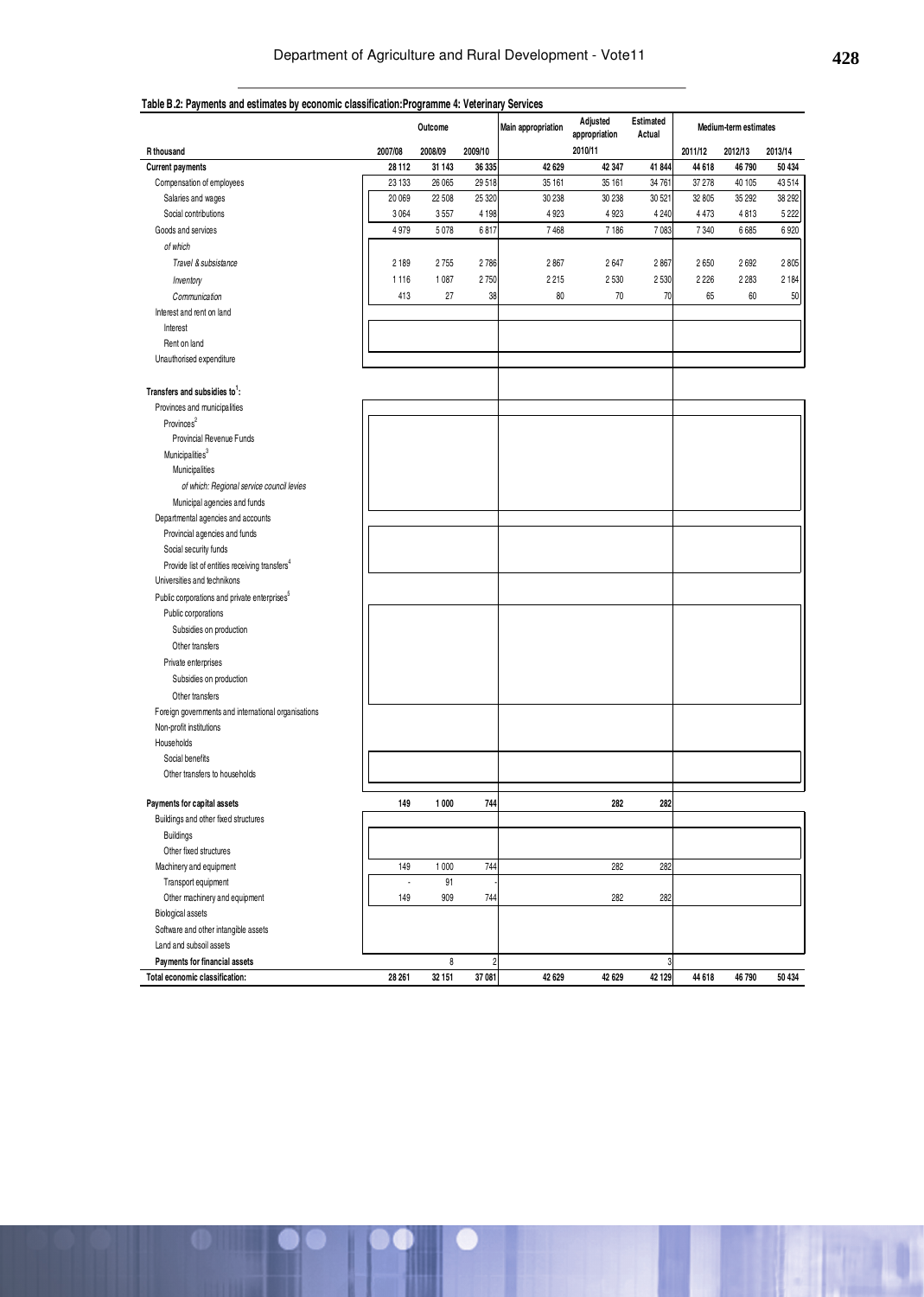| Table B.2: Payments and estimates by economic classification:Programme 5: Technology Research and Development Services |  |
|------------------------------------------------------------------------------------------------------------------------|--|
|                                                                                                                        |  |

|                                                           |         | Outcome |         | Main<br>appropriation | Adjusted<br>appropriation | Revised<br>estimates |         | Medium-term estimates |         |
|-----------------------------------------------------------|---------|---------|---------|-----------------------|---------------------------|----------------------|---------|-----------------------|---------|
| R thous and                                               | 2007/08 | 2008/09 | 2009/10 |                       | 2010/11                   |                      | 2011/12 | 2012/13               | 2013/14 |
| <b>Current payments</b>                                   | 20783   | 21 120  | 21 393  | 27 571                | 27448                     | 27 032               | 27 306  | 28 635                | 30 998  |
| Compensation of employees                                 | 17 365  | 18 245  | 17926   | 22 341                | 22 341                    | 22 341               | 23 811  | 25 616                | 27 794  |
| Salaries and wages                                        | 15 044  | 15770   | 15 361  | 19 213                | 19213                     | 19213                | 20 954  | 22 542                | 24 458  |
| Social contributions                                      | 2 3 2 1 | 2475    | 2 5 6 5 | 3 1 28                | 3128                      | 3128                 | 2857    | 3074                  | 3 3 3 6 |
| Goods and services                                        | 3418    | 2875    | 3 4 6 7 | 5 2 3 0               | 5107                      | 4691                 | 3495    | 3019                  | 3 2 0 4 |
| of which                                                  |         |         |         |                       |                           |                      |         |                       |         |
| Inventory                                                 | 1777    | 1778    | 2 2 4 7 | 3 2 2 9               | 2529                      | 2 2 2 9              | 2169    | 2117                  | 2 2 3 2 |
| Travel & subsistance                                      | 570     | 517     | 454     | 598                   | 600                       | 600                  | 416     | 482                   | 442     |
| Maintenance, repair & running cost                        |         | 32      | 21      | 56                    |                           | 65                   | 55      | 54                    | 53      |
| Interest and rent on land                                 |         |         |         |                       |                           |                      |         |                       |         |
| Interest                                                  |         |         |         |                       |                           |                      |         |                       |         |
| Rent on land                                              |         |         |         |                       |                           |                      |         |                       |         |
| Unauthorised expenditure                                  |         |         |         |                       |                           |                      |         |                       |         |
|                                                           |         |         |         |                       |                           |                      |         |                       |         |
| Transfers and subsidies to:                               |         |         |         |                       |                           |                      |         |                       |         |
| Provinces and municipalities                              |         |         |         |                       |                           |                      |         |                       |         |
| Provinces <sup>2</sup>                                    |         |         |         |                       |                           |                      |         |                       |         |
| Provincial Revenue Funds                                  |         |         |         |                       |                           |                      |         |                       |         |
| Municipalities <sup>3</sup>                               |         |         |         |                       |                           |                      |         |                       |         |
| Municipalities                                            |         |         |         |                       |                           |                      |         |                       |         |
| of which: Regional service council levies                 |         |         |         |                       |                           |                      |         |                       |         |
| Municipal agencies and funds                              |         |         |         |                       |                           |                      |         |                       |         |
| Departmental agencies and accounts                        |         |         |         |                       |                           |                      |         |                       |         |
| Provincial agencies and funds                             |         |         |         |                       |                           |                      |         |                       |         |
| Social security funds                                     |         |         |         |                       |                           |                      |         |                       |         |
| Provide list of entities receiving transfers <sup>4</sup> |         |         |         |                       |                           |                      |         |                       |         |
| Universities and technikons                               |         |         |         |                       |                           |                      |         |                       |         |
| Public corporations and private enterprises <sup>5</sup>  |         |         |         |                       |                           |                      |         |                       |         |
| Public corporations                                       |         |         |         |                       |                           |                      |         |                       |         |
| Subsidies on production                                   |         |         |         |                       |                           |                      |         |                       |         |
| Other transfers                                           |         |         |         |                       |                           |                      |         |                       |         |
| Private enterprises                                       |         |         |         |                       |                           |                      |         |                       |         |
| Subsidies on production                                   |         |         |         |                       |                           |                      |         |                       |         |
| Other transfers                                           |         |         |         |                       |                           |                      |         |                       |         |
| Foreign governments and international organisations       |         |         |         |                       |                           |                      |         |                       |         |
| Non-profit institutions                                   |         |         |         |                       |                           |                      |         |                       |         |
| Households                                                |         |         |         |                       |                           |                      |         |                       |         |
| Social benefits                                           |         |         |         |                       |                           |                      |         |                       |         |
| Other transfers to households                             |         |         |         |                       |                           |                      |         |                       |         |
|                                                           |         |         |         |                       |                           |                      |         |                       |         |
|                                                           |         |         |         |                       |                           |                      |         |                       |         |
| Payments for capital assets                               | 135     | 105     | 203     | 27 174                | 22 297                    | 22 003               | 28 4 29 | 29 851                | 31 493  |
| Buildings and other fixed structures                      | 25      |         |         | 27 174                | 22 046                    | 21 4 4 4             | 28 4 29 | 29 851                | 31 493  |
| <b>Buildings</b>                                          |         |         |         | 27 174                | 22 046                    | 21 4 4 4             | 28 4 29 | 29 851                | 31 493  |
| Other fixed structures                                    | 25      |         |         |                       |                           |                      |         |                       |         |
| Machinery and equipment                                   | 110     | 105     | 122     |                       | 251                       | 559                  |         |                       |         |
| Transport equipment                                       | 17      |         |         |                       |                           |                      |         |                       |         |
| Other machinery and equipment                             | 93      | 105     | 122     |                       | 251                       | 559                  |         |                       |         |
| <b>Biological assets</b>                                  |         |         | 81      |                       |                           |                      |         |                       |         |
| Software and other intangible assets                      |         |         |         |                       |                           |                      |         |                       |         |
| Land and subsoil assets                                   |         |         |         |                       |                           |                      |         |                       |         |
| Payments for financial assets                             | 17      | 329     | 179     |                       |                           |                      |         |                       |         |
| Total economic classification:                            | 20 935  | 21 554  | 21 775  | 54 745                | 49745                     | 49 035               | 55 735  | 58 4 86               | 62 491  |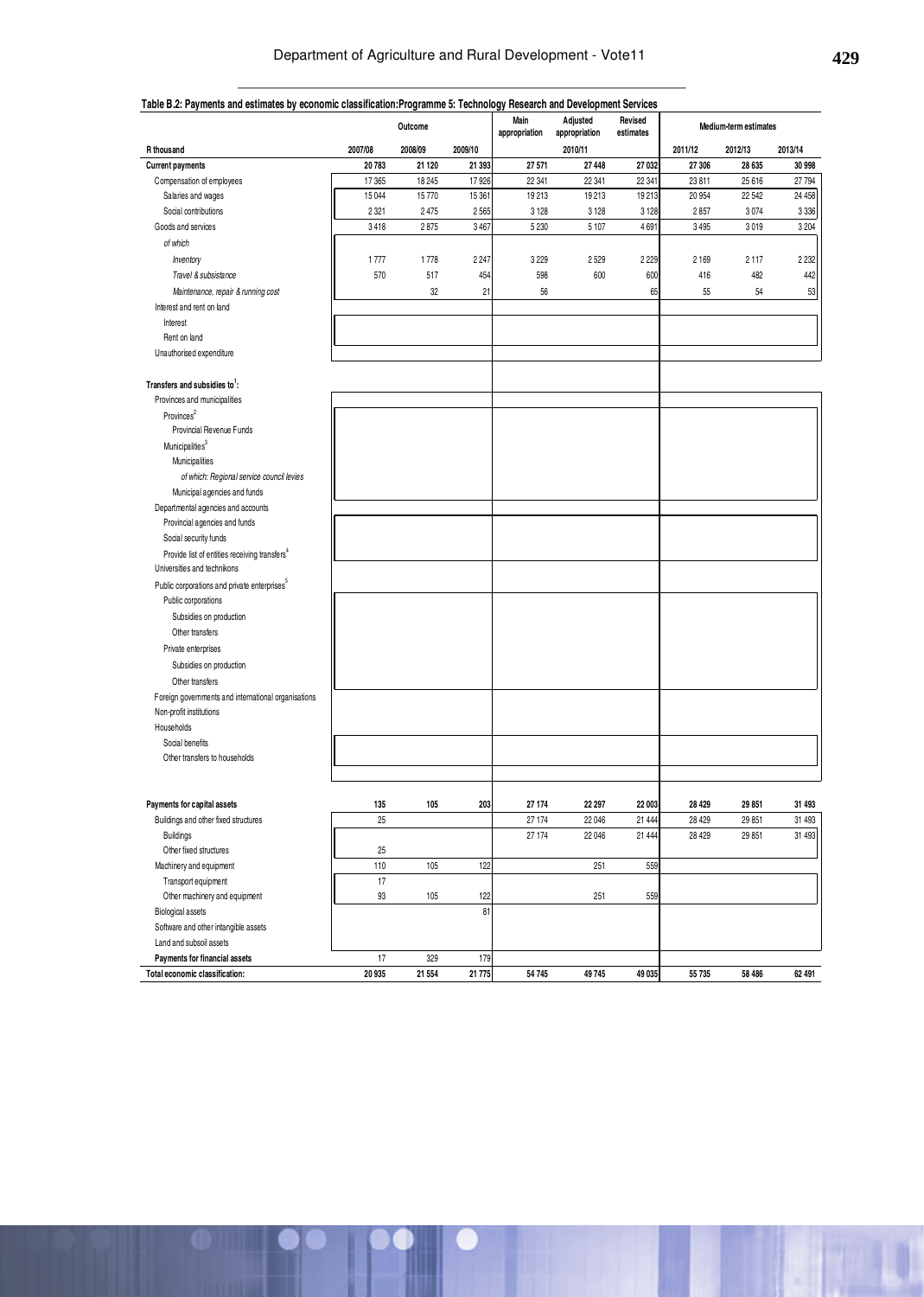| Table B.2: Payments and estimates by economic classification: Programme 6: Agricultural Economics |              |         |         |                       |                           |                      |         |                       |                         |
|---------------------------------------------------------------------------------------------------|--------------|---------|---------|-----------------------|---------------------------|----------------------|---------|-----------------------|-------------------------|
|                                                                                                   |              | Outcome |         | Main<br>appropriation | Adjusted<br>appropriation | Revised<br>estimates |         | Medium-term estimates |                         |
| R thousand                                                                                        | 2007/08      | 2008/09 | 2009/10 |                       | 2010/11                   |                      | 2011/12 | 2012/13               | 2013/14                 |
| <b>Current payments</b>                                                                           | 2999         | 3780    | 4544    | 5687                  | 5679                      | 5 2 6 6              | 5956    | 6260                  | 6757                    |
| Compensation of employees                                                                         | 1851         | 2717    | 3832    | 4571                  | 4571                      | 4 3 7 1              | 4 9 20  | 5 2 9 3               | 5742                    |
| Salaries and wages                                                                                | 1616         | 2 3 5 2 | 3 2 9 5 | 3 9 3 1               | 3931                      | 3840                 | 4 3 3 0 | 4658                  | 5053                    |
| Social contributions                                                                              | 235          | 365     | 537     | 640                   | 640                       | 531                  | 590     | 635                   | 689                     |
| Goods and services                                                                                | 1148         | 1 0 6 3 | 712     | 1 1 1 6               | 1 1 0 8                   | 895                  | 1 0 36  | 967                   | 1015                    |
| of which                                                                                          |              |         |         |                       |                           |                      |         |                       |                         |
| Inventory                                                                                         | 58           | 44      | 46      | 112                   | 101                       | 100                  | 85      | 79                    | 73                      |
| Travel & subsistance                                                                              | 178          | 228     | 390     | 384                   | 387                       | 375                  | 378     | 387                   | 395                     |
| Maintenance, repair & running cost                                                                |              |         | 3       |                       | 8                         |                      | 6       | 4                     | $\overline{\mathbf{c}}$ |
| Interest and rent on land                                                                         |              |         |         |                       |                           |                      |         |                       |                         |
| Interest                                                                                          |              |         |         |                       |                           |                      |         |                       |                         |
| Rent on land                                                                                      |              |         |         |                       |                           |                      |         |                       |                         |
| Unauthorised expenditure                                                                          |              |         |         |                       |                           |                      |         |                       |                         |
|                                                                                                   |              |         |         |                       |                           |                      |         |                       |                         |
| P                                                                                                 |              |         |         |                       |                           |                      |         |                       |                         |
| Transfers and subsidies to <sup>1</sup> :                                                         |              |         | 114     |                       |                           |                      |         |                       |                         |
| Provinces and municipalities                                                                      |              |         |         |                       |                           |                      |         |                       |                         |
| Provinces <sup>2</sup>                                                                            |              |         |         |                       |                           |                      |         |                       |                         |
| Provincial Revenue Funds                                                                          |              |         |         |                       |                           |                      |         |                       |                         |
| Municipalities <sup>3</sup>                                                                       |              |         |         |                       |                           |                      |         |                       |                         |
| Municipalities                                                                                    |              |         |         |                       |                           |                      |         |                       |                         |
| of which: Regional service council levies                                                         |              |         |         |                       |                           |                      |         |                       |                         |
| Municipal agencies and funds                                                                      |              |         |         |                       |                           |                      |         |                       |                         |
| Departmental agencies and accounts                                                                |              |         |         |                       |                           |                      |         |                       |                         |
| Provincial agencies and funds                                                                     |              |         |         |                       |                           |                      |         |                       |                         |
| Social security funds                                                                             |              |         |         |                       |                           |                      |         |                       |                         |
| Provide list of entities receiving transfers <sup>4</sup>                                         |              |         |         |                       |                           |                      |         |                       |                         |
| Universities and technikons                                                                       |              |         |         |                       |                           |                      |         |                       |                         |
| Public corporations and private enterprises <sup>5</sup>                                          |              |         |         |                       |                           |                      |         |                       |                         |
| Public corporations                                                                               |              |         |         |                       |                           |                      |         |                       |                         |
| Subsidies on production                                                                           |              |         |         |                       |                           |                      |         |                       |                         |
| Other transfers                                                                                   |              |         |         |                       |                           |                      |         |                       |                         |
| Private enterprises                                                                               |              |         |         |                       |                           |                      |         |                       |                         |
| Subsidies on production                                                                           |              |         |         |                       |                           |                      |         |                       |                         |
| Other transfers                                                                                   |              |         |         |                       |                           |                      |         |                       |                         |
| Foreign governments and international organisations                                               |              |         |         |                       |                           |                      |         |                       |                         |
| Non-profit institutions                                                                           |              |         |         |                       |                           |                      |         |                       |                         |
| Households                                                                                        |              |         | 114     |                       |                           |                      |         |                       |                         |
| Social benefits                                                                                   |              |         |         |                       |                           |                      |         |                       |                         |
| Other transfers to households                                                                     |              |         | 114     |                       |                           |                      |         |                       |                         |
|                                                                                                   |              |         |         |                       |                           |                      |         |                       |                         |
|                                                                                                   |              |         |         |                       |                           |                      |         |                       |                         |
| Payments for capital assets                                                                       | 5            |         |         |                       | 8                         | 20                   |         |                       |                         |
| Buildings and other fixed structures                                                              |              |         |         |                       |                           |                      |         |                       |                         |
| <b>Buildings</b>                                                                                  |              |         |         |                       |                           |                      |         |                       |                         |
| Other fixed structures                                                                            |              |         |         |                       |                           |                      |         |                       |                         |
| Machinery and equipment                                                                           |              |         |         |                       | 8                         | 8                    |         |                       |                         |
| Transport equipment                                                                               |              |         |         |                       |                           |                      |         |                       |                         |
| Other machinery and equipment                                                                     |              |         |         |                       | 8                         | 8                    |         |                       |                         |
| <b>Biological assets</b>                                                                          |              |         |         |                       |                           |                      |         |                       |                         |
| Software and other intangible assets                                                              | 5            |         |         |                       |                           | 12                   |         |                       |                         |
| Land and subsoil assets                                                                           |              |         |         |                       |                           |                      |         |                       |                         |
| Payments for financial assets                                                                     | $\mathbf{1}$ |         |         |                       |                           | 1                    |         |                       |                         |
| Total economic classification:                                                                    | 3 0 0 5      | 3780    | 4 6 58  | 5687                  | 5 6 8 7                   | 5 2 8 7              | 5956    | 6260                  | 6757                    |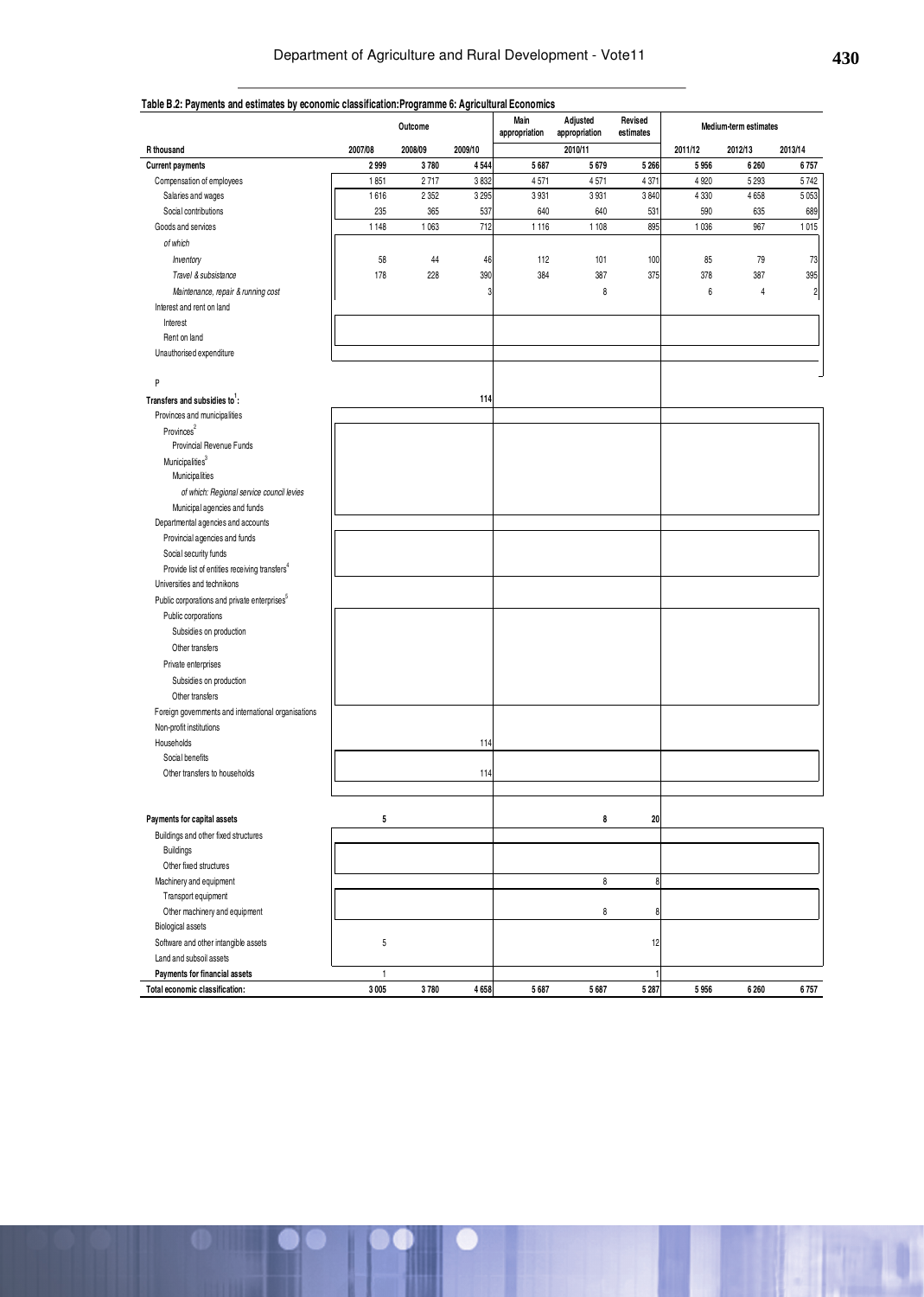| Table B.2: Payments and estimates by economic classification: Programme 7: Structured Agricultural Training |         | Outcome |                   | Main           | Adjusted                 | Revised        |                  | Medium-term estimates |                   |
|-------------------------------------------------------------------------------------------------------------|---------|---------|-------------------|----------------|--------------------------|----------------|------------------|-----------------------|-------------------|
|                                                                                                             | 2007/08 | 2008/09 |                   | appropriation  | appropriation<br>2010/11 | estimates      |                  |                       |                   |
| R thousand<br><b>Current payments</b>                                                                       | 10621   | 10780   | 2009/10<br>11 783 | 14 5 20        | 14 4 78                  | 13 4 76        | 2011/12<br>13756 | 2012/13<br>14 4 26    | 2013/14<br>15 382 |
| Compensation of employees                                                                                   | 8491    | 9 0 5 0 | 9276              | 11 366         | 11 366                   | 10 481         | 10 006           | 10765                 | 11 680            |
| Salaries and wages                                                                                          | 7198    | 7733    | 7943              | 9775           | 9775                     | 9223           | 8796             | 9473                  | 10279             |
| Social contributions                                                                                        | 1293    | 1317    | 1 3 3 3           | 1591           | 1591                     | 1 2 5 8        | 1210             | 1 2 9 2               | 1401              |
| Goods and services                                                                                          | 2 1 3 0 | 1730    | 2507              | 3 1 5 4        | 3112                     | 2995           | 3750             | 3661                  | 3702              |
| of which                                                                                                    |         |         |                   |                |                          |                |                  |                       |                   |
| Inventory                                                                                                   | 1 3 2 3 | 1 0 5 4 | 1622              | 1637           | 1586                     | 1570           | 1788             | 1743                  | 1789              |
| Travel & subsistance                                                                                        | 445     | 265     | 220               | 717            | 717                      | 500            | 650              | 650                   | 650               |
| Communication                                                                                               | 47      | 22      |                   | $\overline{7}$ | $\overline{c}$           | $\overline{2}$ | 1                | 1                     | $\mathbf{1}$      |
| Interest and rent on land                                                                                   |         |         |                   |                |                          |                |                  |                       |                   |
| Interest                                                                                                    |         |         |                   |                |                          |                |                  |                       |                   |
| Rent on land                                                                                                |         |         |                   |                |                          |                |                  |                       |                   |
| Unauthorised expenditure                                                                                    |         |         |                   |                |                          |                |                  |                       |                   |
|                                                                                                             |         |         |                   |                |                          |                |                  |                       |                   |
| Transfers and subsidies to <sup>1</sup> :                                                                   |         |         |                   |                |                          |                |                  |                       |                   |
| Provinces and municipalities                                                                                |         |         |                   |                |                          |                |                  |                       |                   |
| Provinces <sup>2</sup>                                                                                      |         |         |                   |                |                          |                |                  |                       |                   |
| Provincial Revenue Funds                                                                                    |         |         |                   |                |                          |                |                  |                       |                   |
| Municipalities <sup>3</sup><br>Municipalities                                                               |         |         |                   |                |                          |                |                  |                       |                   |
| of which: Regional service council levies                                                                   |         |         |                   |                |                          |                |                  |                       |                   |
| Municipal agencies and funds                                                                                |         |         |                   |                |                          |                |                  |                       |                   |
| Departmental agencies and accounts                                                                          |         |         |                   |                |                          |                |                  |                       |                   |
| Provincial agencies and funds                                                                               |         |         |                   |                |                          |                |                  |                       |                   |
| Social security funds                                                                                       |         |         |                   |                |                          |                |                  |                       |                   |
| Provide list of entities receiving transfers <sup>4</sup>                                                   |         |         |                   |                |                          |                |                  |                       |                   |
| Universities and technikons                                                                                 |         |         |                   |                |                          |                |                  |                       |                   |
| Public corporations and private enterprises <sup>5</sup>                                                    |         |         |                   |                |                          |                |                  |                       |                   |
| Public corporations                                                                                         |         |         |                   |                |                          |                |                  |                       |                   |
| Subsidies on production                                                                                     |         |         |                   |                |                          |                |                  |                       |                   |
| Other transfers                                                                                             |         |         |                   |                |                          |                |                  |                       |                   |
| Private enterprises                                                                                         |         |         |                   |                |                          |                |                  |                       |                   |
| Subsidies on production                                                                                     |         |         |                   |                |                          |                |                  |                       |                   |
| Other transfers                                                                                             |         |         |                   |                |                          |                |                  |                       |                   |
| Foreign governments and international organisations                                                         |         |         |                   |                |                          |                |                  |                       |                   |
| Non-profit institutions                                                                                     |         |         |                   |                |                          |                |                  |                       |                   |
| Households                                                                                                  |         |         |                   |                |                          |                |                  |                       |                   |
| Social benefits                                                                                             |         |         |                   |                |                          |                |                  |                       |                   |
| Other transfers to households                                                                               |         |         |                   |                |                          |                |                  |                       |                   |
|                                                                                                             |         |         |                   |                |                          |                |                  |                       |                   |
| Payments for capital assets                                                                                 | 670     | 18      |                   |                | 42                       | 44             |                  |                       |                   |
| Buildings and other fixed structures                                                                        |         |         |                   |                |                          |                |                  |                       |                   |
| <b>Buildings</b>                                                                                            |         |         |                   |                |                          |                |                  |                       |                   |
| Other fixed structures                                                                                      |         |         |                   |                |                          |                |                  |                       |                   |
| Machinery and equipment                                                                                     | 670     | 18      |                   |                | 42                       | 44             |                  |                       |                   |
| Transport equipment                                                                                         |         |         |                   |                |                          |                |                  |                       |                   |
| Other machinery and equipment                                                                               | 670     | 18      |                   |                | 42                       | 44             |                  |                       |                   |
| <b>Biological assets</b>                                                                                    |         |         |                   |                |                          |                |                  |                       |                   |
| Software and other intangible assets                                                                        |         |         |                   |                |                          |                |                  |                       |                   |
| Land and subsoil assets                                                                                     |         |         |                   |                |                          |                |                  |                       |                   |
| Payment for financial assets                                                                                | 43      |         | 18                |                |                          |                |                  |                       |                   |
| Total economic classification:                                                                              | 11 334  | 10798   | 11 801            | 14 5 20        | 14520                    | 13 5 20        | 13756            | 14 4 26               | 15 382            |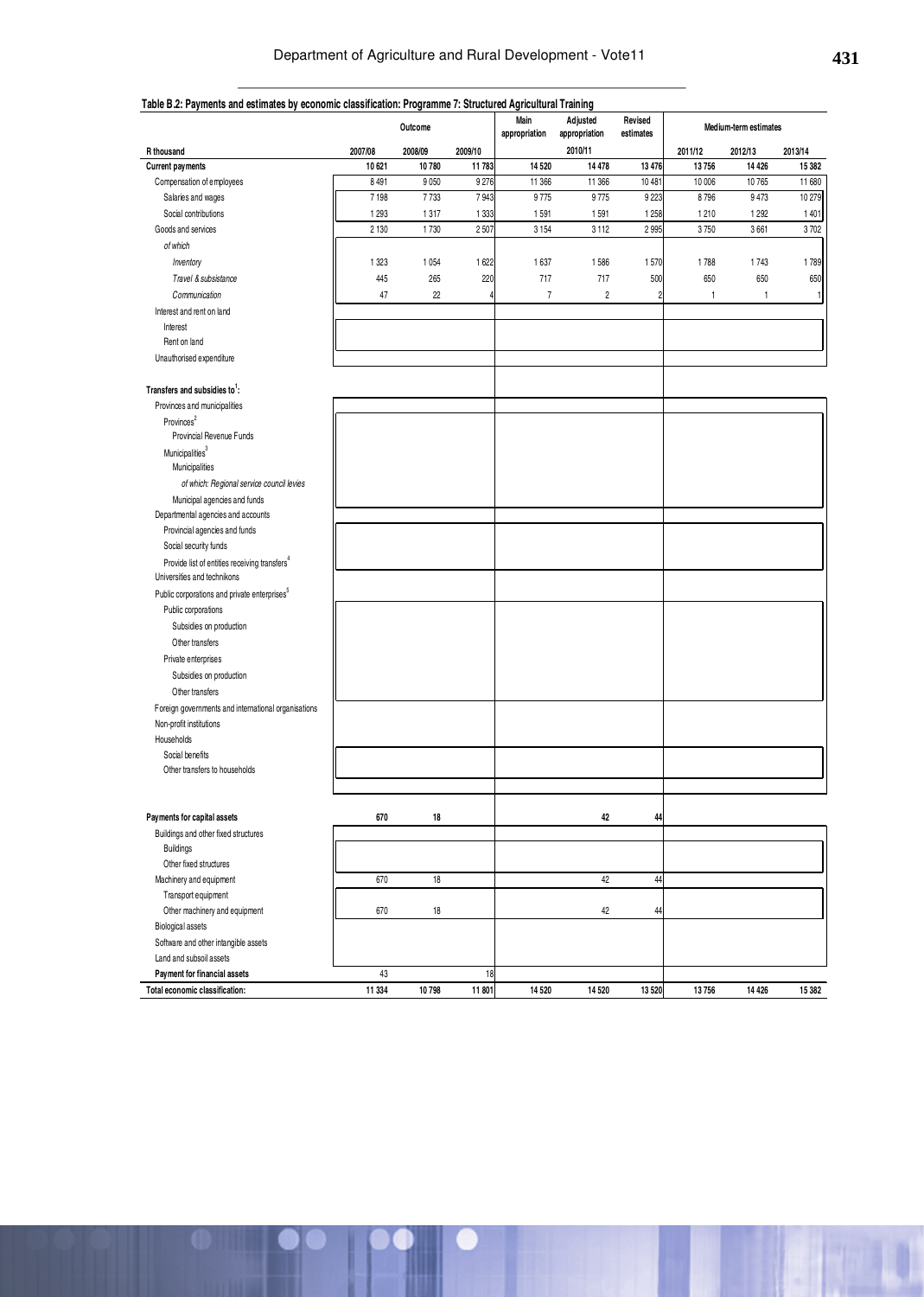#### **Table B.3a:Payments by economic classification: Sector specific "of which" items to be included in Table B.2**

|                                                     |         | Outcome        |         | Main appropriation | Adjusted<br>appropriation | Estimated<br>Actual |         | Medium-term estimates |         |
|-----------------------------------------------------|---------|----------------|---------|--------------------|---------------------------|---------------------|---------|-----------------------|---------|
| R thousand                                          | 2007/08 | 2008/09        | 2009/10 |                    | 2010/11                   |                     | 2011/12 | 2012/13               | 2013/14 |
| <b>Current payments</b>                             | 220 474 | 272 032        | 289872  | 326 070            | 326 003                   | 340 808             | 473 051 | 506 815               | 540 603 |
| Compensation of employees                           | 150 840 | 171 314        | 191978  | 228 550            | 225 450                   | 223 035             | 261 932 | 281795                | 305 747 |
| Salaries and wages                                  | 131 036 | 148 365        | 163983  | 197190             | 193754                    | 193 496             | 230 491 | 247 979               | 269 058 |
| Social contributions                                | 19 804  | 22 949         | 27 995  | 31 360             | 31 696                    | 29 539              | 31 441  | 33816                 | 36 689  |
| Goods and services                                  | 69 634  | 100 348        | 96 064  | 97520              | 100 553                   | 117 675             | 211 119 | 225 020               | 234 856 |
| of which                                            |         |                |         |                    |                           |                     |         |                       |         |
| Consult, contract & special services                | 8 1 3 3 | 22 716         | 34 705  | 47721              | 49 39 5                   | 53 934              | 145 040 | 160 904               | 177 950 |
| Inventory                                           | 11 575  | 14 191         | 9585    | 9766               | 10742                     | 9990                | 35 063  | 35 908                | 37 185  |
| Maint, repair & running cost                        |         |                | 810     | 1163               | 1 1 6 3                   | 1 1 6 3             | 1105    | 1 0 5 0               | 997     |
| Operating leases incl rent                          | 4835    | 4809           | 9022    | 4 0 8 5            | 946                       | 1564                | 153     | 164                   | 221     |
| Own & leasehold property exp                        | 570     | 1 0 0 7        | 1016    | 1055               | 979                       | 979                 | 86      | 77                    | 70      |
| Travel & subsistence                                | 19 369  | 31 971         | 16836   | 14 597             | 9 4 9 4                   | 19 240              | 15448   | 17610                 | 12 645  |
| Interest and rent on land                           |         | 370            | 1830    |                    |                           | 98                  |         |                       |         |
| Interest                                            |         | 370            | 1830    |                    |                           | 98                  |         |                       |         |
| Rent on land                                        |         |                |         |                    |                           |                     |         |                       |         |
| Unauthorised expenditure                            |         |                |         |                    |                           |                     |         |                       |         |
|                                                     |         |                |         |                    |                           |                     |         |                       |         |
| <b>Transfers and subsidies</b>                      | 23 5 64 | 38 207         | 26 127  | 30751              | 9718                      | 9712                | 3 3 0 1 | 3824                  | 4 105   |
| Provinces and municipalities                        | 10      | 46             | 50      | 60                 | 60                        | 60                  | 65      | 70                    | 80      |
| Provinces2                                          |         | 39             | 50      | 60                 | 60                        | 60                  | 65      | 70                    | 80      |
| Provincial Revenue Funds                            |         | 39             | 50      | 60                 | 60                        | 60                  | 65      | 70                    | 80      |
| Municipalities3                                     | 10      | $\overline{7}$ |         |                    |                           |                     |         |                       |         |
| Municipalities                                      |         |                |         |                    |                           |                     |         |                       |         |
| of which: Regional service council levies           |         |                |         |                    |                           |                     |         |                       |         |
| Municipal agencies and funds                        | 10      | 7              |         |                    |                           |                     |         |                       |         |
| Departmental agencies and accounts                  | 5       | 160            | 172     | 191                | 191                       | 196                 | 236     | 254                   | 275     |
| Provincial agencies and funds                       |         |                |         |                    |                           |                     |         |                       |         |
| Social security funds                               |         |                |         |                    |                           |                     |         |                       |         |
| AgriSETA                                            | 5       | 160            | 172     | 191                | 191                       | 196                 | 236     | 254                   | 275     |
| Universities and technikons                         |         |                |         |                    |                           |                     |         |                       |         |
| Public corporations and private enterprises5        | 1700    | 6071           |         |                    |                           |                     |         |                       |         |
| Public corporations                                 |         | 6000           |         |                    |                           |                     |         |                       |         |
| Subsidies on production                             |         |                |         |                    |                           |                     |         |                       |         |
| Other transfers                                     |         | 6000           |         |                    |                           |                     |         |                       |         |
| Private enterprises                                 | 1700    | 71             |         |                    |                           |                     |         |                       |         |
| Subsidies on production                             |         |                |         |                    |                           |                     |         |                       |         |
| Other transfers                                     | 1700    | 71             |         |                    |                           |                     |         |                       |         |
| Foreign governments and international organisations |         |                |         |                    |                           |                     |         |                       |         |
| Non-profit institutions                             |         |                |         |                    |                           |                     |         |                       |         |
| Households                                          | 21 849  | 31 930         | 25 905  | 30 500             | 9467                      | 9456                | 3 0 0 0 | 3500                  | 3750    |
| Social benefits                                     | 1848    | 731            | 4 9 9 4 | 3500               | 2500                      | 2 4 9 5             | 3 0 0 0 | 3500                  | 3750    |
| Other transfers to households                       | 20 001  | 31 199         | 20911   | 27 000             | 6967                      | 6961                |         |                       |         |
| Payments for capital assets                         | 47 186  | 50 231         | 72 820  | 80 224             | 110 342                   | 79 324              | 42 989  | 39707                 | 41 623  |
| Buildings and other fixed structures                | 33 4 45 | 33 191         | 51 088  | 62 174             | 84 911                    | 60 814              | 37936   | 39 651                | 41 5 64 |
| <b>Buildings</b>                                    | 11 646  |                | 14 9 61 | 32 174             | 35 322                    | 22 106              | 37936   | 39 651                | 41 5 64 |
| Other fixed structures                              | 21 799  | 33 191         | 36 127  | 30 000             | 49 589                    | 38 708              |         |                       |         |
| Machinery and equipment                             | 12 514  | 15 15 3        | 15 042  | 11 050             | 11 0 26                   | 7164                | 5053    | 56                    | 59      |
| Transport equipment                                 | 325     | 91             |         |                    |                           |                     |         |                       |         |
| Other machinery and equipment                       | 12 189  | 15 062         | 15 042  | 11 050             | 11 0 26                   | 7 1 6 4             | 5053    | 56                    | 59      |
| <b>Biological assets</b>                            | 735     | 1821           | 5557    | 7 000              | 12 305                    | 9245                |         |                       |         |
| Software and other intangible assets                | 492     | 66             | 11      |                    |                           | 152                 |         |                       |         |
| Land and subsoil assets                             |         |                | 1 1 2 2 |                    | 2100                      | 1949                |         |                       |         |
| Financial transactions in assets & liabilities      | 261     | 1 2 4 0        | 2 3 8 8 |                    |                           | 9                   |         |                       |         |
| Total economic classification: Department           | 291 485 | 361710         | 391 207 | 437 045            | 446 063                   | 429 853             | 519341  | 550 346               | 586 331 |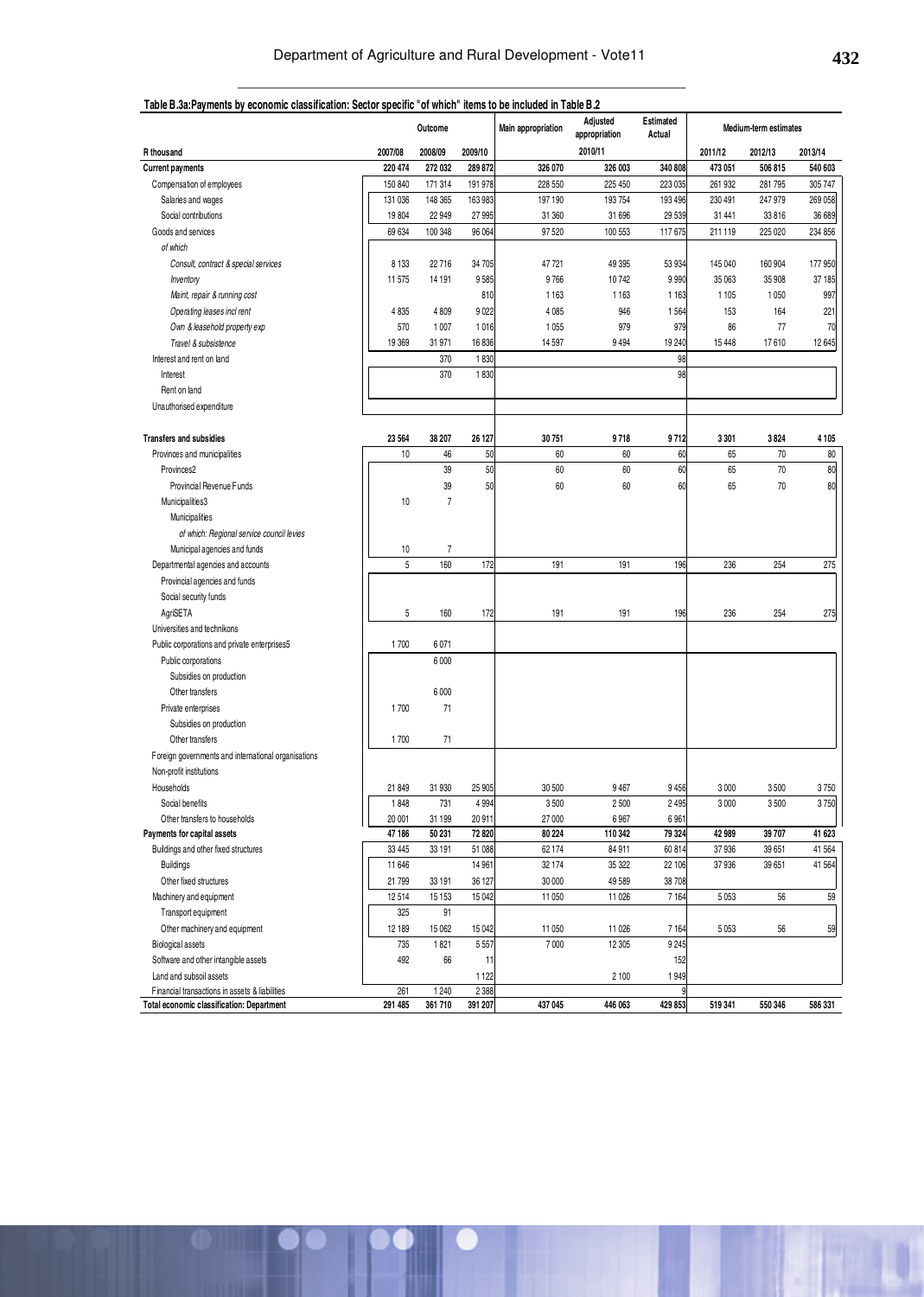|                                                     |         | Outcome |         | Main appropriation | Adjusted<br>appropriation | Estimated<br>Actual |         | Medium-term estimates |         |
|-----------------------------------------------------|---------|---------|---------|--------------------|---------------------------|---------------------|---------|-----------------------|---------|
| R thousand                                          | 2007/08 | 2008/09 | 2009/10 |                    | 2010/11                   |                     | 2011/12 | 2012/13               | 2013/14 |
| <b>Current payments</b>                             |         |         | 16 4 05 | 29772              | 25 972                    | 20 972              | 102 932 | 114829                | 131 484 |
| Compensation of employees                           |         |         | 7065    | 10226              | 10 2 26                   | 8226                | 13 189  | 14 189                | 15 3 95 |
| Salaries and wages                                  |         |         | 6076    | 8794               | 8794                      | 7239                | 11 606  | 12 4 8 6              | 13548   |
| Social contributions                                |         |         | 989     | 1432               | 1432                      | 987                 | 1583    | 1703                  | 1847    |
| Goods and services                                  |         |         | 9340    | 19546              | 15746                     | 12746               | 89743   | 100 640               | 116 089 |
| of which                                            |         |         |         |                    |                           |                     |         |                       |         |
| Consult, contract & special services                |         |         |         |                    |                           |                     |         |                       |         |
| Inventory                                           |         |         |         |                    |                           |                     |         |                       |         |
| Maint, repair & running cost                        |         |         |         |                    |                           |                     |         |                       |         |
| Operating leases incl rent                          |         |         |         |                    |                           |                     |         |                       |         |
| Own & leasehold property exp                        |         |         |         |                    |                           |                     |         |                       |         |
| Travel & subsistence                                |         |         |         |                    |                           |                     |         |                       |         |
| Interest and rent on land                           |         |         |         |                    |                           |                     |         |                       |         |
| Interest                                            |         |         |         |                    |                           |                     |         |                       |         |
| Rent on land                                        |         |         |         |                    |                           |                     |         |                       |         |
| Unauthorised expenditure                            |         |         |         |                    |                           |                     |         |                       |         |
|                                                     |         |         |         |                    |                           |                     |         |                       |         |
| <b>Transfers and subsidies</b>                      |         |         | 339     |                    |                           |                     |         |                       |         |
| Provinces and municipalities                        |         |         |         |                    |                           |                     |         |                       |         |
| Provinces2                                          |         |         |         |                    |                           |                     |         |                       |         |
| <b>Provincial Revenue Funds</b>                     |         |         |         |                    |                           |                     |         |                       |         |
| Municipalities3                                     |         |         |         |                    |                           |                     |         |                       |         |
| Municipalities                                      |         |         |         |                    |                           |                     |         |                       |         |
| of which: Regional service council levies           |         |         |         |                    |                           |                     |         |                       |         |
| Municipal agencies and funds                        |         |         |         |                    |                           |                     |         |                       |         |
| Departmental agencies and accounts                  |         |         |         |                    |                           |                     |         |                       |         |
| Provincial agencies and funds                       |         |         |         |                    |                           |                     |         |                       |         |
| Social security funds                               |         |         |         |                    |                           |                     |         |                       |         |
| AgriSETA                                            |         |         |         |                    |                           |                     |         |                       |         |
| Universities and technikons                         |         |         |         |                    |                           |                     |         |                       |         |
| Public corporations and private enterprises5        |         |         |         |                    |                           |                     |         |                       |         |
| Public corporations                                 |         |         |         |                    |                           |                     |         |                       |         |
| Subsidies on production                             |         |         |         |                    |                           |                     |         |                       |         |
| Other transfers                                     |         |         |         |                    |                           |                     |         |                       |         |
| Private enterprises                                 |         |         |         |                    |                           |                     |         |                       |         |
| Subsidies on production                             |         |         |         |                    |                           |                     |         |                       |         |
| Other transfers                                     |         |         |         |                    |                           |                     |         |                       |         |
| Foreign governments and international organisations |         |         |         |                    |                           |                     |         |                       |         |
| Non-profit institutions                             |         |         |         |                    |                           |                     |         |                       |         |
| Households                                          |         |         | 339     |                    |                           |                     |         |                       |         |
| Social benefits                                     |         |         |         |                    |                           |                     |         |                       |         |
| Other transfers to households                       |         |         | 339     |                    |                           |                     |         |                       |         |
| Payments for capital assets                         | 38 084  | 47 975  | 44 769  | 46 000             | 49 800                    | 38 800              |         |                       |         |
| Buildings and other fixed structures                | 38 084  | 47 975  | 36 856  | 30 000             | 39 320                    | 30 320              |         |                       |         |
| <b>Buildings</b>                                    |         |         |         |                    |                           |                     |         |                       |         |
| Other fixed structures                              | 38 084  | 47975   | 36 856  | 30 000             | 39 320                    | 30 320              |         |                       |         |
| Machinery and equipment                             |         |         | 6890    | 11 000             | 5494                      | 4 4 9 4             |         |                       |         |
| Transport equipment                                 |         |         |         |                    |                           |                     |         |                       |         |
| Other machinery and equipment                       |         |         | 6890    | 11 000             | 5494                      | 4 4 9 4             |         |                       |         |
| <b>Biological assets</b>                            |         |         | 1 0 2 3 | 5 0 0 0            | 4986                      | 3986                |         |                       |         |
| Software and other intangible assets                |         |         |         |                    |                           |                     |         |                       |         |
| Land and subsoil assets                             |         |         |         |                    |                           |                     |         |                       |         |
|                                                     |         |         |         |                    |                           |                     |         |                       |         |
| Total economic classification: Department           | 38 084  | 47 975  | 61 513  | 75772              | 75 772                    | 59772               | 102 932 | 114829                | 131 484 |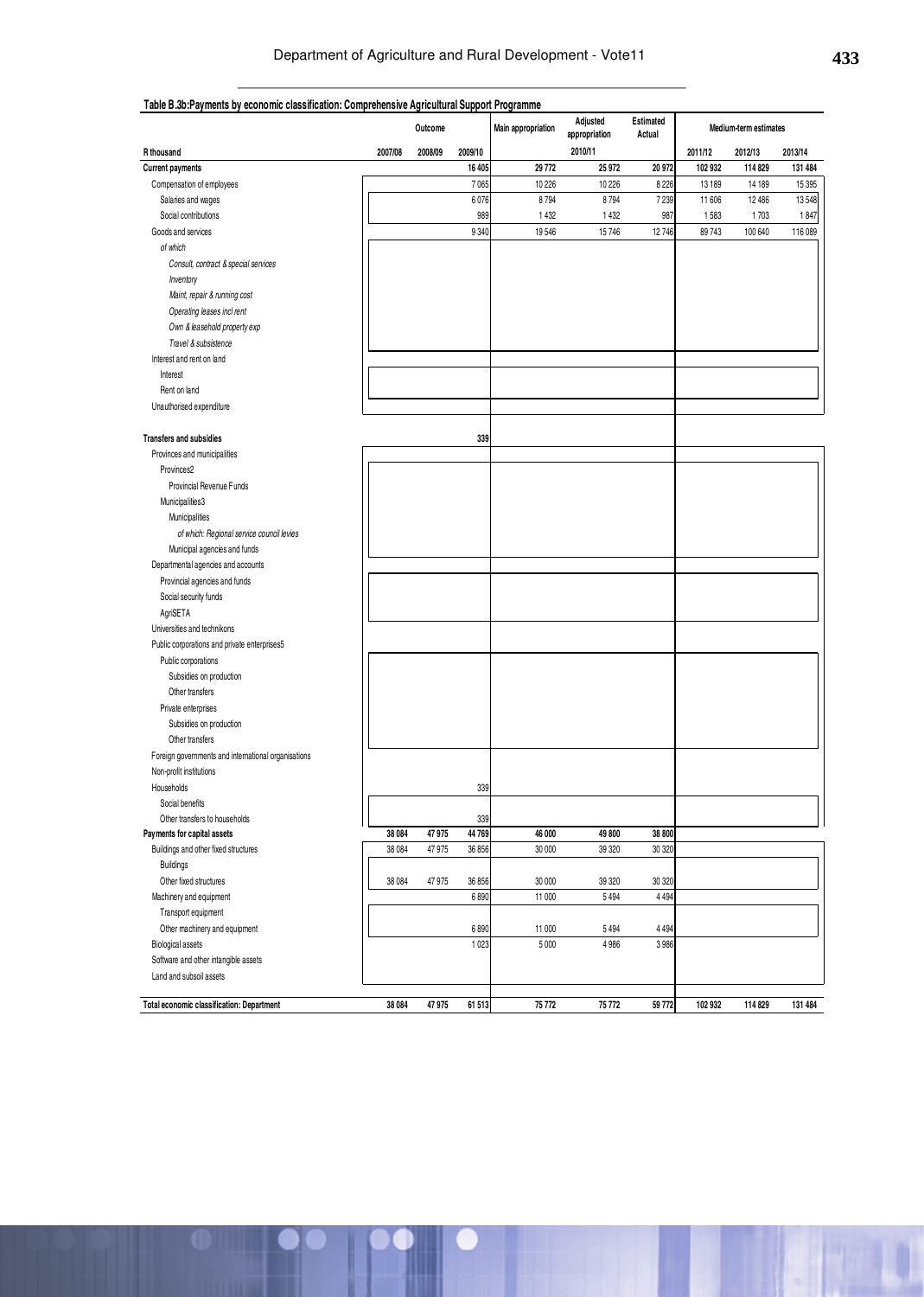|                                                     |         | Outcome |         | Main appropriation | Adjusted<br>appropriation | Estimated<br>Actual |         | Medium-term estimates |         |
|-----------------------------------------------------|---------|---------|---------|--------------------|---------------------------|---------------------|---------|-----------------------|---------|
| R thousand                                          | 2007/08 | 2008/09 | 2009/10 |                    | 2010/11                   |                     | 2011/12 | 2012/13               | 2013/14 |
| <b>Current payments</b>                             |         |         |         |                    |                           |                     |         |                       |         |
| Compensation of employees                           |         |         |         |                    |                           |                     |         |                       |         |
| Salaries and wages                                  |         |         |         |                    |                           |                     |         |                       |         |
| Social contributions                                |         |         |         |                    |                           |                     |         |                       |         |
| Goods and services                                  |         |         |         |                    |                           |                     |         |                       |         |
| of which                                            |         |         |         |                    |                           |                     |         |                       |         |
| Consult, contract & special services                |         |         |         |                    |                           |                     |         |                       |         |
| Inventory                                           |         |         |         |                    |                           |                     |         |                       |         |
| Maint, repair & running cost                        |         |         |         |                    |                           |                     |         |                       |         |
| Operating leases incl rent                          |         |         |         |                    |                           |                     |         |                       |         |
| Own & leasehold property exp                        |         |         |         |                    |                           |                     |         |                       |         |
| Travel & subsistence                                |         |         |         |                    |                           |                     |         |                       |         |
| Interest and rent on land                           |         |         |         |                    |                           |                     |         |                       |         |
| Interest                                            |         |         |         |                    |                           |                     |         |                       |         |
| Rent on land                                        |         |         |         |                    |                           |                     |         |                       |         |
| Unauthorised expenditure                            |         |         |         |                    |                           |                     |         |                       |         |
|                                                     |         |         |         |                    |                           |                     |         |                       |         |
| <b>Transfers and subsidies</b>                      | 28 417  | 26 127  | 11 053  |                    | 5 0 0 0                   | 3 0 0 0             |         |                       |         |
| Provinces and municipalities                        |         |         |         |                    |                           |                     |         |                       |         |
| Provinces2                                          |         |         |         |                    |                           |                     |         |                       |         |
| Provincial Revenue Funds                            |         |         |         |                    |                           |                     |         |                       |         |
| Municipalities3                                     |         |         |         |                    |                           |                     |         |                       |         |
| Municipalities                                      |         |         |         |                    |                           |                     |         |                       |         |
| of which: Regional service council levies           |         |         |         |                    |                           |                     |         |                       |         |
| Municipal agencies and funds                        |         |         |         |                    |                           |                     |         |                       |         |
| Departmental agencies and accounts                  |         |         |         |                    |                           |                     |         |                       |         |
| Provincial agencies and funds                       |         |         |         |                    |                           |                     |         |                       |         |
| Social security funds                               |         |         |         |                    |                           |                     |         |                       |         |
| AgriSETA                                            |         |         |         |                    |                           |                     |         |                       |         |
| Universities and technikons                         |         |         |         |                    |                           |                     |         |                       |         |
| Public corporations and private enterprises5        |         |         |         |                    |                           |                     |         |                       |         |
| Public corporations                                 |         |         |         |                    |                           |                     |         |                       |         |
| Subsidies on production                             |         |         |         |                    |                           |                     |         |                       |         |
| Other transfers                                     |         |         |         |                    |                           |                     |         |                       |         |
| Private enterprises                                 |         |         |         |                    |                           |                     |         |                       |         |
| Subsidies on production                             |         |         |         |                    |                           |                     |         |                       |         |
| Other transfers                                     |         |         |         |                    |                           |                     |         |                       |         |
|                                                     |         |         |         |                    |                           |                     |         |                       |         |
| Foreign governments and international organisations |         |         |         |                    |                           |                     |         |                       |         |
| Non-profit institutions                             |         |         |         |                    |                           |                     |         |                       |         |
| Households                                          | 28 417  | 26 127  | 11 053  |                    | 5 0 0 0                   | 3 0 0 0             |         |                       |         |
| Social benefits<br>Other transfers to households    |         |         |         |                    |                           |                     |         |                       |         |
| Payments for capital assets                         | 28 417  | 26 127  | 11 053  |                    | 5 0 0 0                   | 3 0 0 0             |         |                       |         |
| Buildings and other fixed structures                |         |         |         |                    |                           |                     |         |                       |         |
|                                                     |         |         |         |                    |                           |                     |         |                       |         |
| <b>Buildings</b>                                    |         |         |         |                    |                           |                     |         |                       |         |
| Other fixed structures                              |         |         |         |                    |                           |                     |         |                       |         |
| Machinery and equipment                             |         |         |         |                    |                           |                     |         |                       |         |
| Transport equipment                                 |         |         |         |                    |                           |                     |         |                       |         |
| Other machinery and equipment                       |         |         |         |                    |                           |                     |         |                       |         |
| <b>Biological assets</b>                            |         |         |         |                    |                           |                     |         |                       |         |
| Software and other intangible assets                |         |         |         |                    |                           |                     |         |                       |         |
| Land and subsoil assets                             |         |         |         |                    |                           |                     |         |                       |         |
| Total economic classification: Department           | 28 417  | 26 127  | 11 053  |                    | 5 0 0 0                   | 3 000               |         |                       |         |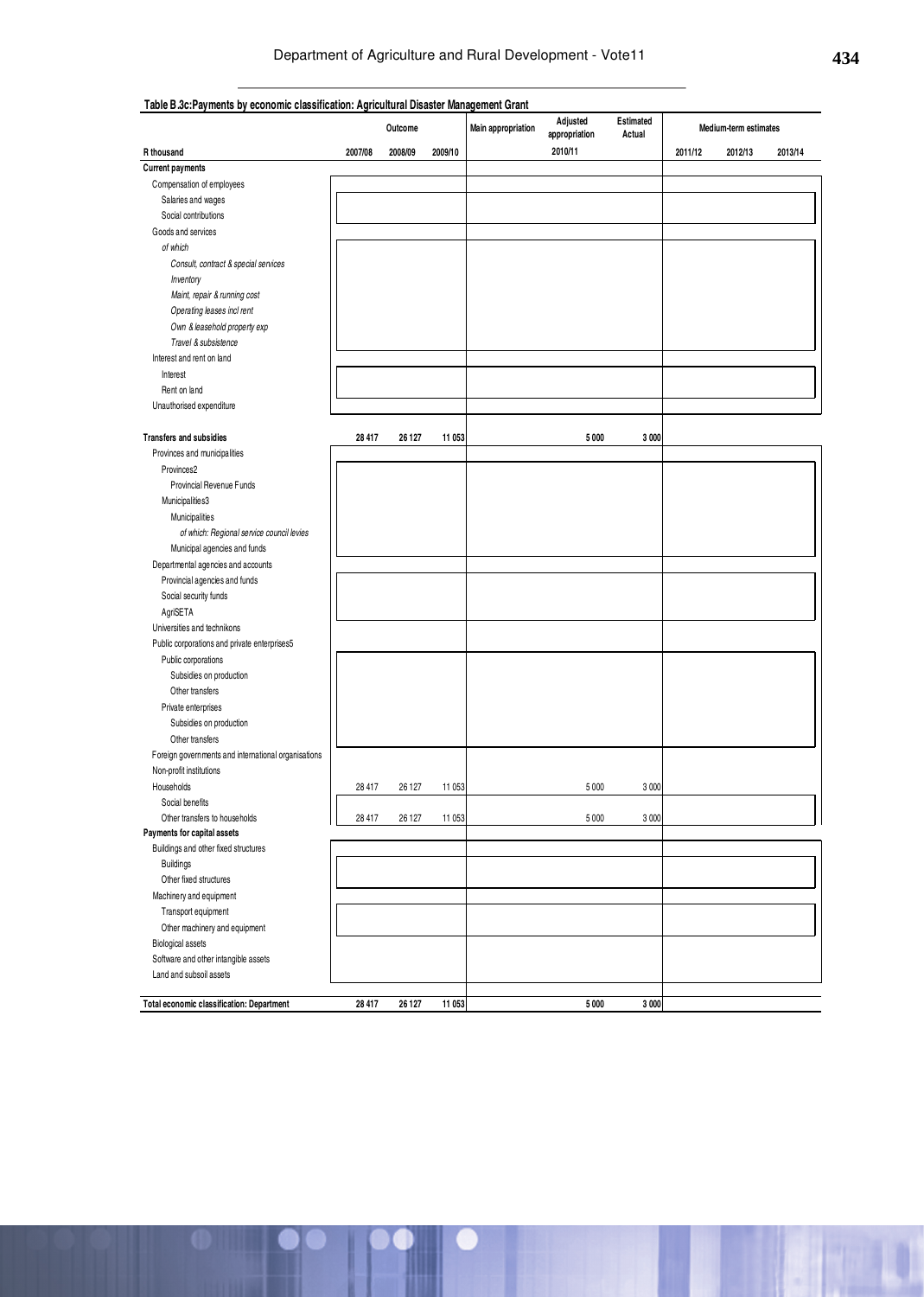|                                                     |         | Outcome |         | Main appropriation | Adjusted<br>appropriation | <b>Estimated</b><br>Actual |         | Medium-term estimates |         |
|-----------------------------------------------------|---------|---------|---------|--------------------|---------------------------|----------------------------|---------|-----------------------|---------|
| R thousand                                          | 2007/08 | 2008/09 | 2009/10 |                    | 2010/11                   |                            | 2011/12 | 2012/13               | 2013/14 |
| <b>Current payments</b>                             | 3416    | 3428    | 627     | 2 3 6 0            | 2 3 6 0                   | 2799                       | 4622    | 8953                  | 8571    |
| Compensation of employees                           |         |         |         |                    |                           |                            |         |                       |         |
| Salaries and wages                                  |         |         |         |                    |                           |                            |         |                       |         |
| Social contributions                                |         |         |         |                    |                           |                            |         |                       |         |
| Goods and services                                  | 3416    | 3 4 28  | 627     | 2 3 6 0            | 2 3 6 0                   | 2799                       | 4622    | 8953                  | 8571    |
| of which                                            |         |         |         |                    |                           |                            |         |                       |         |
| Consult, contract & special services                |         |         |         |                    |                           |                            |         |                       |         |
| Inventory                                           |         |         |         |                    |                           |                            |         |                       |         |
| Maint, repair & running cost                        |         |         |         |                    |                           |                            |         |                       |         |
| Operating leases incl rent                          |         |         |         |                    |                           |                            |         |                       |         |
| Own & leasehold property exp                        |         |         |         |                    |                           |                            |         |                       |         |
| Travel & subsistence                                |         |         |         |                    |                           |                            |         |                       |         |
| Interest and rent on land                           |         |         |         |                    |                           |                            |         |                       |         |
| Interest                                            |         |         |         |                    |                           |                            |         |                       |         |
| Rent on land                                        |         |         |         |                    |                           |                            |         |                       |         |
| Unauthorised expenditure                            |         |         |         |                    |                           |                            |         |                       |         |
|                                                     |         |         |         |                    |                           |                            |         |                       |         |
| <b>Transfers and subsidies</b>                      |         |         |         |                    |                           |                            |         |                       |         |
| Provinces and municipalities                        |         |         |         |                    |                           |                            |         |                       |         |
| Provinces2                                          |         |         |         |                    |                           |                            |         |                       |         |
| Provincial Revenue Funds                            |         |         |         |                    |                           |                            |         |                       |         |
| Municipalities3                                     |         |         |         |                    |                           |                            |         |                       |         |
| Municipalities                                      |         |         |         |                    |                           |                            |         |                       |         |
| of which: Regional service council levies           |         |         |         |                    |                           |                            |         |                       |         |
| Municipal agencies and funds                        |         |         |         |                    |                           |                            |         |                       |         |
| Departmental agencies and accounts                  |         |         |         |                    |                           |                            |         |                       |         |
| Provincial agencies and funds                       |         |         |         |                    |                           |                            |         |                       |         |
|                                                     |         |         |         |                    |                           |                            |         |                       |         |
| Social security funds                               |         |         |         |                    |                           |                            |         |                       |         |
| AgriSETA                                            |         |         |         |                    |                           |                            |         |                       |         |
| Universities and technikons                         |         |         |         |                    |                           |                            |         |                       |         |
| Public corporations and private enterprises5        |         |         |         |                    |                           |                            |         |                       |         |
| Public corporations                                 |         |         |         |                    |                           |                            |         |                       |         |
| Subsidies on production                             |         |         |         |                    |                           |                            |         |                       |         |
| Other transfers                                     |         |         |         |                    |                           |                            |         |                       |         |
| Private enterprises                                 |         |         |         |                    |                           |                            |         |                       |         |
| Subsidies on production                             |         |         |         |                    |                           |                            |         |                       |         |
| Other transfers                                     |         |         |         |                    |                           |                            |         |                       |         |
| Foreign governments and international organisations |         |         |         |                    |                           |                            |         |                       |         |
| Non-profit institutions                             |         |         |         |                    |                           |                            |         |                       |         |
| Households                                          |         |         |         |                    |                           |                            |         |                       |         |
| Social benefits                                     |         |         |         |                    |                           |                            |         |                       |         |
| Other transfers to households                       |         |         |         |                    |                           |                            |         |                       |         |
| Payments for capital assets                         |         |         | 3 4 8 6 | 2 0 0 0            | 2000                      | 1561                       |         |                       |         |
| Buildings and other fixed structures                |         |         | 3486    |                    |                           |                            |         |                       |         |
| <b>Buildings</b>                                    |         |         |         |                    |                           |                            |         |                       |         |
| Other fixed structures                              |         |         | 3 4 8 6 |                    |                           |                            |         |                       |         |
| Machinery and equipment                             |         |         |         |                    |                           | 34                         |         |                       |         |
| Transport equipment                                 |         |         |         |                    |                           |                            |         |                       |         |
| Other machinery and equipment                       |         |         |         |                    |                           | 34                         |         |                       |         |
| <b>Biological assets</b>                            |         |         |         | 2000               | 2 0 0 0                   | 1500                       |         |                       |         |
| Software and other intangible assets                |         |         |         |                    |                           |                            |         |                       |         |
| Land and subsoil assets                             |         |         |         |                    |                           | 27                         |         |                       |         |
| Total economic classification: Department           | 3416    | 3428    | 4113    | 4 3 6 0            | 4360                      | 4 3 6 0                    | 4622    | 8953                  | 8571    |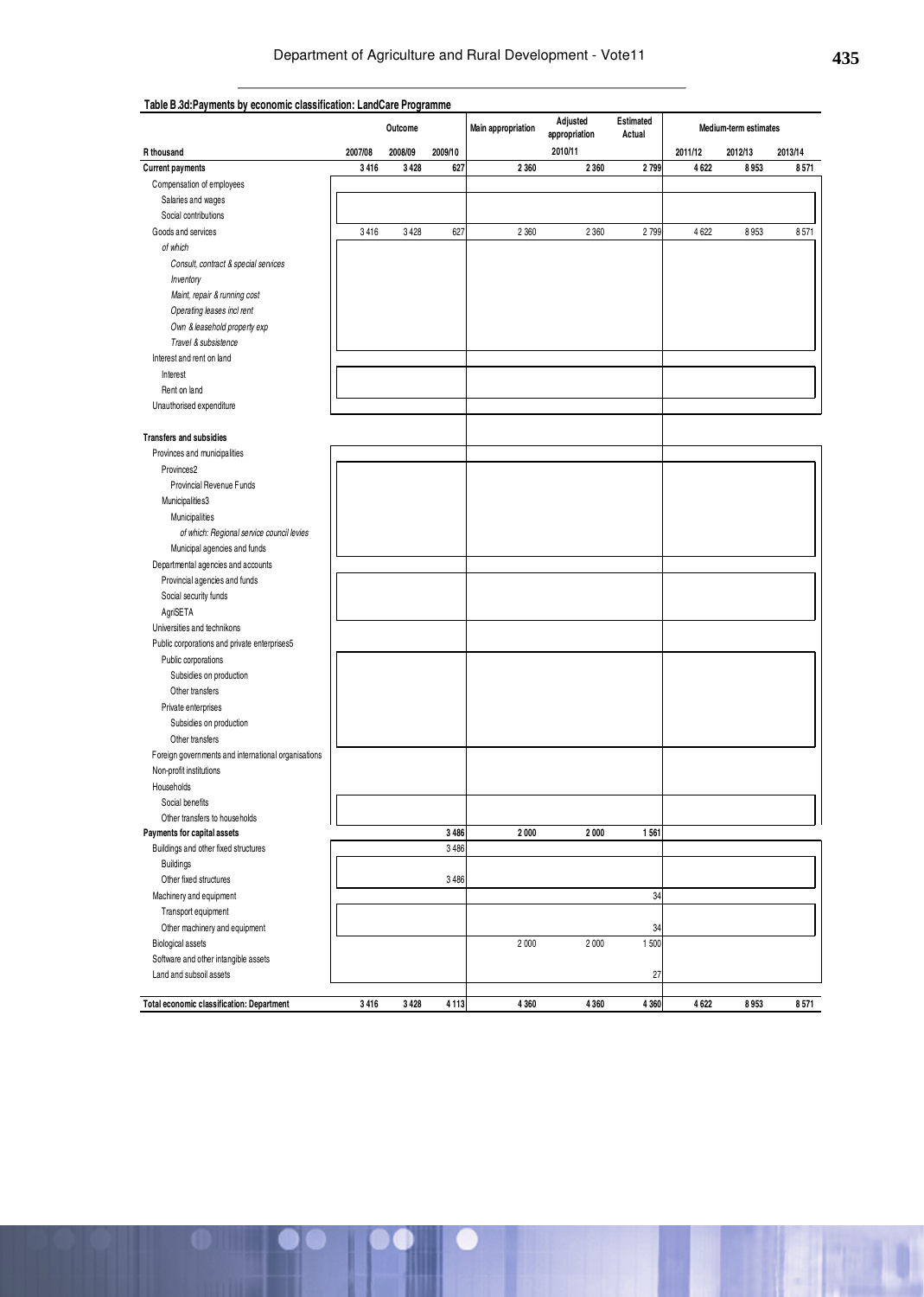| Table B.3e: Payments by economic classification: Ilima/Letsema Projects Grant |         |         |         |                    |                           |                            |         |                       |         |
|-------------------------------------------------------------------------------|---------|---------|---------|--------------------|---------------------------|----------------------------|---------|-----------------------|---------|
|                                                                               |         | Outcome |         | Main appropriation | Adjusted<br>appropriation | <b>Estimated</b><br>Actual |         | Medium-term estimates |         |
| R thousand                                                                    | 2007/08 | 2008/09 | 2009/10 |                    | 2010/11                   |                            | 2011/12 | 2012/13               | 2013/14 |
| <b>Current payments</b>                                                       |         |         |         |                    | 6 3 5 5                   | 5 3 5 5                    | 52 000  | 54 600                | 57 603  |
| Compensation of employees                                                     |         |         |         |                    |                           |                            |         |                       |         |
| Salaries and wages                                                            |         |         |         |                    |                           |                            |         |                       |         |
| Social contributions                                                          |         |         |         |                    |                           |                            |         |                       |         |
| Goods and services                                                            |         |         |         |                    | 6 3 5 5                   | 5 3 5 5                    | 52 000  | 54 600                | 57 603  |
| of which                                                                      |         |         |         |                    |                           |                            |         |                       |         |
| Consult, contract & special services                                          |         |         |         |                    |                           |                            |         |                       |         |
| Inventory                                                                     |         |         |         |                    |                           |                            |         |                       |         |
| Maint, repair & running cost                                                  |         |         |         |                    |                           |                            |         |                       |         |
| Operating leases incl rent                                                    |         |         |         |                    |                           |                            |         |                       |         |
| Own & leasehold property exp                                                  |         |         |         |                    |                           |                            |         |                       |         |
| Travel & subsistence                                                          |         |         |         |                    |                           |                            |         |                       |         |
| Interest and rent on land                                                     |         |         |         |                    |                           |                            |         |                       |         |
| Interest                                                                      |         |         |         |                    |                           |                            |         |                       |         |
| Rent on land                                                                  |         |         |         |                    |                           |                            |         |                       |         |
| Unauthorised expenditure                                                      |         |         |         |                    |                           |                            |         |                       |         |
|                                                                               |         |         |         |                    |                           |                            |         |                       |         |
| Transfers and subsidies                                                       |         |         | 4977    | 26 000             | 967                       | 967                        |         |                       |         |
| Provinces and municipalities                                                  |         |         |         |                    |                           |                            |         |                       |         |
| Provinces2                                                                    |         |         |         |                    |                           |                            |         |                       |         |
| Provincial Revenue Funds                                                      |         |         |         |                    |                           |                            |         |                       |         |
| Municipalities3                                                               |         |         |         |                    |                           |                            |         |                       |         |
| Municipalities                                                                |         |         |         |                    |                           |                            |         |                       |         |
| of which: Regional service council levies                                     |         |         |         |                    |                           |                            |         |                       |         |
| Municipal agencies and funds                                                  |         |         |         |                    |                           |                            |         |                       |         |
| Departmental agencies and accounts                                            |         |         |         |                    |                           |                            |         |                       |         |
| Provincial agencies and funds                                                 |         |         |         |                    |                           |                            |         |                       |         |
| Social security funds                                                         |         |         |         |                    |                           |                            |         |                       |         |
| AgriSETA                                                                      |         |         |         |                    |                           |                            |         |                       |         |
| Universities and technikons                                                   |         |         |         |                    |                           |                            |         |                       |         |
| Public corporations and private enterprises5                                  |         |         |         |                    |                           |                            |         |                       |         |
| Public corporations                                                           |         |         |         |                    |                           |                            |         |                       |         |
| Subsidies on production                                                       |         |         |         |                    |                           |                            |         |                       |         |
| Other transfers                                                               |         |         |         |                    |                           |                            |         |                       |         |
| Private enterprises                                                           |         |         |         |                    |                           |                            |         |                       |         |
|                                                                               |         |         |         |                    |                           |                            |         |                       |         |
| Subsidies on production<br>Other transfers                                    |         |         |         |                    |                           |                            |         |                       |         |
|                                                                               |         |         |         |                    |                           |                            |         |                       |         |
| Foreign governments and international organisations                           |         |         |         |                    |                           |                            |         |                       |         |
| Non-profit institutions                                                       |         |         |         |                    |                           |                            |         |                       |         |
| Households                                                                    |         |         | 4 9 7 7 | 26 000             | 967                       | 967                        |         |                       |         |
| Social benefits<br>Other transfers to households                              |         |         | 4 9 7 7 |                    | 967                       | 967                        |         |                       |         |
| Payments for capital assets                                                   |         |         | 348     | 26 000             | 19645                     | 17645                      |         |                       |         |
| Buildings and other fixed structures                                          |         |         | 348     |                    | 10 269                    | 10 269                     |         |                       |         |
| <b>Buildings</b>                                                              |         |         |         |                    |                           |                            |         |                       |         |
| Other fixed structures                                                        |         |         | 348     |                    | 10 269                    | 10 269                     |         |                       |         |
|                                                                               |         |         |         |                    | 3112                      | 2112                       |         |                       |         |
| Machinery and equipment                                                       |         |         |         |                    |                           |                            |         |                       |         |
| Transport equipment                                                           |         |         |         |                    |                           |                            |         |                       |         |
| Other machinery and equipment                                                 |         |         |         |                    | 3112                      | 2112                       |         |                       |         |
| <b>Biological assets</b>                                                      |         |         |         |                    | 6264                      | 5 2 6 4                    |         |                       |         |
| Software and other intangible assets                                          |         |         |         |                    |                           |                            |         |                       |         |
| Land and subsoil assets                                                       |         |         |         |                    |                           |                            |         |                       |         |
| Total economic classification: Department                                     |         |         | 5 3 2 5 | 26 000             | 26 967                    | 23 967                     | 52 000  | 54 600                | 57603   |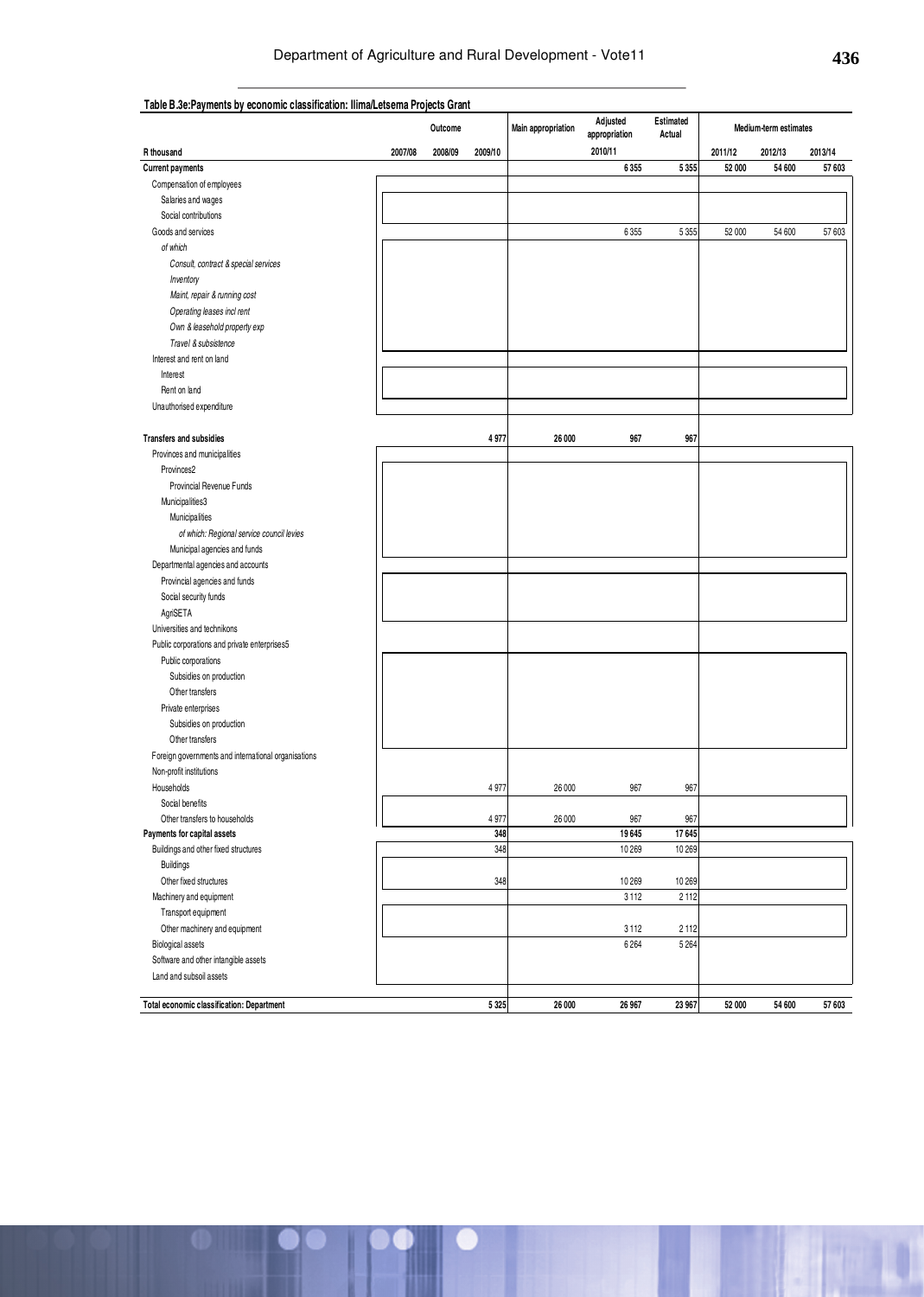Department of Agriculture and Rural Development - Vote11 Department of Agriculture and Rural Development - Vote11

Table B.4: Payments and estimates by economic classification: **Table B.4: Payments and estimates by economic classification:** 

|                                                                     |          | Outcome                 |         | appropriation<br>Main | appropriation<br>Adjusted | estimate<br>Revised |               | Medium-term estimates |                        |
|---------------------------------------------------------------------|----------|-------------------------|---------|-----------------------|---------------------------|---------------------|---------------|-----------------------|------------------------|
| <b>Rthousand</b>                                                    | 2007/08  | 2008/09                 | 2009/10 |                       | 2010/11                   |                     | 2011/12       | 2012/13               | 2013/14                |
| Current payments                                                    |          |                         |         |                       |                           |                     |               |                       |                        |
| Goods and services                                                  | 69634    | 100348                  | 96064   | 97520                 | 100553                    | 117675              | 211119        | 225020                | 234 856                |
| Administrative fees                                                 |          | 1742                    | 2313    | 2342                  | 2667                      | 3056                | 1110          | 529                   | 631                    |
| Advertising                                                         | 038      | 852                     | 1192    | 1449                  | 2051                      | 672                 | 1298          | 736                   | 674                    |
| Assets < than the threshold (currently R5000)                       | 2 268    | 4145                    | 1268    | 2187                  | 1458                      | 344                 | 2001          | 280                   | 846                    |
| Audit cost: External                                                | 4 263    | 2882                    | 2989    | 1948                  | 948                       | 333                 | 1199          | 536                   | 184                    |
| Bursaries (employees)                                               | 286      | 346                     | 984     | 755                   | 755                       | 755                 |               |                       |                        |
| Catering: Departmental activities                                   | 551      | 1313                    | 1989    | 1040                  | 764                       | 753                 | 315           | 740                   | 739                    |
| Communication                                                       | O17<br>o | 7390                    | 7193    | 4584                  | 4392                      | 4878                | 4769          | 851<br>ო              | 602                    |
| Computer services                                                   | 1490     | 2435                    | 2629    | 2593                  | 2500                      | 2139                | 575           | 549                   | 542                    |
| Consultants and professional service: Business and advisory service |          | 1421                    | 1850    | 861                   | 778                       | 488                 | 501           | 457                   | 531                    |
| Consultants and professional service: Infrastructure and planning   |          | 11950                   | 679     | 11835                 | 8116                      | 8111                | 49822         | 62021                 | 010<br>$\overline{72}$ |
| Consultants and professional service: Laboratory service            |          |                         |         |                       |                           |                     | 657           | N                     |                        |
| Consultants and professional service: Legal cost                    |          | 1010                    | 1702    | 105                   | 359                       | 359                 |               |                       |                        |
| Contractors                                                         | 6643     | 5900                    | 26845   | 32 324                | 37639                     | 42834               | 93485         | 875<br>57             | 104866                 |
| Agencyand support / outsourced services                             |          | 3744                    | 3515    | 4150                  | 4198                      | 4198                | 900           | 770                   | 1030                   |
| Entertainment                                                       |          | 25                      | თ       | 33                    | 25                        | ā                   | $\frac{1}{2}$ | ၣ                     | ٩P                     |
| Fleet services (including government motor transport)               |          |                         |         |                       |                           |                     |               |                       |                        |
| Housing                                                             |          |                         |         |                       |                           |                     |               |                       |                        |
| Inventory: Food and food supplies                                   | 122      | 733                     | 989     | 479                   | 863                       | 861                 | 814           | 839                   | 830                    |
| Inventory: Fuel, oil and gas                                        |          | 560                     | 573     | 864                   | 704                       | 646                 | 244           | 878                   | 762                    |
| Inventory: Learner and teacher support material                     |          | $\overline{\mathbf{S}}$ | 247     | 611                   | 279                       | 279                 | 382           | 281                   | 305                    |
| Inventory: Materials and supplies                                   |          | 117                     | 871     | 222                   | 306                       | 306                 | 156           | 145                   | 137                    |
| Inventory: Medical supplies                                         |          | 397                     | 941     | 193                   | 568                       | 568                 | 585           | 664                   | 744                    |
| Inventory: Medicine                                                 |          |                         |         | 725                   | 634                       | 634                 | 600           | 550                   | 500                    |
| Medsas inventory interface                                          |          |                         |         |                       |                           |                     |               |                       |                        |
| nventory: Military stores                                           |          |                         |         |                       |                           |                     |               |                       |                        |
| Inventory: Other consumbles                                         |          | 0590                    | 3098    | 4860                  | 4858                      | 4 308               | 28717         | 30177                 | 32 275                 |
| Inventory: Stationery and printing                                  | 11453    | 1773                    | 1866    | 1812                  | 2530                      | 2 3 8 8             | 2565          | 2374                  | 1632                   |
| leases)<br>Lease payments (Incl. operating leases, excl. finance    | 4835     | 4809                    | 9022    | 4 085                 | 946                       | 1564                | 153           | 164                   | 221                    |
| Property payments                                                   | 570      | 1007                    | 1016    | 1055                  | 979                       | 979                 | 86            | 77                    | $\overline{z}$         |
| Transport provided: Departmental activity                           | 1769     | 308                     | 1062    | 413                   | 345                       | 353                 | 1313          | 787                   | 781                    |
| Travel and subsistence                                              | 19369    | 31971                   | 16836   | 14597                 | 9494                      | 19240               | 15448         | 17610                 | 12645                  |
| Training and development                                            |          |                         | 440     | 171                   | 164                       | $\frac{5}{2}$       | 109           | 8                     | 86                     |
| Operating expenditure                                               | 54       | 1847                    | 1666    | 1167                  | 9867                      | 10218               | 097           | 915                   | 1 100                  |
| Venues and facilities                                               | 8906     | 60                      | 280     | 57                    | 363                       | 266                 | 199           | 96                    | S,                     |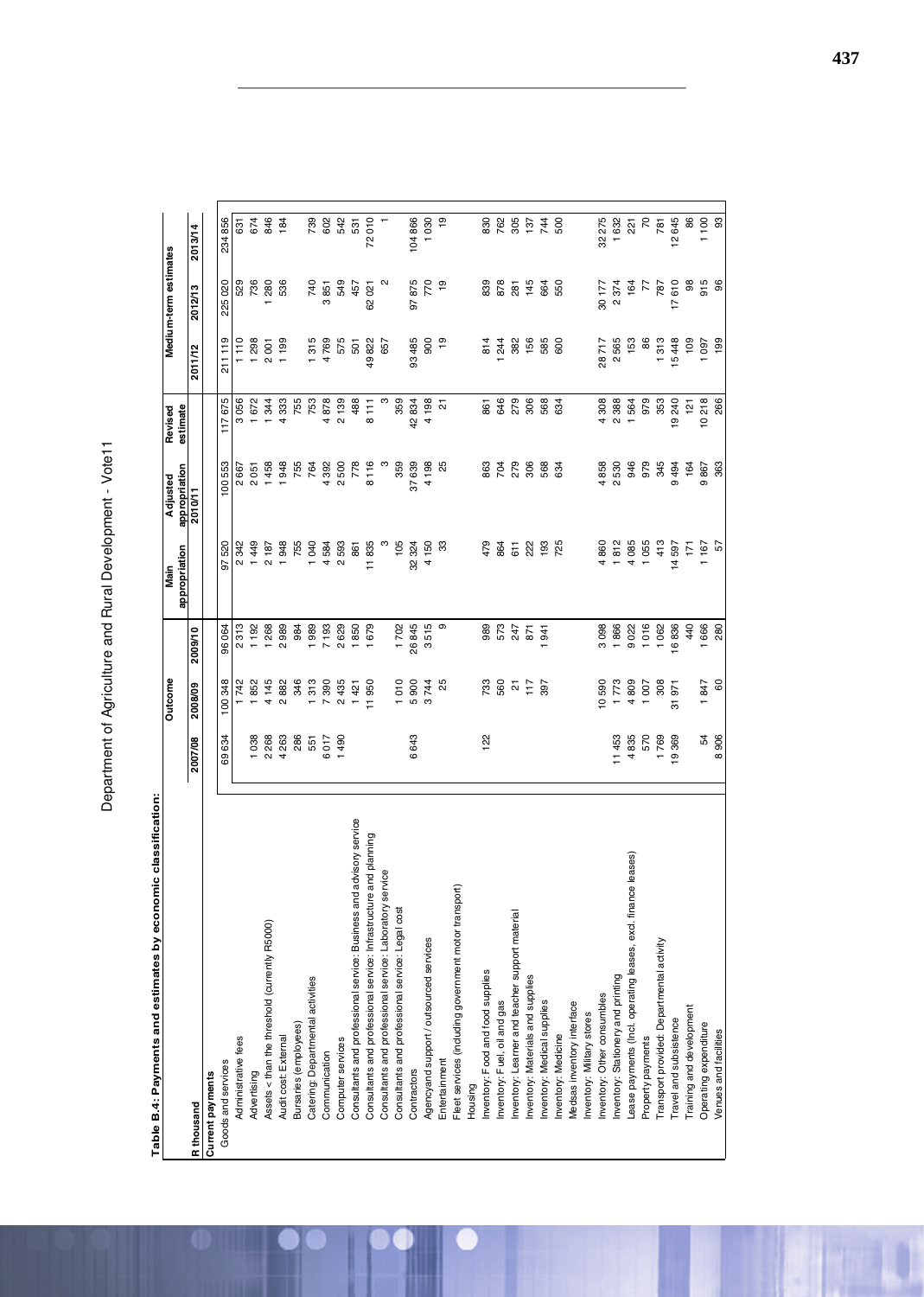| Table B.5 Agrifouture and Rural Development - Payments of infrastructure and projects by category<br>ایمی ا |                               |                                                                 | Source of<br>funding            |                         | Municipality /<br>Region            | Type of infrastructure                                                                                                  |                                                                    |                        | Project duratio          | programm<br><b>Budget</b> | budget for                       | Total project cost Expenditure<br>to date from |                    | Total availabl     | Forward estimates   |              |
|-------------------------------------------------------------------------------------------------------------|-------------------------------|-----------------------------------------------------------------|---------------------------------|-------------------------|-------------------------------------|-------------------------------------------------------------------------------------------------------------------------|--------------------------------------------------------------------|------------------------|--------------------------|---------------------------|----------------------------------|------------------------------------------------|--------------------|--------------------|---------------------|--------------|
|                                                                                                             |                               |                                                                 |                                 |                         |                                     |                                                                                                                         |                                                                    |                        |                          | ename                     | the current<br>financial<br>year |                                                | previous<br>years  |                    |                     |              |
| R tho                                                                                                       |                               |                                                                 |                                 |                         |                                     | lrrigation scheme; borehole;<br>storage and marketing facility;<br>fencing; animal housing<br>facility; access road etc | Units (i.e. number of<br>facilities/ square meters/<br>kilometers) | Date: Star             | Date: Finish             |                           |                                  |                                                |                    | 2011/12            | <b>MTEF 2012/13</b> | MTEF 2013/14 |
| . New and replacement assets                                                                                | <b>TROMPSBURG</b>             | New<br>က္က                                                      |                                 | Xhariep                 | Kopanong                            | Animal housing                                                                                                          | $\frac{1}{2}$                                                      | 01/04/2011             | 31/03/2012               | ო                         |                                  | 600 000                                        | 600000             |                    |                     |              |
| Trompsburg Piggery<br>Cornelisen Project                                                                    | CORNELISEN                    | న్ల                                                             | CASP<br>New CASP                | Xnarrep                 | Letsemeng                           | migation system                                                                                                         | 20 На                                                              | 01/04/2011             | 31/03/2012               | ω                         |                                  | 764 000                                        | 764000             |                    |                     |              |
| Gwotswametsing                                                                                              | GWOTSWAME                     | New<br>$\sqrt{8}$                                               | <b>CASP</b>                     | Xhariep                 | Letsemeng                           | Ponds, processing                                                                                                       | units                                                              | 01/04/201              | 31/03/2012               | ∣ෆ                        |                                  | 000 000                                        | 1000000            |                    |                     |              |
| Senti Family Trust                                                                                          | <b>SENTIFAMILY</b>            |                                                                 | New CASP                        | Xhariep                 | Letsemeng                           | meas As uone biu                                                                                                        | Units<br>$\mathbf{\hat{a}}$                                        | 01/04/201              | 31/03/2012               | ო                         |                                  | 500 000                                        | 500 000            |                    |                     |              |
| Vuyathela                                                                                                   | VUYATHELA(1                   | New<br>ន្ត្រ<br>ន                                               | <b>CASP</b>                     | Xhariep                 | Letsemeng                           | rrigation system,                                                                                                       | fenc<br>Units, 3 km                                                | 01/04/201              | 31/03/2012               | სო                        |                                  | 300 000                                        | 300000             |                    |                     |              |
| Pompfontein<br>ما                                                                                           | POMPFONTEIN                   |                                                                 | New CASP                        | Xhariep                 | Letsemeng                           | Water reticulation                                                                                                      | i<br>1<br>1                                                        | 01/04/2011             | 31/03/2012               | ო                         |                                  | 300 000                                        | 300000             |                    |                     |              |
| Charlottenburg                                                                                              | CHARLOTTEN                    | $\overline{8}$                                                  | New CASP                        | Xnariep                 | Mohokare                            | Boreholes                                                                                                               | 3 Units                                                            | 01/04/201              | 31/03/2012               | სა                        |                                  | 300 000                                        | 300000             |                    |                     |              |
| Zastron Commonage<br>⅏                                                                                      | ZASTRON                       | $\frac{1}{8}$                                                   | New CASP                        | Xharlep                 | Mohokare                            | Animal handling                                                                                                         | Unit                                                               | 01/04/201              | 31/03/2012               | က                         |                                  | 000 006                                        | 900000             |                    |                     |              |
| Motheo Crop Production<br>Þ                                                                                 | MOTHEO                        | New CASP                                                        |                                 | <b>Motheo</b>           | Motheo distrio                      | Tunnels, Irrigation                                                                                                     | 3 Units                                                            | 01/04/20               | 31/03/2012               | က                         |                                  | 554 000                                        | 1554000            |                    |                     |              |
| TO Mahlomaholo<br>╞                                                                                         | <b>MAHLOMAHOI</b>             | New CASP<br>ន្ត្រ                                               |                                 | Motheo<br><b>Motheo</b> | Mantsopa                            | Dam construction                                                                                                        | j<br>1<br>1                                                        | 01/04/201<br>01/04/201 | 31/03/2012<br>31/03/2012 | ო<br>lm.                  |                                  | 2000000                                        | 2000000            |                    |                     |              |
| Hazeldene                                                                                                   | HAZELDENE (O                  | New CASP<br>$\overline{24}$                                     |                                 |                         | Mantsopa                            | Dairy Parlour                                                                                                           | ji<br>1<br>1                                                       |                        | 31/03/2012               | က                         |                                  | 500 000                                        | 500000             |                    |                     |              |
| <sup>12</sup> Maja trust<br>þ                                                                               | MAJA                          | New CASP                                                        |                                 | <b>Lejwelep</b>         | Lejwelep Masilonyana                | Shed, irrigation syst                                                                                                   | Units, 2 km feno 01/04/201                                         | 01/04/201              | 31/03/2012               |                           |                                  | 393 000                                        | 393000             |                    |                     |              |
| <sup>14</sup> Mosia trust<br>Mopero                                                                         | MOPERO(11<br><b>MOSIA</b>     | <b>Hew CASP</b><br>New CASP<br>ន $\overline{\mathbb{R}}$ ន្ត្រី |                                 |                         | Lejwelep Masilonyana<br>Masilonyana | Water reticulation,                                                                                                     | Units<br>j<br>1<br>1<br>3                                          | 01/04/201              | 31/03/2012               | ω<br>lm                   |                                  | 300 000<br>290 000                             | 300 000            |                    |                     |              |
| Phejane trust<br>Ŀ                                                                                          | <b>PHEJANE</b>                |                                                                 | New CASP                        | <b>Lejwelep</b>         | Masilonyana                         | Animal housing faci<br>Shed, handling                                                                                   | fenc<br>2 km<br>Units,                                             | 01/04/201              | 31/03/2012               | ო                         |                                  | 460 000                                        | 290000<br>460000   |                    |                     |              |
| 16 Sisonke                                                                                                  | <b>SISONKE</b>                | New CASP                                                        |                                 |                         | Lejwelep Matjhabeng                 | Shed, fencing                                                                                                           | Units, 3 km fenc 01/04/201                                         |                        | 31/03/2012               | ကြ                        |                                  | 400 000                                        | 400 000            |                    |                     |              |
| Msimlhanga                                                                                                  | <b>MSIMLHANGA</b>             | New CASP                                                        |                                 | celwereb                | Nala                                | Shed                                                                                                                    | š                                                                  | 01/04/201              | 31/03/2012               |                           |                                  | 250 000                                        | 250 000            |                    |                     |              |
| r8 Blesbokfontein                                                                                           | <b>BLESBOKFON</b>             | New CASP<br>$\frac{4}{8}$                                       |                                 |                         | Lejwelep Tswelopele                 | Fencing, water retic                                                                                                    | Units, 3 km fenco 01/04/201                                        |                        | 31/03/2012               | ო  ო                      |                                  | 810000                                         | 810000             |                    |                     |              |
| 19 Mochochane                                                                                               | МОСНОСНАМЕ                    | $\overline{24}$                                                 | New CASP                        | Lejwelep Tokologo       |                                     | Water reticulation                                                                                                      | Š                                                                  | 01/04/2011             | 31/03/2012               | ო                         |                                  | 300 000                                        | 300000             |                    |                     |              |
| Leiweleputswa water distribution<br>R                                                                       | LEJWEL                        | New CASP<br>$\overline{32}$                                     |                                 |                         | Lejwelep Whole Distric              | Water reticulation                                                                                                      | Ξ<br>Τ                                                             | 01/04/201              | 31/03/2012               | ကြ                        |                                  | 1000000                                        | 1000000            |                    |                     |              |
| 21 Beef Profit Partnerships Projects                                                                        | BEEF PROFIT                   | 12                                                              | New CASP                        | Thato                   | Maluti A                            | Animal Handling fac                                                                                                     | 3 Units                                                            | 01/04/201              | 31/03/2012               | ო  ო                      |                                  | 000 000                                        | 1000000            |                    |                     |              |
| 22 District Water reticulation project<br>23   Kgolokoeng Potato Project                                    | WATER                         | Conti CASP<br>12                                                |                                 | Thato                   | Thabo                               | Water reticulation<br>Infrastructure and                                                                                | 10 Units                                                           | 01/04/201              | 31/03/2012               |                           |                                  | 4 000 000                                      | 4000000            |                    |                     |              |
| 4                                                                                                           | KGOLOKOENG                    | 하의                                                              | New CASP                        | Thato<br>Thato          | Maluti a Phuf                       |                                                                                                                         | j<br>1<br>1                                                        | 01/04/201<br>01/04/201 | 31/03/2012<br>31/03/2012 | 3                         |                                  | 2500000                                        | 2500000            |                    |                     |              |
| Small Stock Infrastructure<br>$-52$                                                                         | SMALL STOCK                   | New CASP                                                        |                                 | Thatoo                  | Dihlabeng                           | Fencing, animal<br>Maluti a Phof Abattoir facility                                                                      | 3 Units, 10 km                                                     | 01/04/201              | 31/03/2012               | က<br>က                    |                                  | 400 000                                        | 400 000            |                    |                     |              |
| Kestell Abattoir<br>82                                                                                      | KESTEL                        | New CASP<br><b>Intinud CASP</b><br>$\frac{1}{8}$                |                                 | Thato                   | Dihlabeng                           | Dairy, Irrigation syst                                                                                                  | Ρá<br>j<br>1<br>1<br>Unit, 1                                       | 01/04/20               | 1/03/2012                | ო                         |                                  | 1000000                                        | 1000000            |                    |                     |              |
| Rainfall Farm project<br>Ñ                                                                                  | DISTRICT PIGG<br>RAINFALI     | 이                                                               | New CASP                        | Fezile                  | Mafube                              | Animal housing                                                                                                          | j<br>1<br>1                                                        | 01/04/201              | 31/03/2012               | ო                         |                                  | 800 000<br>300 000                             | 1800000<br>300000  |                    |                     |              |
| District Piggery Project<br>Pecan nuts - Mr Tau<br>82                                                       |                               | New<br>$\overline{R}$                                           | CASP                            | <b>Hezile</b>           |                                     | Production inputs                                                                                                       |                                                                    | 01/04/201              | 31/03/2012               | სო                        |                                  | 000 008                                        | 300000             |                    |                     |              |
| 29 Sunflower Oil Project                                                                                    | SUNFLOWER O<br>PECAN NUTS(1   | New CASP<br>22                                                  |                                 | Fezile                  | Moqhaka<br>Ngwathe                  | Procesing facility                                                                                                      | 1 Unit                                                             | 01/04/201              | 31/03/2012               | ო                         |                                  | 1392000                                        | 1392000            |                    |                     |              |
| Loskop<br>इ                                                                                                 | LOSKOP <sub>(11</sub>         | $\overline{50}$                                                 | New llima/Lets                  | Xhariep                 | Letsemeng                           | irigation system, P                                                                                                     | 2Ha                                                                | 01/04/20               | 31/03/2012               | lസ                        |                                  | 200 000                                        | 200 000            |                    |                     |              |
| Prov. Aquaculture projects<br>F                                                                             | PROV                          |                                                                 | New llima/Lets                  | whole                   | Whole provin                        | Ponds                                                                                                                   | 7 Units                                                            | 01/04/201              | 31/03/2012               | ကြ                        |                                  | 2000000                                        | 2000000            |                    |                     |              |
| Senti Family Trust<br>$\overline{\mathbb{R}}$                                                               | <b>SENTIFAMILY</b>            | នន្ត្រី<br>និង                                                  | New llima/Lets                  | Xnariep                 | Letsemeng                           | Irrigation system, Ch                                                                                                   | Ŝ<br>Unit, 1<br>์<br> ±ี๊                                          | 01/04/201              | 31/03/2012               | lm                        |                                  | 100000                                         | 100000             |                    |                     |              |
| Sicentse Family<br>Ŗ                                                                                        | <b>SICENTSE</b>               |                                                                 | New Illima/Lets                 | Xnariep                 | Kopanong                            | Livestock                                                                                                               | 15 Units                                                           | 01/04/201              | 31/03/2012               | က                         |                                  | 100 000                                        | 100000             |                    |                     |              |
| Sonco<br>뵵                                                                                                  | SONCOR(1                      | <b>New</b><br>$\frac{20}{25}$                                   | llima/Lets                      | Xhariep                 | Letsemeng                           | o.<br>Irrigation system,                                                                                                | $2$ Ha                                                             | 01/04/201              | 31/03/2012               | ო  ო                      |                                  | 200 000                                        | 200 000            |                    |                     |              |
| Thola Trust<br>ķ                                                                                            | THOLA                         |                                                                 | New Ilima/Lets                  | Xhariep                 | Mohokare                            | Livestock                                                                                                               | 10 Units                                                           | 01/04/201              | 31/03/2012               |                           |                                  | 200 000                                        | 200000             |                    |                     |              |
| <b>Tswelopele Trust</b><br>36<br>h                                                                          | <b>TSWELOPELE</b>             | <b>New</b><br>$\overline{30}$                                   | llima/Lets                      | Xhariep<br>Xnariep      | Kopanong                            | Livestock                                                                                                               | 25 Units                                                           | 01/04/201              | 31/03/2012               | ω                         |                                  | 100 000                                        | 100000             |                    |                     |              |
| Voorwaarts Farm<br>38                                                                                       | VOORWAARTS                    | $\sqrt{8}$                                                      | New Illima/Lets                 | Xnarrep                 | Mohokare                            | Livestock                                                                                                               | 20 Units                                                           | 01/04/201              | 31/03/2012               | ო                         |                                  | 300 000                                        | 300 000            |                    |                     |              |
| Vuyathela<br>ह्य                                                                                            | VUYATHELA(1                   | New<br>នានានា                                                   | llima/Lets                      | Xhariep                 | Letsemeng                           | Flood irrigation, stor                                                                                                  | 40Ha, 1 uni                                                        | 01/04/201              | 31/03/2012               | ω                         |                                  | 600 000                                        | 600 000            |                    |                     |              |
| Xhariep Livestock development                                                                               | XHARIEP                       |                                                                 | New llima/Lets                  | Xhariep                 | Xhariep distri                      | Livestock, Producti                                                                                                     | 5 Units                                                            | 01/04/201<br>01/04/201 | 31/03/2012<br>31/03/2012 | ω<br>ო                    |                                  | 500 000                                        | 500000             |                    |                     |              |
| 40 Xhariep Ostrich<br>4T                                                                                    | XHRP                          | <b>New</b>                                                      | llima/Lets                      | Motheo                  | Letsemeng                           | Infrastructure and                                                                                                      | $1$ Unit                                                           | 01/04/201              | 31/03/2012               | lက                        |                                  | 250 000                                        | 250000             |                    |                     |              |
| Masizakhe Coop                                                                                              | <b>MASIZAKHE</b>              | $\overline{a}$                                                  | New Illima/Lets                 | <b>Motheo</b>           | Mangaung                            | Water reticulation,                                                                                                     | 5 Units, 5 Km                                                      | 01/04/201              | 31/03/2012               | ო                         |                                  | 3500000<br>1000000                             | 3500000            | 1500000            |                     | 1000000      |
| 42 Trust land - revitalization of irrigation<br>Dorper international<br>43                                  | <b>DORPER</b><br><b>TRUST</b> | New<br>New<br>$\overline{32}$                                   | <b>Ilima/Lets</b><br>llima/Lets | dajawie                 | Masilonyana<br>Mangaung             | Animal handling fac<br>Irrigation systems                                                                               | j<br>1<br>1<br>j<br>1<br>1                                         | 01/04/20               | 31/03/2012               | lო                        |                                  | 2500000                                        | 1000000<br>2500000 | 2000000<br>1000000 |                     | 2000000      |
| 44 Elders Meat and Vegetable Plant                                                                          | <b>ELDERS</b>                 | ၉                                                               | New llima/Lets                  | dajamle                 | Matjhabeng                          | Processing facility                                                                                                     | $1 \overline{D}$                                                   | 01/04/201              | 31/03/2012               | ကြ                        |                                  | 600 000                                        | 600000             |                    |                     |              |
| 45 Ditshimo                                                                                                 | DITSHIMO (11-                 | New<br>$\overline{2}$                                           | llima/Lets                      | Thabo                   | Dihlabeng                           | Fencing                                                                                                                 | 5 Km                                                               | 01/04/201              | 31/03/2012               | lက                        |                                  | 1 200 000                                      | 1200000            |                    |                     |              |
| 46 Dry beans                                                                                                | DRY BEANS(11                  | 23                                                              | New Illima/Lets                 | Thato                   | Phumelela                           | Processing facility                                                                                                     | j<br>1<br>1                                                        | 01/04/201              | 31/03/2012               | ო                         |                                  | 4 000 000                                      | 4000000            | 2000000            |                     | 1000000      |
| Prov. Female Farmer Winners<br>ļ                                                                            | PROV <sub>F/F</sub>           | $\overline{29}$                                                 | New llima/Lets                  | Whole                   | Whole provin                        | Infrastructure and p                                                                                                    | 5 Units                                                            | 01/04/201              | 31/03/2012               | lက                        |                                  | 1900000                                        | 1900000            |                    |                     |              |
| 48 Dairy Infrastructure Support                                                                             | DAIRY INFR                    | New Voted<br>32                                                 |                                 |                         | Eastern Free                        | Dairy equipment                                                                                                         | 50 Units                                                           | 01/04/201              | 31/03/2012               | m                         |                                  | 5 000 000                                      | 5000000            |                    |                     |              |
| Total New infrastructure assets                                                                             |                               |                                                                 |                                 |                         |                                     |                                                                                                                         |                                                                    |                        |                          |                           |                                  |                                                | 49863000           |                    | 000 000 4 000 000 9 |              |

Department of Agriculture and Rural Development - Vote11 Department of Agriculture and Rural Development - Vote11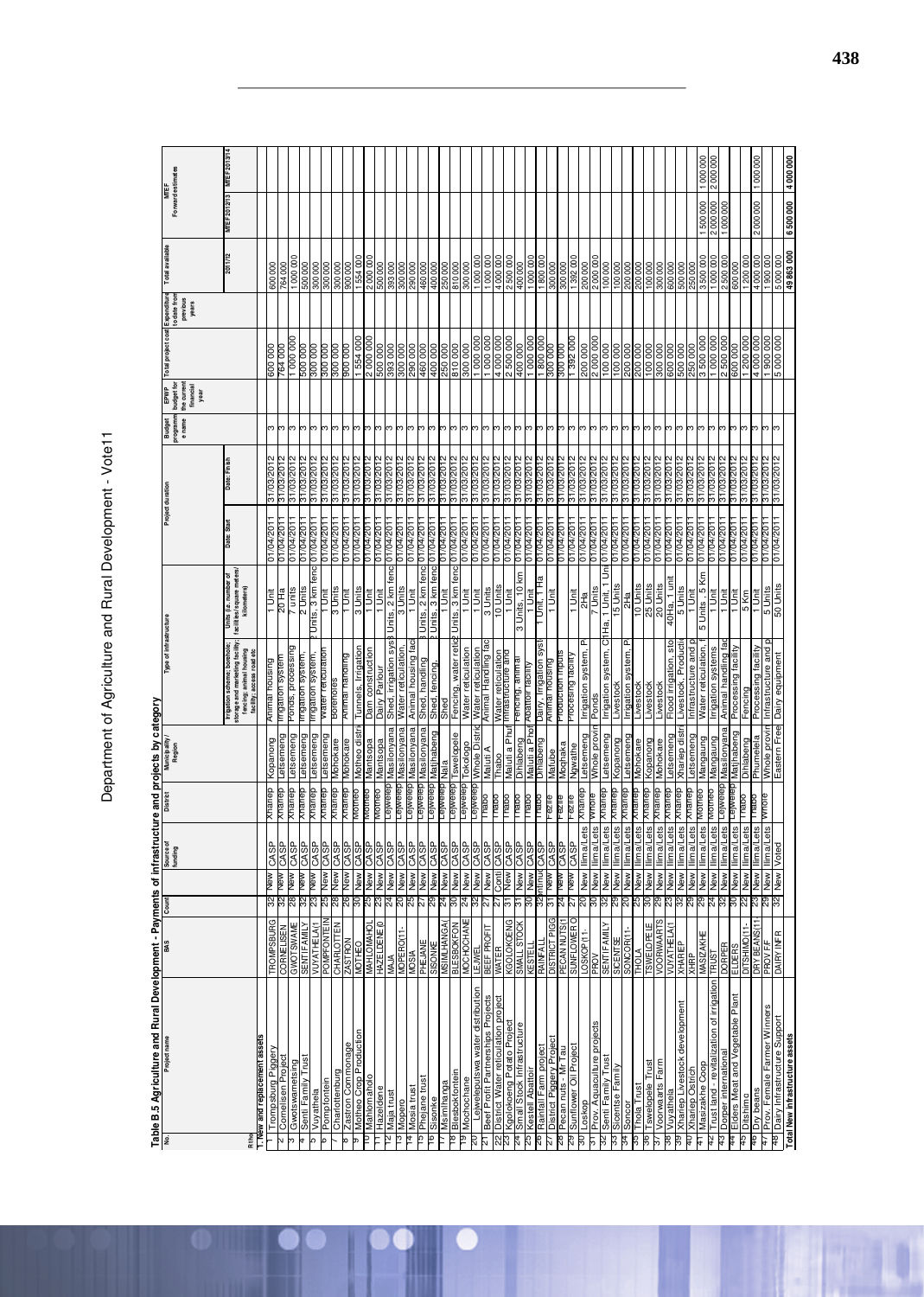| י היי היי היי היי ה |
|---------------------|
|                     |
| allu hulal De<br>ſ  |
|                     |
|                     |
|                     |
| Í                   |
|                     |
|                     |
|                     |
|                     |
| ֞                   |
| ていこう ヘッニュ こうこく      |
|                     |
|                     |
|                     |
|                     |
|                     |
|                     |
|                     |
|                     |
|                     |
| j                   |
|                     |
|                     |
|                     |
|                     |
|                     |
|                     |
|                     |
|                     |
|                     |
|                     |
| í                   |
|                     |

| .ek             | Table B.5 Agriculture and Rural Development - Payments of infrastructure and projects by category<br>Project name | BAS                                        | Count                   |                             | Source of<br>funding                     | <b>District</b>                  | Municipality<br>Region           | Type of infrastructure                                                                                                  |                                                                   |                          | Project duration         | programm<br>ename<br><b>Budget</b> | budget for<br>the current<br>financial<br>ElwP<br>year | Total project cost           | Expenditure<br>to date from<br>previous<br>years | <b>Total available</b> | Forward estimates<br>Ë |                    |
|-----------------|-------------------------------------------------------------------------------------------------------------------|--------------------------------------------|-------------------------|-----------------------------|------------------------------------------|----------------------------------|----------------------------------|-------------------------------------------------------------------------------------------------------------------------|-------------------------------------------------------------------|--------------------------|--------------------------|------------------------------------|--------------------------------------------------------|------------------------------|--------------------------------------------------|------------------------|------------------------|--------------------|
| Rtho            |                                                                                                                   |                                            |                         |                             |                                          |                                  |                                  | storage and marketing facility;<br>fencing; animal housing facility;<br>access road etc<br>Irrigation scheme; borehole; | facilities/square meters/<br>kilometers)<br>Units (i.e. number of | Date: Star               | Date: Finish             |                                    |                                                        |                              |                                                  | <b>MTEF 2011/12</b>    | <b>MTEF 2012/13</b>    | <b>MTEF2013/14</b> |
|                 | additions<br>and                                                                                                  |                                            |                         |                             | <b>CASP</b>                              |                                  |                                  |                                                                                                                         |                                                                   |                          |                          |                                    |                                                        |                              |                                                  |                        |                        |                    |
| N               | Fauresmith Commonge<br>Kopanong Piggery                                                                           | Kopanong Pic                               | 88                      | ŏ                           | b<br>S                                   | <b>Xhariep</b><br><b>Xhariep</b> | Kopanong                         | Amoet Buisseoor<br>Animal Handling                                                                                      | 1 Unit                                                            | 01/04/2011               | 31/03/2012               | ო                                  |                                                        | 200 000                      |                                                  | 200 000                |                        |                    |
| m,              |                                                                                                                   | <b>FAURESMITH C</b>                        |                         | õб                          | UASP                                     | <b>Xnariep</b>                   | Kopanong                         |                                                                                                                         | 1 Unit                                                            | 01/04/2011               | 31/03/2012               | က                                  |                                                        | 500 000                      |                                                  | 500 000                |                        |                    |
| 4               | Aganang Trust                                                                                                     | AGANANG TRU<br>ITERELENG CP<br>JACOBSDAL   | ನ                       | olo<br>ᅙ                    | <b>UASP</b>                              | <b>Xhariep</b>                   | Letsemeng                        | <b>Irrigation</b> system<br>Equipment                                                                                   | i Unit                                                            | 01/04/2017<br>01/04/201  | 31/03/2012<br>31/03/2012 | ო<br>ო                             |                                                        | 000 000<br>500 000           |                                                  | 000 000                |                        |                    |
| ρ               | Titreleng CPA<br>Jacobsdal War on Poverty                                                                         |                                            | 。                       | Fo                          | <b>GASP</b>                              | Xharlep                          | Letsemeng                        | Tunnels, Irrigation                                                                                                     | 3 Units<br>1 Unit                                                 | 01/04/201                | 31/03/2012               | က                                  |                                                        | 500 000                      |                                                  | 500 000<br>500 000     |                        |                    |
| ما              | Mahau Trust                                                                                                       | <b>MAHAU TRUS</b>                          | 8                       | plo                         | <b>UASP</b>                              | xnariep                          | Letsemeng                        | <b>Imgation</b> system                                                                                                  | 1 Unit                                                            | 01/04/2011               | 31/03/2012               | ო                                  |                                                        | 700 000                      |                                                  | 700 000                |                        |                    |
|                 | <b>Xhariep Ostric</b>                                                                                             | <b>XHRP OST RICH</b>                       |                         | ŏ                           | CASP                                     | Xhariep                          | Letsemeng                        | Fencing                                                                                                                 | $2$ Km                                                            | 01/04/201                | 31/03/2012               | က                                  |                                                        | 250 000                      |                                                  | 250 000                |                        |                    |
| ⊨               | Kliparit Irust                                                                                                    | KLIPDRIFT (09-                             | 23                      | Old                         | <b>UASP</b>                              | Xhariep                          | Letsemeng                        | mgation system                                                                                                          | j<br>1<br>1                                                       | 01/04/2011               | 31/03/2012               | ო                                  |                                                        | 000 009                      |                                                  | 500 000                |                        |                    |
| Ь               | Phindiso Trust                                                                                                    |                                            |                         | Fo                          | प्रहा                                    | <b>Xnariep</b>                   | <b>Letsemeng</b>                 | Pre-manutacturerec                                                                                                      | T Unit                                                            | 01/04/201                | 31/03/2012               | ო                                  |                                                        | 250 000                      |                                                  | 250 000                |                        |                    |
| ₽               | Lismore Farm                                                                                                      | PHINDISO (09-<br>LISMORE                   | ಜ ಜ                     | olo                         | CASP                                     | <b>Xhariep</b>                   | Mohokare                         | Livestock                                                                                                               | 20 Units                                                          | 102/10/10                | 31/03/2012               | ω                                  |                                                        | 300 00C                      |                                                  | 300 000                |                        |                    |
| Ξħ              | Motheo Livestock                                                                                                  | MOTHEO LIVES                               | 32                      | 하                           | <b>CASP</b>                              | Motheo<br>Motheo                 | Motheo distri                    | Water reticulation                                                                                                      | 4 Units, 20 Km                                                    | 01/04/2011<br>01/04/2011 | 31/03/2012               | ოო                                 |                                                        | 3000000                      |                                                  | 3 000 000              |                        |                    |
|                 | Thitapoho<br>Lejweleputswa Peanui                                                                                 | THITAPOHO(0)                               | 2                       |                             |                                          |                                  | Mantsopa                         | Procesing facility                                                                                                      | 1 Unit                                                            |                          |                          |                                    |                                                        | 500 000                      |                                                  | 1500000                |                        |                    |
| $\frac{13}{2}$  |                                                                                                                   | <b>LEJW PEANUT</b>                         | လ္က                     | old                         | <b>CASP</b>                              |                                  | Lejwelep Matjhabeng              | Procesing facility                                                                                                      | 2 Units                                                           | 01/04/2011               | 31/03/2012               | ω                                  |                                                        | 900 000                      |                                                  | 900 000                |                        |                    |
| ł.              | Marumo                                                                                                            | MAHUMO(11-                                 | $\overline{\mathbb{S}}$ | <b>PO</b>                   | <b>UASP</b><br><b>UASP</b>               |                                  | Lejwelep Matjhabeng              | Shed, Animal handlin                                                                                                    | 2 Units                                                           | 01/04/20                 | 1/03/2012                | ო                                  |                                                        | 300 000                      |                                                  | 300 000                |                        |                    |
| ط               | I hakamakgoa                                                                                                      | <b>THAKAMAKGC</b>                          | 25                      | plo                         |                                          |                                  | Lejwelep Matjhabeng              |                                                                                                                         | i<br>Jai                                                          | 01/04/201                | 31/03/2012               | က                                  |                                                        | 500 000                      |                                                  | 500 000                |                        |                    |
| 91              | Lejweleputswa Salt value                                                                                          | <b>LEJWELEPUTS</b><br><b>LIMING PROJEC</b> |                         | olo                         | CASP<br><b>UASP</b>                      | Thabo                            | Lejwelep Masilonyana             | Equipment<br>Equipment, water reti<br>Land improvement                                                                  | 2 Units                                                           | 01/04/2011<br>01/04/201  | 31/03/2012<br>31/03/2012 | ო                                  |                                                        | 200 000                      |                                                  | 200 000                | 2500000                | 4000000            |
| 18              | Lime                                                                                                              |                                            | 8<br>51                 | plo<br>ŏ                    | <b>UASF</b>                              | Thabo                            | Thabo                            | Production inputs                                                                                                       | 25 Units                                                          | 01/04/2011               | 31/03/2012               | ო<br>က                             |                                                        | 741 000                      |                                                  | 741000                 |                        |                    |
| ք               | Kgolokoeng Potato Project                                                                                         | <b>KGOLOKOENG</b><br>SETSOTO COW           | 5                       | <b>PO</b>                   | CASP                                     | Thabo                            | Maluti a Phuf<br>Setsoto         | Uarry                                                                                                                   | i<br>1 Unit<br>š                                                  | 102/10/10                | 31/03/2012               | מ                                  |                                                        | 500 00C<br>$\mathbf{\Omega}$ |                                                  | 2000000                | 4000000                | 4000000            |
| Ŕ               | Cow Hotel<br>District Poultry Projec                                                                              |                                            | ౚ                       | ЭQ                          | <b>UASP</b>                              | <b>Hezlle</b>                    | Matube                           | Procesing facility                                                                                                      | 1 Unit                                                            | 01/04/201                | 31/03/2012               | ო                                  |                                                        | 2000000                      |                                                  | 500 00                 |                        |                    |
| ħ               | <b>District Poultry Project</b>                                                                                   | POULI <del>I</del> Y<br>POULIIY            | န္က                     | Бo                          | <b>UASP</b>                              | <b>Fezile</b>                    | Metsimaholo                      | Hatcher                                                                                                                 | 1 Unit                                                            | 01/04/20                 | 31/03/2012               | က                                  |                                                        | <b>200 000</b>               |                                                  | 500 000                |                        |                    |
| 22              | Vukani project                                                                                                    | VUKANI                                     | 28                      | ∂<br>O                      | <b>CASP</b>                              | Fezile                           | Metsimaholo                      | Animal housing                                                                                                          | i<br>1 Unit                                                       | 01/04/2011               | 31/03/2012               | ო                                  |                                                        | 200 000                      |                                                  | 200 000                |                        |                    |
|                 | 23 Parys Hydroponics                                                                                              | PARYS HYDRO                                | 5                       | ŏ                           | CASP                                     | <b>Hezlle</b>                    | Ngwathe                          | Tunnels, processing                                                                                                     | 3 Units                                                           | 01/04/201                | 31/03/2012               | ო                                  |                                                        | 400 000                      |                                                  | 400 000                |                        |                    |
| $\frac{1}{2}$   | Fatting/ feedlot & abattoir ur FATING &FEDLO                                                                      |                                            | က္ကြ                    | ја<br>О                     | CASP                                     | Fezile                           | Ngwathe                          | Water reticulation                                                                                                      | Unit, 3 Km                                                        | 01/04/2011               | 31/03/2012               | က                                  |                                                        | 900 000                      |                                                  | 900 00C                |                        |                    |
| $rac{1}{25}$    | Heilbron Community                                                                                                | <b>HEILBRON PIG</b>                        | ౢ                       | olo                         | <b>CASP</b>                              | <b>Fezile</b>                    | Ngwathe                          | Water reticulation                                                                                                      | 1 Unit                                                            | 01/04/201                | 31/03/2012               | ო                                  |                                                        | <b>200 006</b>               |                                                  | 900 000                |                        |                    |
|                 | <b>Trust</b><br>Joelyn                                                                                            | <b>JOELYN TRUS</b>                         | 26                      | <sub>o</sub> o              | <b>UASP</b>                              | Fezile                           | Ngwathe                          | Procesing facility                                                                                                      | i<br>Ditt                                                         | 01/04/201                | 31/03/2012               | מ                                  |                                                        | 300 000                      |                                                  | 300 000                |                        |                    |
|                 | Madihlofa project                                                                                                 | MADIHLOFA (O                               | $\overline{5}$          | $\overline{5}$              | CASP                                     | Fezile                           | Ngwathe                          | Water reticulation                                                                                                      | 1 Unit                                                            | 01/04/2011               | 31/03/2012               | ო                                  |                                                        | 700 000                      |                                                  | 700 000                |                        |                    |
| $\mathbb{R}^2$  | Provincial Marketing                                                                                              | PROV                                       | 32                      | <b>PO</b>                   | CASP                                     | Whole p                          | pr Whole provin Marketing        |                                                                                                                         | 5 Units                                                           | 01/04/20                 | 31/03/2012               | c                                  |                                                        | 923 000<br>ო                 |                                                  | 3923000                | 5000000                | 6000000            |
| 82              | Provincial Veterinary                                                                                             | VETERINARY                                 | 22                      | old                         | <b>UASP</b>                              | Whole                            | Whole provin                     | Veterinary                                                                                                              | 5 Units                                                           | 01/04/201                | 31/03/2012               | ო                                  |                                                        | 3000000                      |                                                  | 3000000                | 3500000                | 40000000           |
| 30 <sub>o</sub> | Provincial Pre-planning                                                                                           | PROVPRE-                                   | ြုလ                     | <b>PO</b>                   | CASP                                     | Xhariep                          |                                  | Xhariep distri Boreholes, fencing                                                                                       | Units, 10 Km<br>$\frac{1}{2}$                                     | 01/04/2011               | 31/03/2012               | S                                  |                                                        | 400 000                      |                                                  | 400 000                |                        |                    |
|                 | 31 Provincial Pre-planning                                                                                        | PROV PRE-                                  | ೫                       | ŏ                           | CASP                                     | Motheo                           |                                  | Motheo distri Boreholes, fencing                                                                                        | 10 Units, 10 Km                                                   | 01/04/2011               | 31/03/2012               | ω                                  |                                                        | 400 000                      |                                                  | 400 000                |                        |                    |
| 32              | Provincial Pre-planning                                                                                           | PROV PRE-                                  | $\frac{8}{8}$           | Old                         | CASP                                     |                                  |                                  | Lejwelep Lejweleputsw Boreholes, fencing                                                                                | Units, 10 Km<br>$\overline{0}$                                    | 01/04/201                | 31/03/2012               | ო                                  |                                                        | 400 000                      |                                                  | 400 000                |                        |                    |
| 34              | 33 Provincial Pre-planning<br>Provincial Pre-planning                                                             | PROVPRE-<br>PROV PRE                       |                         | 9 <sub>0</sub><br>96        | CASP<br>CASP                             | Fezile I                         | de Dabi d                        | Thabo M Thabo Motut Boreholes, fencing<br>Boreholes, fencing                                                            | 10 Units, 10 Km<br>10 Units, 10 Km                                | 01/04/2011<br>01/04/201  | 31/03/2012<br>31/03/2012 | S<br>ო                             |                                                        | 400 000<br>400 000           |                                                  | 400 000<br>400 000     |                        |                    |
|                 |                                                                                                                   | PROV PRE-                                  | ಜ ಜ                     | 96                          |                                          |                                  | Whole pri Whole provin Outsource |                                                                                                                         |                                                                   |                          |                          |                                    |                                                        | 1000000                      |                                                  | 1000000                |                        |                    |
|                 | 35 Provincial Pre-planning<br>36 Provincial Agricultural<br>Provincial Agricultural                               | AGRI                                       | ြင                      | Fo                          | <b>CASP</b>                              |                                  |                                  | Whole pr Whole provin Infrastructure                                                                                    | $\overline{20}$ Units                                             | 01/04/2011<br>01/04/2011 | 31/03/2012               | ကကြ                                |                                                        | 2734000                      |                                                  | 2734000                | 4500000                | 55000000           |
| न्नि            |                                                                                                                   |                                            | 80                      | New                         | CASP                                     | Fezile I                         | ansilonyana                      |                                                                                                                         |                                                                   | 01/04/201                | 31/03/2012               | က                                  |                                                        | 4 000 000                    |                                                  | 4 000 000              |                        |                    |
| 38              | Glen College Support<br>Boiteko Rabbits                                                                           | GLEN<br>BOITEKO RABB                       | ని                      |                             | Old Ima/Letsem Xhariep                   |                                  | Letsemeng                        | Cages, Rabbit breedir                                                                                                   | 11 Units                                                          | 102/10/10                | 31/03/2012               | ო                                  |                                                        | 300 000                      |                                                  | 300 000                |                        |                    |
| Įа              | Mabokwe Trus                                                                                                      | <b>MABOKWE TRI</b>                         |                         | <b>PIO</b>                  | ma/Letsem                                | <b>Xhariep</b>                   | Kopanong<br>Mohokare             | Livestock                                                                                                               | 20 Units                                                          | 01/04/20                 | 31/03/2012               |                                    |                                                        | 250 00                       |                                                  | 250 000                |                        |                    |
| $\frac{1}{2}$   | Mtai - Susterstroom                                                                                               | <b>SUSTERSTROC</b>                         | ೫                       | ŏ                           | ma/Letsem<br>Xhariep                     |                                  |                                  | Livestock                                                                                                               | 15 Units                                                          | 01/04/201                | 31/03/2012               | ო                                  |                                                        | 150 000                      |                                                  | 150000                 |                        |                    |
| 4L              | Dicing<br><b>Btshabelo Tripe and</b>                                                                              | <b>BOTSHATRIPE</b>                         | 5                       | <b>PO</b>                   | ma/Letsem                                | Motheo                           | Mangaung                         | Processing facility                                                                                                     | T Unit                                                            | 01/04/2011               | 31/03/2012               | ო                                  |                                                        | 2000002                      |                                                  | 2000000                | 3000000                | 000 000            |
| 42              | <sup>42</sup> Agri-park<br>43 Kopano Broilers                                                                     | AGRI-PARK(10-                              | 23                      | <b>bio</b>                  | ma/Letsem Motheo                         |                                  | Mangaung                         | Processing facility                                                                                                     | 150 Units, 1 Km<br>1 Unit                                         | 01/04/201                | 31/03/2012               | m                                  |                                                        | 2000000                      |                                                  | 2000000                | 3000000                | 3000000            |
| $\frac{44}{1}$  | Lejweleputswa Livestock                                                                                           | <b>LEJWEL LVSTK</b><br><b>IOBRO BROI</b>   | 8<br>80                 | <b>DIO</b><br><b>PIO</b>    | ima/Letsem Lejwele<br>ma/Letsem Lejweler |                                  | piLejweleputsw<br>pirginia       | Animal Handling Faci<br>Processing facility                                                                             | 5 Units                                                           | 01/04/201<br>01/04/20    | 31/03/2012<br>1/03/2012  | ო<br>က                             |                                                        | 2000 000                     |                                                  | 2000000                |                        |                    |
|                 |                                                                                                                   |                                            | R,                      | $\frac{1}{5}$               | Ima/Letsem Thabo M                       |                                  |                                  |                                                                                                                         |                                                                   | 01/04/201                | 31/03/2012               | ო                                  |                                                        | 726 000                      |                                                  | 1726000                |                        |                    |
| 46              | 45 Asperagus Project                                                                                              | FICKSBRG WM                                |                         |                             |                                          |                                  | A Dihlabeng                      | Processing facility                                                                                                     | j<br>F                                                            | 01/04/201                | 31/03/2012               |                                    |                                                        | 1000000                      |                                                  | 1000000                |                        |                    |
| A               | Fezile Dabi Piggery Project<br>Sunflower Oil Press                                                                | <b>SUNFLOWER</b><br>F/D PIGGERY            | ೫<br>27                 | $\frac{1}{2}$<br><b>DIO</b> | ma/Letsem<br>Fezile<br>ma/Letsem         | Fezile                           | Fazile Dabi<br>Da Ngwathe        | Processing facility<br>Animal housing                                                                                   | i<br>1 Unit<br>j<br>1<br>1                                        | 01/04/2011               | 31/03/2012               | m                                  |                                                        | 780000<br>400 000            |                                                  | 780000<br>400 000      |                        |                    |
| Þ₿              | District Piggery Project                                                                                          | <b>DISTRIC</b>                             | န္က                     | <b>DIO</b>                  | ma⁄Letsem                                | Fezile                           | Fazile Dabi                      | <b>Animal housing</b>                                                                                                   | š                                                                 | 102/10/10                | 31/03/2012               |                                    |                                                        | 200 000                      |                                                  | 200 000                |                        |                    |
|                 | 49 Prov. Commonage                                                                                                | PROV                                       | 32                      |                             |                                          |                                  |                                  | Old ma/Letsem Whole pr Whole provin Animal handling facilit                                                             | 10 Units                                                          | 01/04/2011               | 31/03/2012               | ო                                  |                                                        | 000 000<br>÷                 |                                                  | 1000000                |                        |                    |
|                 |                                                                                                                   |                                            |                         |                             |                                          |                                  |                                  |                                                                                                                         |                                                                   |                          |                          |                                    |                                                        |                              |                                                  | 47704000               |                        | 27 500 000         |
|                 | Total Upgrades and additions                                                                                      |                                            |                         |                             |                                          |                                  |                                  |                                                                                                                         |                                                                   |                          |                          |                                    |                                                        |                              |                                                  |                        | 25 500 000             |                    |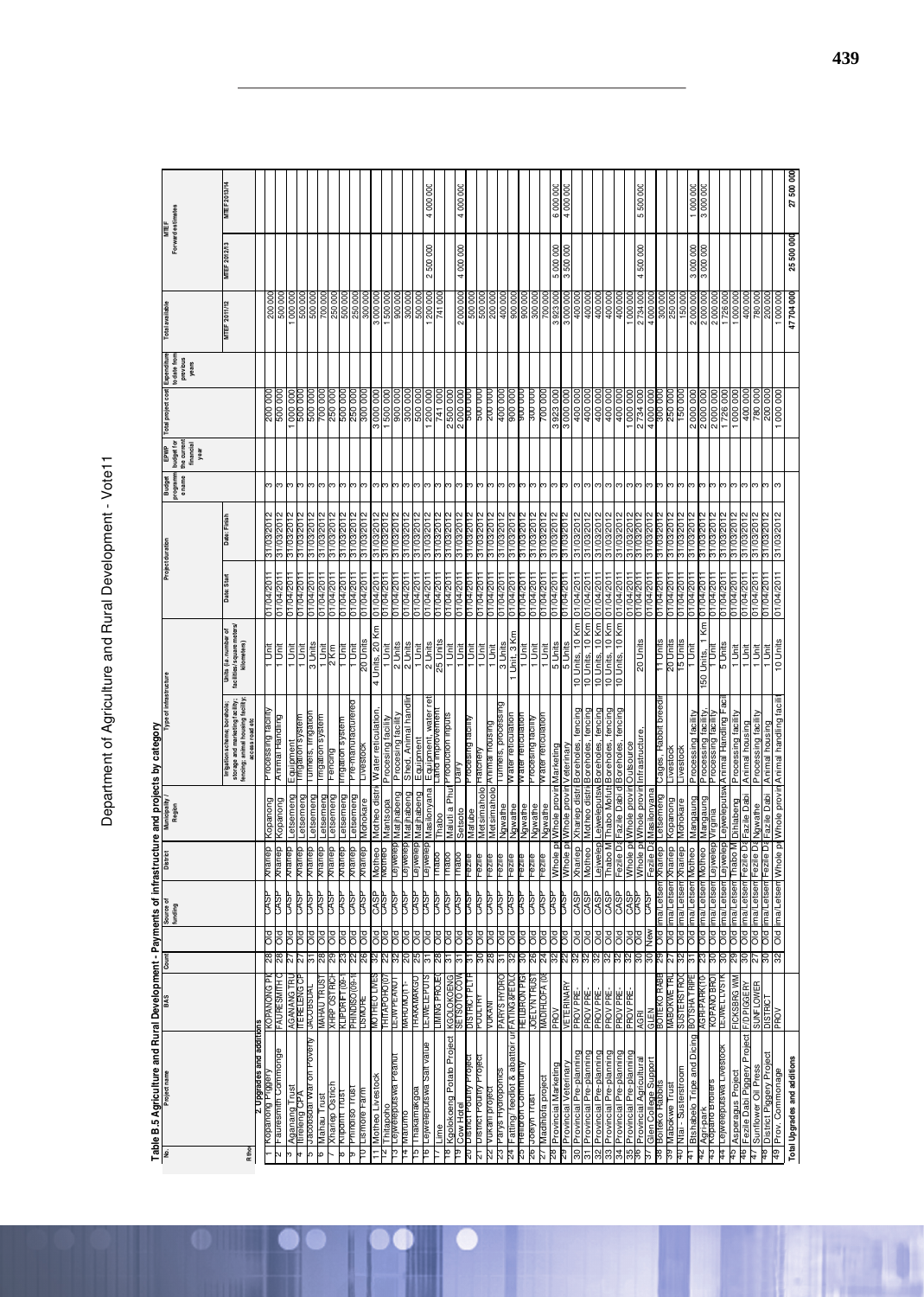| י הוח הוה                                  |
|--------------------------------------------|
|                                            |
|                                            |
|                                            |
| ı                                          |
|                                            |
| ;<br>;<br>;                                |
|                                            |
|                                            |
| ı                                          |
| _<br>3<br>3                                |
| Š                                          |
|                                            |
|                                            |
|                                            |
| <b>、、、、、、、、、、、、、、、、、、、、、、、、、、、、、、、、、、、</b> |
|                                            |
|                                            |
|                                            |
|                                            |
|                                            |
|                                            |
|                                            |
|                                            |
|                                            |
|                                            |
|                                            |
|                                            |
|                                            |
|                                            |
|                                            |
|                                            |
| ı                                          |
|                                            |

| ş                    | Table B.5 Agriculture and Rural Development - Payments of infrastructure and projects by category<br>Project name |                                                | Count                           |                                                                                                                                                                                                                                    | <b>District</b>                                                                                                                                                  |                                                                                                | Type of infrastructu                                                                                                 |                                                                    |                                                                                                                                                                               |                          |                              |                                                  |                                                     |                                             |                                                                                           |                     |                     |
|----------------------|-------------------------------------------------------------------------------------------------------------------|------------------------------------------------|---------------------------------|------------------------------------------------------------------------------------------------------------------------------------------------------------------------------------------------------------------------------------|------------------------------------------------------------------------------------------------------------------------------------------------------------------|------------------------------------------------------------------------------------------------|----------------------------------------------------------------------------------------------------------------------|--------------------------------------------------------------------|-------------------------------------------------------------------------------------------------------------------------------------------------------------------------------|--------------------------|------------------------------|--------------------------------------------------|-----------------------------------------------------|---------------------------------------------|-------------------------------------------------------------------------------------------|---------------------|---------------------|
|                      |                                                                                                                   |                                                |                                 | Source of<br>funding                                                                                                                                                                                                               |                                                                                                                                                                  | unicipality ,<br>Region                                                                        |                                                                                                                      |                                                                    |                                                                                                                                                                               |                          | Budget<br>programm<br>e name | EPWP budget<br>for the current<br>financial year |                                                     | snoµabd<br>woupuedx⊒<br>sumupuedx⊒<br>years |                                                                                           | Forward est imates  |                     |
|                      | a <sub>thol</sub><br>3. Rehabilitation, renovations and refurbishments                                            |                                                |                                 |                                                                                                                                                                                                                                    |                                                                                                                                                                  |                                                                                                | irrigation scheme; borehole; storage and<br>marketing facility; fencing; animal<br>housing facility; access road etc | Units (i.e. number of<br>facilities/ square meters/<br>kilometers) | Date: Star                                                                                                                                                                    | Date: Finish             |                              |                                                  |                                                     |                                             | <b>MTEF '2011/12</b>                                                                      | <b>MTEF 2012/13</b> | <b>MTEF 2013/14</b> |
|                      | iperbdn ueig                                                                                                      | <b>GLEN UPGRADIN</b>                           | ఇ                               | Ľ                                                                                                                                                                                                                                  |                                                                                                                                                                  | Masilonyana                                                                                    | Office infrastructure                                                                                                |                                                                    | 01/04/2011                                                                                                                                                                    | 31/03/2012               | $\sim$                       |                                                  | ğ<br>30000                                          |                                             | 28 429 000                                                                                |                     |                     |
|                      | Total Rehabilitation, renovations and refurbishments<br>4. Maintenance and repairs                                |                                                |                                 |                                                                                                                                                                                                                                    |                                                                                                                                                                  |                                                                                                |                                                                                                                      |                                                                    |                                                                                                                                                                               |                          |                              |                                                  |                                                     |                                             | 28 429 000                                                                                |                     |                     |
|                      |                                                                                                                   |                                                |                                 |                                                                                                                                                                                                                                    |                                                                                                                                                                  |                                                                                                |                                                                                                                      |                                                                    | 01/04/2011                                                                                                                                                                    | 31/03/2012               |                              |                                                  |                                                     |                                             |                                                                                           |                     |                     |
|                      | Edenburg Commonage<br>Zastron Commonage                                                                           | EDENBURG<br>ZASTRON                            |                                 |                                                                                                                                                                                                                                    | ariep<br>ariep<br>$\ddot{\tilde{\mathbf{x}}}$<br>₹<br>LandCare<br>LandCare                                                                                       | Kopanong,<br>Mohokare/                                                                         | Eradication of invader<br>Eradication of invader                                                                     |                                                                    | 01/04/2011                                                                                                                                                                    | 31/03/2012               | 2                            | 171760<br>160880                                 | 171760<br>88<br>$\frac{60}{1}$                      |                                             | 760<br>88<br>160<br>$\overline{171}$                                                      |                     |                     |
| 0                    | Philippolis Commonage                                                                                             | <b>PHILIPPOLIS</b>                             |                                 | LandCare                                                                                                                                                                                                                           | ariep<br>Š                                                                                                                                                       | Kopanong/                                                                                      | Eradication of invader                                                                                               |                                                                    | 01/04/2011                                                                                                                                                                    | 31/03/2012               |                              | 150 000                                          | 150000                                              |                                             |                                                                                           |                     |                     |
| 4                    | Smithfield Commonage                                                                                              | SMITHFIELD<br>REDDE RSBURG                     |                                 |                                                                                                                                                                                                                                    | ariep<br>LandCare<br>LandCare                                                                                                                                    | Mokhokare/                                                                                     | Eradication of invader                                                                                               |                                                                    | 01/04/2011                                                                                                                                                                    | 31/03/2012               |                              | 160 880                                          | 160880                                              |                                             | 150 000<br>160 880<br>160 880                                                             |                     |                     |
| S<br>$\circ$         | Reddersburg Commonage                                                                                             | <b>LADYBRAND</b>                               |                                 |                                                                                                                                                                                                                                    | ariep<br>Į                                                                                                                                                       | Kopanong/                                                                                      | Eradication of invader                                                                                               |                                                                    | 01/04/2011<br>01/04/2011                                                                                                                                                      | 31/03/2012<br>31/03/2012 |                              |                                                  |                                                     |                                             |                                                                                           |                     |                     |
|                      | Thaba Nchu Woolcare<br>Ladybrand Resource                                                                         |                                                | 임영영정 이 이 영영 이 영영 외정 이 영영        |                                                                                                                                                                                                                                    | Motheo<br>LandCare                                                                                                                                               | Mantsopa/                                                                                      | Eradication of invader                                                                                               |                                                                    |                                                                                                                                                                               | 31/03/2012               |                              | 281 333<br>281 333<br>241 734                    | 281333                                              |                                             | 333<br>281                                                                                |                     |                     |
| œ                    |                                                                                                                   | THABA NCHU<br>TWEESPRUIT LAI                   |                                 |                                                                                                                                                                                                                                    |                                                                                                                                                                  |                                                                                                |                                                                                                                      |                                                                    | LL02/20/L0<br>LL02/20/L0                                                                                                                                                      | 31/03/2012               |                              |                                                  |                                                     |                                             |                                                                                           |                     |                     |
| စ                    | Tweespruit LandCare<br>Re Llela Makgulo 16<br>I Mollo                                                             |                                                |                                 |                                                                                                                                                                                                                                    | LandCare<br>LandCare<br>LandCare                                                                                                                                 | Motheo Mangaung/  <br>  Motheo Mantsopa/  <br>  Lejwelep Matihabeng/  <br>  Lejwelep Tokologo/ | Eradication of invader<br>Eradication of invader<br>Purchase fire equipment                                          |                                                                    | 01/04/2011<br>01/04/2011                                                                                                                                                      | 31/03/2012               |                              |                                                  |                                                     |                                             |                                                                                           |                     |                     |
| $\frac{1}{2}$        | Setshego Trust                                                                                                    | RE LLELA<br>MOLLO(11-12/665<br>SE TSHE GO TRUS |                                 |                                                                                                                                                                                                                                    | LandCare Lej                                                                                                                                                     |                                                                                                | Establishment of                                                                                                     |                                                                    | 01/04/2011                                                                                                                                                                    | 31/03/2012<br>31/03/2012 |                              |                                                  | 281 333<br>241 734<br>286 000<br>200 400<br>318 400 |                                             | 3334<br>8 3 3 3 4 5 4 6 7 8 9 9 9 9 9 9 1<br>8 4 8 9 9 9 9 9 10 11<br>8 4 8 9 9 9 9 10 11 |                     |                     |
| $^{12}$              | $114$ Farms                                                                                                       |                                                |                                 |                                                                                                                                                                                                                                    | LandCare Th                                                                                                                                                      | welep Masilonyana  <br>abo M Maluti a                                                          | Construction of waterways                                                                                            |                                                                    | 01/04/2011                                                                                                                                                                    | 31/03/2012               |                              |                                                  | 634 400                                             |                                             | 634 400                                                                                   |                     |                     |
|                      | 13 Verblijding                                                                                                    | 114 FARMS<br>VERBLUD LANDO                     |                                 |                                                                                                                                                                                                                                    | LandCare   Thabo M/Seisoro/<br>  LandCare   Fezile DaMarube/<br>  LandCare   Fezile DaMarube/<br>  LandCare   Fezile DaMarube/<br>  LandCare   Fezile DaModhaka/ |                                                                                                | Construction of waterways                                                                                            |                                                                    | 01/04/2011                                                                                                                                                                    | 31/03/2012               |                              |                                                  | 11000C                                              |                                             | 110000                                                                                    |                     |                     |
| $\frac{4}{4}$        | Lorelei Landcare                                                                                                  | LORELEI<br>REYA-HOLA RES                       |                                 |                                                                                                                                                                                                                                    |                                                                                                                                                                  |                                                                                                | Construction of waterways                                                                                            |                                                                    | 01/04/2011<br>01/04/2011                                                                                                                                                      | 31/03/2012               |                              | 204 400                                          | 60000                                               |                                             | 60000                                                                                     |                     |                     |
| 15<br>16             | Reya-Hola Resource<br>Madihlofa Projec                                                                            | MADIHLOFA (08)                                 |                                 |                                                                                                                                                                                                                                    |                                                                                                                                                                  |                                                                                                | Eradication of invader<br>Establishment of                                                                           |                                                                    | 01/04/2011                                                                                                                                                                    | 31/03/2012               |                              |                                                  | 204 400<br>280 000<br>200 000<br>120 000            |                                             | 204 400                                                                                   |                     |                     |
| $\overline{1}$       | Mokunotlo Trust<br>Fixane Trust                                                                                   | FIXANE TRUST (0<br>FIXANE TRUST (0             | $\frac{8}{25}$                  |                                                                                                                                                                                                                                    |                                                                                                                                                                  |                                                                                                |                                                                                                                      |                                                                    | 01/04/2011                                                                                                                                                                    | 31/03/2012               |                              |                                                  |                                                     |                                             | 200 000                                                                                   |                     |                     |
| 18                   |                                                                                                                   |                                                |                                 |                                                                                                                                                                                                                                    |                                                                                                                                                                  |                                                                                                | jo jueuusijqeps∃<br>Establishment of                                                                                 |                                                                    | 01/04/2011                                                                                                                                                                    | 31/03/2012               |                              |                                                  |                                                     |                                             |                                                                                           |                     |                     |
|                      | Total Maintenance and repairs<br>5. Infrastructure transfers - current                                            |                                                |                                 |                                                                                                                                                                                                                                    |                                                                                                                                                                  |                                                                                                |                                                                                                                      |                                                                    |                                                                                                                                                                               |                          |                              |                                                  |                                                     |                                             | 8                                                                                         |                     |                     |
|                      |                                                                                                                   |                                                |                                 |                                                                                                                                                                                                                                    |                                                                                                                                                                  |                                                                                                |                                                                                                                      |                                                                    |                                                                                                                                                                               |                          |                              |                                                  |                                                     |                                             |                                                                                           |                     |                     |
|                      | Total Infrastructure transfers - current<br>6. Infrastructure transfers - capital                                 |                                                |                                 |                                                                                                                                                                                                                                    |                                                                                                                                                                  |                                                                                                |                                                                                                                      |                                                                    |                                                                                                                                                                               |                          |                              |                                                  |                                                     |                                             |                                                                                           |                     |                     |
|                      | Prov. Small Farmers Grain<br>Vergezocht sunflower                                                                 | VE RGE ZOCHT<br>PROV                           |                                 | 30 New ma/Letserr Motheo                                                                                                                                                                                                           |                                                                                                                                                                  | Mangaung                                                                                       | DC's 19 & 20 Poultry houses & production<br>Equity                                                                   | 4 Units                                                            | 01/04/2011                                                                                                                                                                    | 31/03/2012<br>31/03/2012 | ოო                           |                                                  | 1000000<br>900 00C                                  |                                             | 1000000                                                                                   | 2000000             | 1000000             |
|                      |                                                                                                                   |                                                |                                 |                                                                                                                                                                                                                                    |                                                                                                                                                                  |                                                                                                |                                                                                                                      |                                                                    |                                                                                                                                                                               |                          |                              |                                                  |                                                     |                                             | $\frac{7800000}{8800000}$                                                                 | 2000000             | 1 000 000           |
|                      | Total Infrastructure transfers -capital<br>7. Not related to infrastructure -current                              |                                                |                                 |                                                                                                                                                                                                                                    |                                                                                                                                                                  |                                                                                                |                                                                                                                      |                                                                    |                                                                                                                                                                               |                          |                              |                                                  |                                                     |                                             |                                                                                           |                     |                     |
|                      | Xhariep Female Project<br>Five Star vegetables                                                                    | <b>XHAREPFMALE</b><br>FIVE STAR                | $\overline{8}$<br>ि             | <b>CASP</b><br><b>UASP</b><br>New<br>wew                                                                                                                                                                                           | Xhariep<br>Xhariep                                                                                                                                               | <b>Xhanep</b> distri<br>Kopanong                                                               | Vegetable Intrastructure,<br>Gardening equipment                                                                     | 3 Units<br>$\frac{1}{2}$                                           | 1104/2011<br>01/04/2011                                                                                                                                                       | 31/03/2012<br>31/03/2012 | ω<br>က                       |                                                  | 000 001<br><b>200 005</b>                           |                                             | 100 000<br>ĕ<br>500                                                                       |                     |                     |
|                      |                                                                                                                   |                                                |                                 |                                                                                                                                                                                                                                    | Thabo                                                                                                                                                            | habo                                                                                           | Production inputs                                                                                                    |                                                                    | 01/04/2011                                                                                                                                                                    | 31/03/2012               |                              |                                                  |                                                     |                                             |                                                                                           |                     |                     |
|                      | Vegetable Projects<br>Cejweleputswa Poultry (Hub)                                                                 | <b>LEJW</b><br>EUW                             |                                 |                                                                                                                                                                                                                                    | ΡŪ                                                                                                                                                               | Leiweleputsw<br>welep                                                                          | Production inputs                                                                                                    | 閩                                                                  | 01/04/2011                                                                                                                                                                    | 31/03/2012               |                              |                                                  |                                                     |                                             |                                                                                           | 000 000             | 12000000            |
| ഥ∣                   |                                                                                                                   |                                                |                                 |                                                                                                                                                                                                                                    |                                                                                                                                                                  | Whole provin<br>All DC's                                                                       |                                                                                                                      |                                                                    | 01/04/2011                                                                                                                                                                    | 31/03/2012               |                              |                                                  |                                                     |                                             |                                                                                           |                     |                     |
| $\frac{1}{2}$        | Provincial Training project<br>Extension Recovery Plan<br>Xhariep Vegetable projects                              | <b>PROV TRAIN<br/>EXT RECOVERY</b>             |                                 | The Mexican Creation of the Marian Creation of the Marian Creation of the Maria Creation of the Maria Creation<br>2010 Creation of the Maria Creation of the Maria Creation of the Maria Creation of the Maria Creation of the<br> | CASP Whole pr <mark>V</mark><br>CASP All municipi A<br>I ma/Letsen Xhariep X                                                                                     | <b>Xhariep</b> distri                                                                          | Training<br>Extension support<br>TProduction inputs                                                                  | 10 Units                                                           | $\begin{array}{ c c c } \hline 0\,1/0\,4/20\,11\\ \hline 0\,1/0\,4/20\,11\\ \hline 0\,1/0\,4/20\,11\\ \hline 0\,1/0\,4/20\,11\\ \hline 0\,1/0\,4/20\,11\\ \hline \end{array}$ | 31/03/2012<br>31/03/2012 |                              |                                                  | 500 000                                             |                                             |                                                                                           | 25000000            | 2600000             |
| 8                    | Shoats                                                                                                            | SHOATS(11-                                     |                                 |                                                                                                                                                                                                                                    |                                                                                                                                                                  | Thabo<br>ariep<br>abo Mi<br>abo Min                                                            | Production inputs                                                                                                    | i<br>D                                                             |                                                                                                                                                                               | 31/03/2012               |                              |                                                  | 000 000                                             |                                             |                                                                                           |                     |                     |
| თ                    | <b>Zoepsfontein</b>                                                                                               | ZOE PFONTEIN(1                                 |                                 |                                                                                                                                                                                                                                    |                                                                                                                                                                  | Maluti a                                                                                       | Production inputs                                                                                                    | mm<br>D                                                            |                                                                                                                                                                               | 31/03/2012<br>31/03/2012 |                              |                                                  | 500 00C                                             |                                             |                                                                                           |                     |                     |
| $\frac{1}{2}$        | Frankfort Beekeeping<br>Bopelo Ke Matla                                                                           | <b>ERANKFORT BE</b><br>FRANKFORT BE            |                                 |                                                                                                                                                                                                                                    | $rac{1}{2}$<br>ma/Letsem <sup>Fe2</sup>                                                                                                                          | abo M Maluti a Phuf<br>Matube                                                                  | Production inputs<br>Production inputs                                                                               | j<br>1<br>1<br>T<br>T<br>T                                         | 01/04/2011                                                                                                                                                                    | 31/03/2012               | ω                            |                                                  | 000 00<br>300 000                                   |                                             |                                                                                           |                     |                     |
| $\frac{1}{2}$        | Beautification projects<br>Salmon Trust                                                                           | BE AUTIFICATIO<br>SALMON TRUST                 |                                 | New                                                                                                                                                                                                                                | ma/Letserr WH<br>ma/Letserr Xh                                                                                                                                   | nole pri Whole provin                                                                          | Production inputs<br>Production inputs                                                                               | 5 Units<br>1 Unit                                                  | 01/04/2011                                                                                                                                                                    | 31/03/2012               |                              |                                                  | $\frac{0000000}{3000000}$<br>m                      |                                             |                                                                                           |                     |                     |
| $\frac{3}{2}$        |                                                                                                                   |                                                |                                 |                                                                                                                                                                                                                                    | ariep                                                                                                                                                            | Letsemeng                                                                                      |                                                                                                                      |                                                                    | 104/2011                                                                                                                                                                      | 31/03/2012<br>31/03/2012 | ო                            |                                                  |                                                     |                                             |                                                                                           |                     |                     |
| 15<br>$\frac{4}{1}$  | Thusanong Irrigation<br>Thusanang Trust                                                                           | <b>THUSANONG IRF</b><br>THUSANANG TR           |                                 | Old<br>olo                                                                                                                                                                                                                         | dəue<br>ariep<br>ma/Letsem <sup>Xh</sup><br>ma/Letserr <sub>Xhi</sub>                                                                                            | Letsemeng<br>Letsemeng                                                                         | Production inputs<br>Production inputs                                                                               | 1 Unit<br>T<br>Unit                                                | 01/04/2011<br>01/04/2011                                                                                                                                                      | 31/03/2012               | m                            |                                                  | 150 000<br>300 000                                  |                                             |                                                                                           |                     |                     |
| 16                   | <b>Diyatalawa</b>                                                                                                 |                                                | <mark>ិន្តិ និង វីន្ត្រី</mark> | <b>Dig</b>                                                                                                                                                                                                                         | ma/Letserr Thabo M                                                                                                                                               | Dihlabeng                                                                                      | Production inputs                                                                                                    |                                                                    | 01/04/2011                                                                                                                                                                    | 31/03/2012               |                              |                                                  | $\frac{1000}{200}$<br>500                           |                                             |                                                                                           |                     |                     |
| $\overline{1}$       | Livestock                                                                                                         | LIVESTOCK(11-                                  |                                 | a<br> a                                                                                                                                                                                                                            | ma/Letser Thabo M Thabo                                                                                                                                          |                                                                                                | Production inputs                                                                                                    | ĪĪ                                                                 | 01/04/2011                                                                                                                                                                    | 31/03/2012               | ω                            |                                                  | 000 000<br>ო                                        |                                             | 3 000 000                                                                                 |                     |                     |
| $\frac{18}{1}$       | iung<br>Ng                                                                                                        | NGUNI(11-                                      | $\frac{9}{2}$                   | $\frac{1}{5}$                                                                                                                                                                                                                      | ma/Letserr Thabo M                                                                                                                                               | Thabo                                                                                          | Production inputs                                                                                                    | j<br>1<br>1                                                        | 01/04/2011                                                                                                                                                                    | 31/03/2012               | S                            |                                                  | 500 000                                             |                                             | 500 000                                                                                   |                     |                     |
| $\frac{9}{5}$        | Wilhemina                                                                                                         | WLHEMINA (11                                   | $\frac{1}{2}$                   | <b>DIO</b>                                                                                                                                                                                                                         | Thabo M<br>ma/Letserr                                                                                                                                            | Setsoto                                                                                        | Production inputs                                                                                                    | Š                                                                  | 1/04/2011                                                                                                                                                                     | 31/03/2012               | co                           |                                                  | 994 000                                             |                                             | 994 000                                                                                   |                     |                     |
| $\overline{20}$      | Fezile Dabi Livestock Productic F/D LVSTK PROD                                                                    |                                                | $\frac{1}{20}$                  | Old<br>O                                                                                                                                                                                                                           |                                                                                                                                                                  |                                                                                                | ma/Letserr Fezile Da Fazile Dabi d Production inputs                                                                 | i<br>1<br>1                                                        | 01/04/2011                                                                                                                                                                    | 31/03/2012               | c                            |                                                  | 2000000                                             |                                             | 2 000 000                                                                                 |                     |                     |
| 21                   | Fezile Dabi Crop Production                                                                                       | F/D CROP                                       |                                 | Old ma/Letserr Fez                                                                                                                                                                                                                 | ≗                                                                                                                                                                | DaFazile Dabi d                                                                                | Production inputs                                                                                                    | 1 Unit                                                             | 01/04/2011                                                                                                                                                                    | 31/03/2012               | S                            |                                                  | 1500 000                                            |                                             | 1500 00                                                                                   |                     |                     |
| $^{22}$              | Provincial Agricultural Support<br>Project                                                                        | PRODAT-<br>  AGRI SUPPORT<br>  PROJ(11-        | $\overline{\mathfrak{S}}$       | ma/Letserr<br>Old<br>O                                                                                                                                                                                                             | ξ                                                                                                                                                                | ole pr <sup>i</sup> Whole provin                                                               | Production inputs                                                                                                    | 25 Units                                                           | 01/04/2011                                                                                                                                                                    | 31/03/2012               | c                            |                                                  | 500 000<br>ო                                        |                                             | 500 000                                                                                   | 4500000             | 5500000             |
| $\frac{3}{2}$        | Reya Hola                                                                                                         | REYA HOLA (11-                                 | $\overline{3}$                  |                                                                                                                                                                                                                                    | Old   ma/Letsen Fezile                                                                                                                                           | DaNgwathe                                                                                      | Production inputs                                                                                                    | š                                                                  | 01/04/2011                                                                                                                                                                    | 31/03/2012               | S                            |                                                  | 500 000                                             |                                             | 500 000                                                                                   |                     |                     |
| $\frac{4}{\sqrt{2}}$ |                                                                                                                   |                                                | $\overline{3}$                  | Contin                                                                                                                                                                                                                             | LandCare Xhariep                                                                                                                                                 | Mohokare/<br>Zastron                                                                           | Awareness on LandCare<br>for school children                                                                         |                                                                    | 01/04/2011                                                                                                                                                                    | 31/03/2012               | 2                            |                                                  | 600000                                              |                                             | 600 000                                                                                   |                     |                     |
|                      | Total Not related to infrastructure - current                                                                     |                                                |                                 | linis                                                                                                                                                                                                                              |                                                                                                                                                                  |                                                                                                |                                                                                                                      |                                                                    |                                                                                                                                                                               |                          |                              |                                                  |                                                     |                                             | 54 165 000                                                                                | 35500000            | 43 500 000          |
|                      | Total Agriculture Infrastructure and projects                                                                     |                                                |                                 |                                                                                                                                                                                                                                    |                                                                                                                                                                  |                                                                                                |                                                                                                                      |                                                                    |                                                                                                                                                                               |                          |                              |                                                  |                                                     |                                             | 192 983 000                                                                               | 69500000            | 76 000 000          |
|                      |                                                                                                                   |                                                |                                 |                                                                                                                                                                                                                                    |                                                                                                                                                                  |                                                                                                |                                                                                                                      |                                                                    |                                                                                                                                                                               |                          |                              |                                                  |                                                     |                                             |                                                                                           |                     |                     |